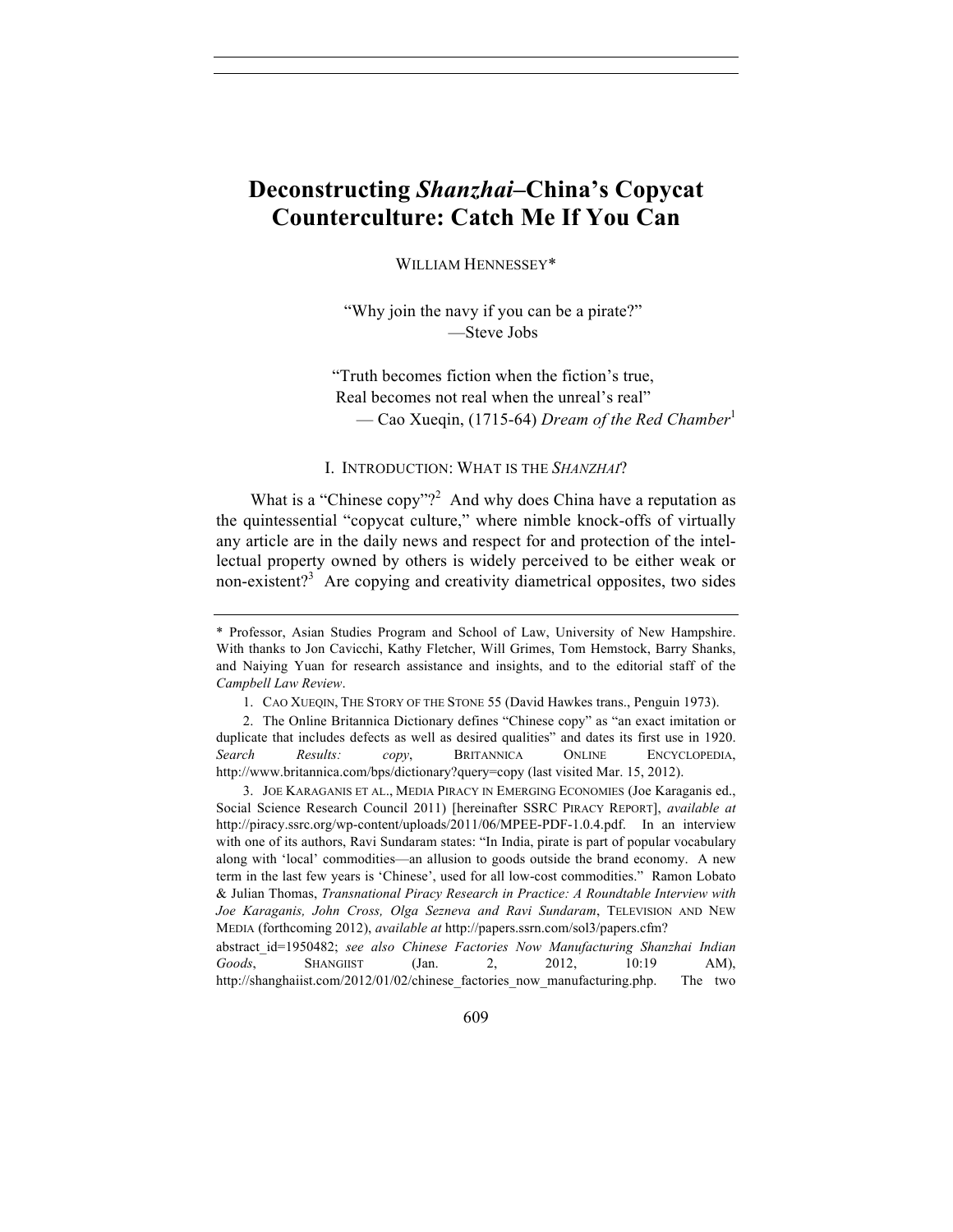of the same coin, or unrelated to one other? Are wildly successful imitators uncreative? Does the charge that "the Chinese are the masters of copying" reflect something unique about China's traditions and culture?<sup>4</sup> Do China's cultural traditions (particularly Confucianism) foster copying or suppress creativity?<sup>5</sup> Is copying the works of others so embedded in Chinese culture that the copyists are totally unconcerned about the fact that what they are doing is copying? $6$  Or are they engaged in a new kind of innovation and social commentary?<sup>7</sup>

 4. The pioneering study of copying in Chinese culture is WILLIAM P. ALFORD, TO STEAL A BOOK IS AN ELEGANT OFFENSE: INTELLECTUAL PROPERTY LAW IN CHINESE CIVILIZATION (1995). The *shanzhai* phenomenon was not current at the time Alford did his study. The focus of the present study is on *shanzhai* as a popular perception of elite culture in traditional and modern China.

 5. For an empirical study of some of the issues here with specific reference to "creativity" in China, see Weihua Niu & Robert J. Sternberg, *Cultural Influences on Artistic Creativity and its Evaluation*, 36 INT'L J. PSYCHOLOGY 225–41 (2001), *available at* http://www.tandfonline.com/doi/abs/10.1080/00207590143000036. Niu and Sternberg describe the results of this study:

Two studies were designed to compare (a) the rated creativity of artworks created by American and Chinese college students, and (b) the criteria used by American and Chinese judges to evaluate these artworks. The study demonstrated that the two groups of students differed in their artistic creativity. American participants produced more creative and aesthetically pleasing artworks than did their Chinese counterparts, and this difference in performance was recognized by both American and Chinese judges. The difference between the use of criteria by American and Chinese judges was small, and consisted mainly of the American judges' use of stricter standards in evaluating overall creativity. *Moreover, in general, there was a greater consensus among Chinese judges regarding what constitutes creativity than among American judges.* The study also revealed, but preliminarily, that the artistic creativity of Chinese students was more likely to be reduced as a function of restrictive task constraints or of the absence of explicit instructions to be creative. The results of this study seem to support the hypothesis that an independent self-oriented culture is more encouraging of the development of artistic creativity than is an interdependent self-oriented culture. Other possible explanations, such as differences in people's attitudes toward and motivation for engaging in art activities, or socioeconomic factors might also account for differences in people's artistic creativity.

#### *Id.* (emphasis added).

6*. See, e.g.*, Alia, *When Copycat Becomes Cultural Norm in China: Foreign Movie Posters Ripped Off*, HAOHAO REPORT (Mar. 3, 2012, 4:32 AM),

best books describing (but not analyzing) China's *shanzhai* commerce are ROBERT NEUWIRTH, THE STEALTH OF NATIONS: THE GLOBAL RISE OF THE INFORMAL ECONOMY (2011) (emphasizing Chapter 4, "The Culture of the Copy" about the sellers at the Guangzhou Dashatou market) and GORDON MATHEWS, GHETTO AT THE CENTER OF THE WORLD (2011) (describing the activities of African and South Asian traders purchasing *shanzhai* products at Chungking Mansions, a block away from the Peninsula Hotel in Hong Kong.)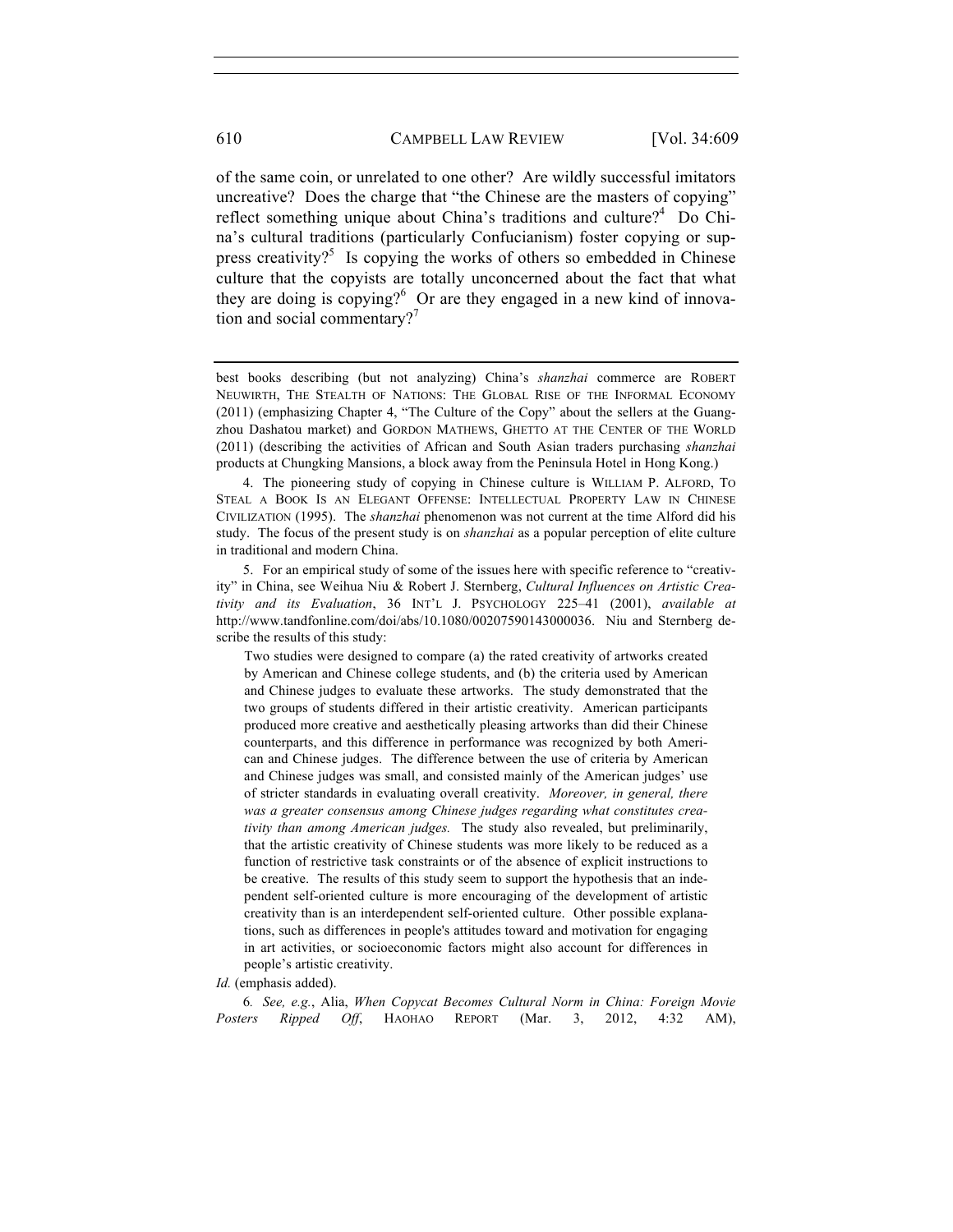#### 2012] DECONSTRUCTING *SHANZHAI* 611

In popular slang in contemporary China, "to copy" and "to parody" as self-aware, casual, and public behavior by ordinary citizens is referred to as "*shanzhai*."<sup>8</sup> The literal meaning of the word *shanzhai* is "mountain stronghold," which in traditional Chinese popular culture refers to the hideout of bandits and other outlaws. The use of the term with that meaning as a cultural expression goes back almost a millennium, to a body of oral stories about wandering fighters and rascals, told by itinerant professional storytellers (*shuoshude*) in town and country village squares at least as early as the twelfth century. A sub-genre of these stories concerns the adventures of bands of political rebels against the empire and all-around ruffians who lived in mountains or marshy wastelands throughout China. When commercial printing took off in China in the fourteenth and fifteenth centuries, these stories were recast into a number of historical romances written in a racy vernacular Chinese for an urban popular (and literate) readership.<sup>9</sup>

The use of the term *shanzhai* to apply to a contemporary cultural phenomenon is only one component in the resurgent contemporary interest in China's rich traditional culture, called generally "returning to the past (*fugu*)" or "time travel (*chuanyue*)," which is somewhat—but not exactly identical to the revival of interest in traditional culture that has occurred in other Asian countries such as modern Japan and Korea as their populations have grown in material prosperity and developed unique and flourishing modern lifestyles with roots not in "the West" but in "the Past." This trend has been explained as follows:

7*. See* Glyn Moody, *Just Because Something's Fake Doesn't Mean It Can't Be Innovative*, TECH DIRT (Oct. 24, 2011, 2:19 PM), http://www.techdirt.com/articles/20111021/06241416447/just-because-somethings-fakedoesnt-mean-it-cant-be-innovative.shtml. Former Google China President Kaifu Lee has opened some new copycat websites. Critics have nicknamed him Kai(shi) "Start" Fu(zhi) "Copy" Lee (or "Start to Copy" Lee). *See* Jing Gao, *Picture of the Day:* Diandian v. Tumblr*, Another Classic Chinese Copycat in the Internet Age*, MINISTRY OF TOFU (Apr. 20, 2011), http://www.ministryoftofu.com/2011/04/picture-of-the-day-diandian-tumblr-anotherclassic-chinese-copycat-in-the-internet-age.

8*. Tag Archive for 'Shanzai'*, CHINA HEARSAY, http://www.chinahearsay.com/tag/shanzhai (last visited June 2, 2012).

www.haohaoreport.com/1/33681; Tom Carter, *Six Degrees of Shanghai Girls*, TALK MAGAZINES, http://shanghai.talkmagazines.cn/issue/2012-03/six-degrees-shanghai-girls (last visited Mar. 15, 2012); Brian Ling, *Why Does China Copy Designs?* SGENTREPRENEURS (May 17, 2007), http://sgentrepreneurs.com/contributors-corner/2007/05/17/why-doeschina-copy-designs.

 <sup>9.</sup> The *locus classicus* for the term *shanzhai* as a "mountain stronghold" is the fourteenth to fifteenth century vernacular novel *Shuihu Zhuan*. 4 GREAT DICTIONARY OF CHINESE-JAPANESE 3597 (Morohashi Tetsuji ed., 1955–60). The book's title has been variously translated into English as *The Water Margin*, *Outlaws of the Marsh*, and *All Men are Brothers.*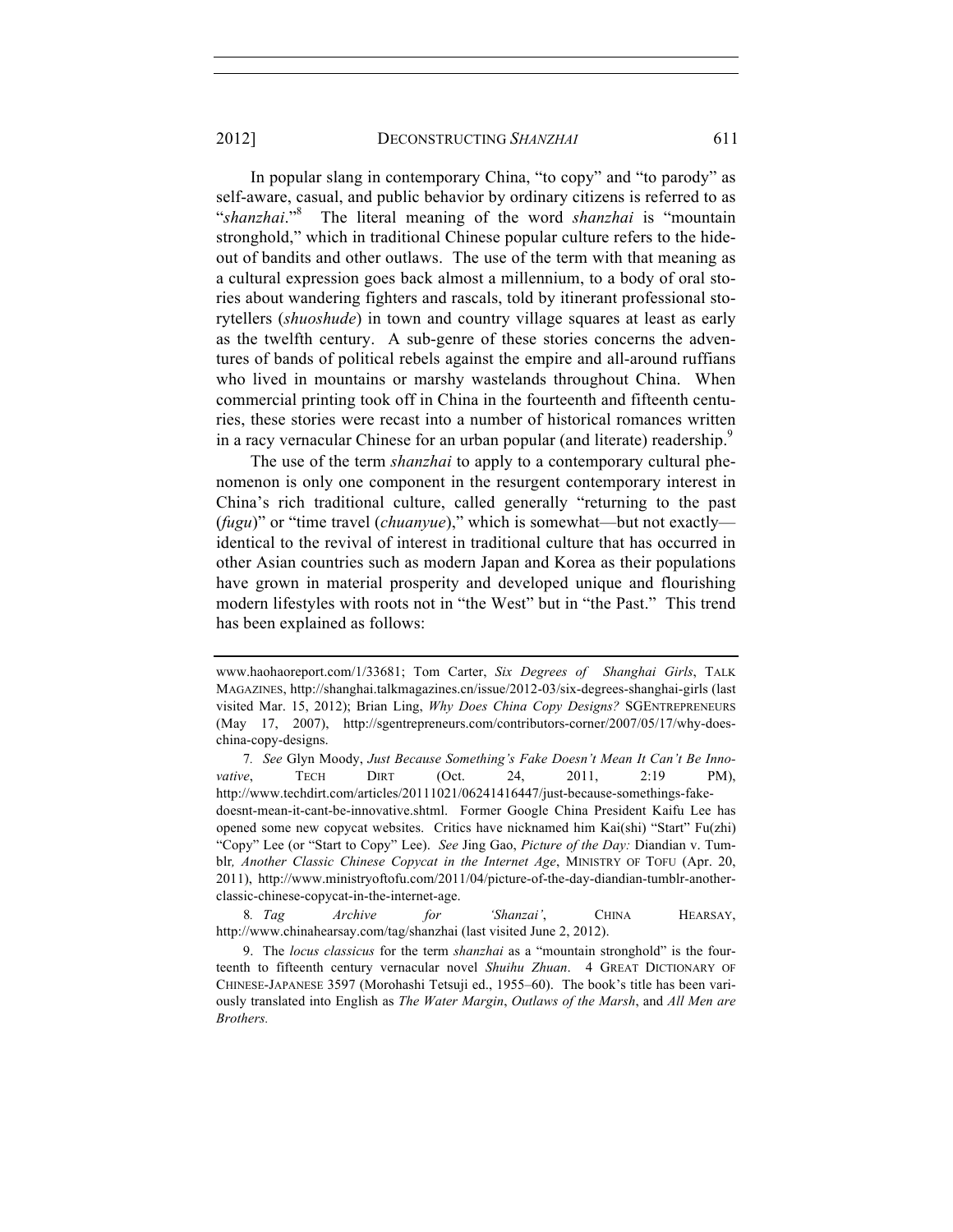In recent years, the return to traditional culture/fashion has suddenly become popular [in China]. Traditional costumes and etiquettes began to appear in various occasions; whether to show off one's personality, or to attract attention. However, this resurgence of returning to a nation of etiquettes also brought about many awkward cases of "time travel[,]" things looking out of place/time or being historically inaccurate, not literal time travel.

Since sometime around the Beijing Olympics in 2008, a new meaning of the term *shanzhai* has appeared: the "*shanzhai* copycat."11 Now *shanzhai* has been adopted and used to refer to the places where cheap knockoff mobile phones and laptop computers (often cobbled together by "moonlight" manufacturers who have day-jobs in southern China's vast mobile phone manufacturing industry) are made.<sup>12</sup> *Shanzhai* now refers to such

11*. Copycat 'Shanzhai' Culture Takes on Life of its Own*, CHINA VIEW (Dec. 30, 2008, 9:23 PM), http://news.xinhuanet.com/english/2008-12/30/content\_10582935.htm.

12. For a pictorial narrative of the making of a knock-off iPad, see Jing Gao, *Video: Chinese Young Man Liu Xingying Makes "iPad 3" By Hand*, MINISTRY OF TOFU (Jul. 14, 2011), http://www.ministryoftofu.com/2011/07/video-chinese-young-man-liu-xinyingmakes-ipad3-by-hand.Mathews explains the difference between "copies" and "knock-offs" as follows:

 Most commentators use the terms "copy" and "knock-off" as synonyms. In this book, I differentiate between these terms: a copy, in my usage, is manufactured to seem indistinguishable from the original, whereas a knock-off, in the effort to obtain a degree of legal protection, has small differentiations, such as a change in one letter in the brand name, to make it not exactly the same as the original.

MATHEWS, *supra* note 3, at 111 n.\*. Neuwirth also comments:

 The Guangzhou Dashatou market is essentially a series of stalls rented out as independent booths. . . . The merchants here are Chinese. But most of the cus-

<sup>10</sup>*. Hanfu Movement: Cultural Revival or Awkward "Time Travel"?*, CHINASMACK (Jan. 27, 2012), http://www.chinasmack.com/2012/pictures/hanfu-movement-time-travelcultural-revival.html (brackets omitted). This revival includes, for example, the reappearance of traditional Chinese dress (*hanfu*) at festive occasions such as weddings, Lunar New Year, etc. *See id.* Modern Chinese "time travel" (*chuanyue*) literature is best represented in the magnificent *oeuvre* of the Hong Kong novelist Jin Yong (pseudonym of Louis Cha), among many others. *See, e.g.*, THE JIN YONG PHENOMENON: CHINESE MARTIAL ARTS FICTION AND MODERN CHINESE LITERARY HISTORY (Ann Huss & Jianmei Liu eds., 2007); JOHN CHRISTOPHER HAMM, PAPER SWORDSMEN: JIN YONG AND THE MODERN CHINESE MARTIAL ARTS NOVEL (2011). The powerful image of a vibrant, prosperous Chinese urban society (*shengshi*) is captured cogently in a perennially popular scroll painting by the Northern Song artist Zhang Zeduan (1085–1145) called "Down on the River During the Qingming Festival," an imaginary voyage through the Chinese countryside "rivers and lakes" and villages, to the Imperial capital, Kaifeng, ending in the west at the silent gates of the Song Emperor Huizong's imperial palace. *See Along the River During the Qingming Festival*, CHINA ONLINE MUSEUM, http://www.chinaonlinemuseum.com/painting-along-theriver.php (last visited Mar. 15, 2012).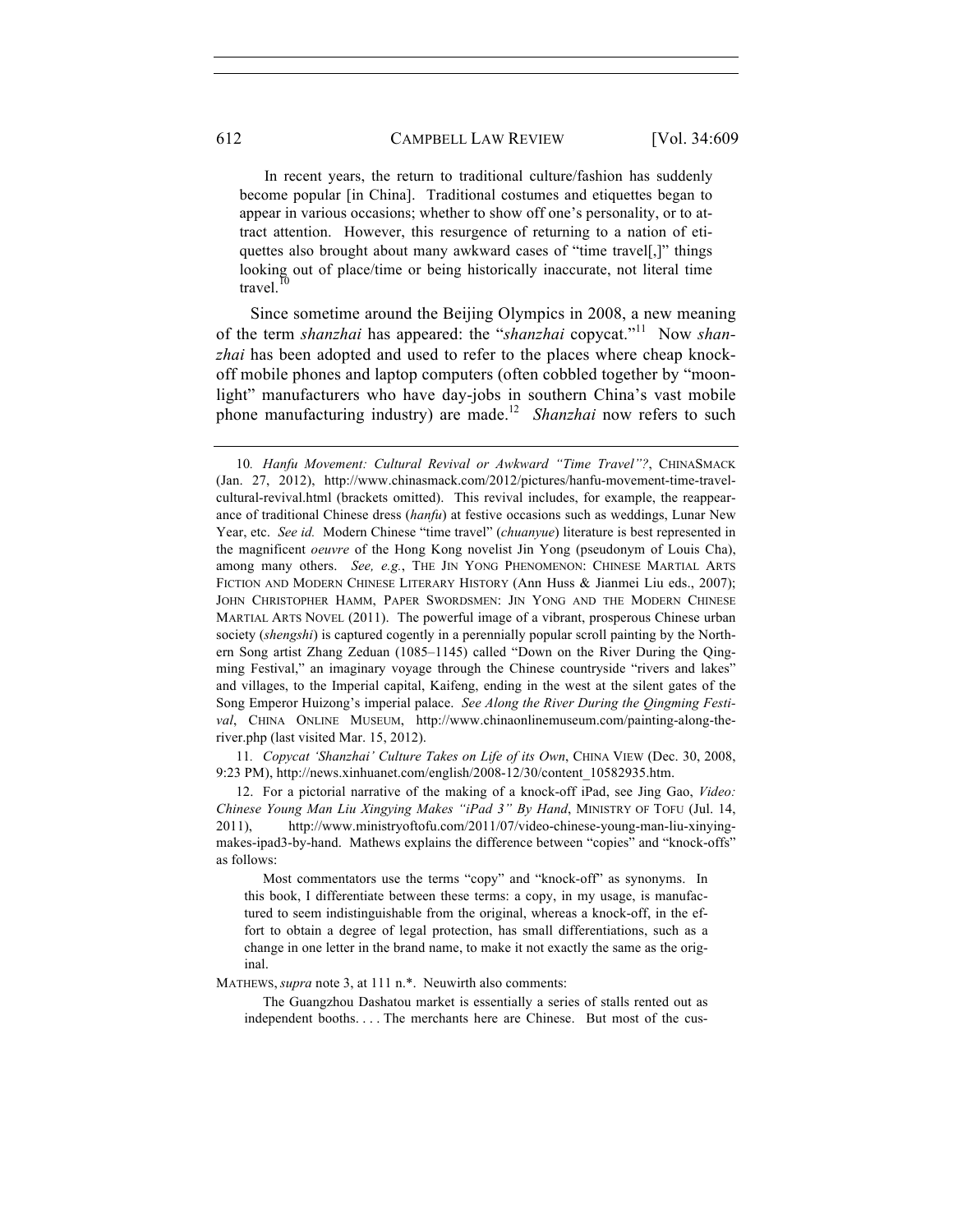"product extensions" as the playfully *shanzhai* "Adidas" sneaker-shaped mobile phone.<sup>13</sup> Products and services of the Apple Corporation are especially targeted—for example, *shanzhai* iPhones and iPads<sup>14</sup> and *shanzhai* Apple computer outlets are available in both Kunming, China<sup>15</sup> and Flushing, New York.16 There is even a *shanzhai* personal products brand called

NEUWIRTH, *supra* note 3, at 89–90. Mathews observes that many African traders prefer to shop at Chungking Mansion in Hong Kong because they don't have to worry about confiscation of "fakes" at the Shenzhen border as those who purchase in Guangzhou do. *See* MATHEWS, *supra* note 3, at 133. "The big fish go to China. We little fish stay in Hong Kong. China is there for large scale, for the big fish, not the small fish." *Id.* at 135 (quoting a Tanzanian clothing buyer).

13*. Shanzhai Adidas Shoe Phone*, TECH FRESH (Aug. 13, 2010), http://cellphones.techfresh.net/shanzhai-adidas-shoe-phone.

14*. See GooApple*, VALLEY FRUIT SCIENCE AND TECHNOLOGY (HONG KONG) CO., http://www.gooapple.com (last visited Mar. 15, 2012); *see also* Makiko Taniguchi and Eddie Wu, *Copycat Design as an Open Platform for Innovation*, PATTERNS, http://patterns.ideo.com/issue/shanzhai (last visited Mar. 15, 2012). Taniguchi and Wu describe *Shanzhai*'s innovative effect as follows:

 Shanzhai is an open platform for grassroots innovation: Apple, Nokia, and Samsung smartphones get copied, but the knockoffs adapt the original designs in ways that appeal to Chinese customers. Shanzhai designers might add a flashlight key in areas with unstable electricity.

 The effect is to make products accessible to common folks in terms of price, aesthetics, values, and needs. Shanzhai designs are an opportunity for international companies to introduce Chinese consumers to their brands, and then observe how local Chinese culture adapts their offerings.

*Id.* Reports in official newspaper accounts suggest that *shanzhai* mobile phones now constitute more than thirty percent of China's 450 million user market. *See* Wang Xing, *Shanzhai Culture Now in the Crosshairs*, CHINA DAILY (May 18, 2009), http://www.chinadaily.com.cn/bw/2009-05/18/content\_7785393.htm.

15*. See* Jacqueline Wong, *China Inspects Electronics Stores After Fake Apple Shops Report*, REUTERS (Jul. 23, 2011, 1:44 PM), http://www.reuters.com/article/2011/07/23/uschina-apple-idUSTRE76M2NP20110723.

16*. See* Neil Hughes, *Apple Takes Aim at Copycat Fake Retail Stores With New Lawsuit*, APPLE INSIDER (Aug. 4, 2011, 3:50 PM), http://www.appleinsider.com/articles/11/08/04/apple takes aim at copycat fake retail sto res\_with\_new\_lawsuit.html.

tomers . . . are from Africa. . . . And the economy here, as in almost all haphazard markets around the world, is cash-only. . . . Mobile phones are a big business in China. According to government figures, China exported six hundred million mobile phones in 2008... The phones sold here are unofficial ... [t]here's "Sansung," "Motorloa," and "Sany Erickson." . . . In Guangzhou's garment and leather markets, you can find stores with names like Hogoo Boss and Zhoumani and Verscc and S. Guucci . . . .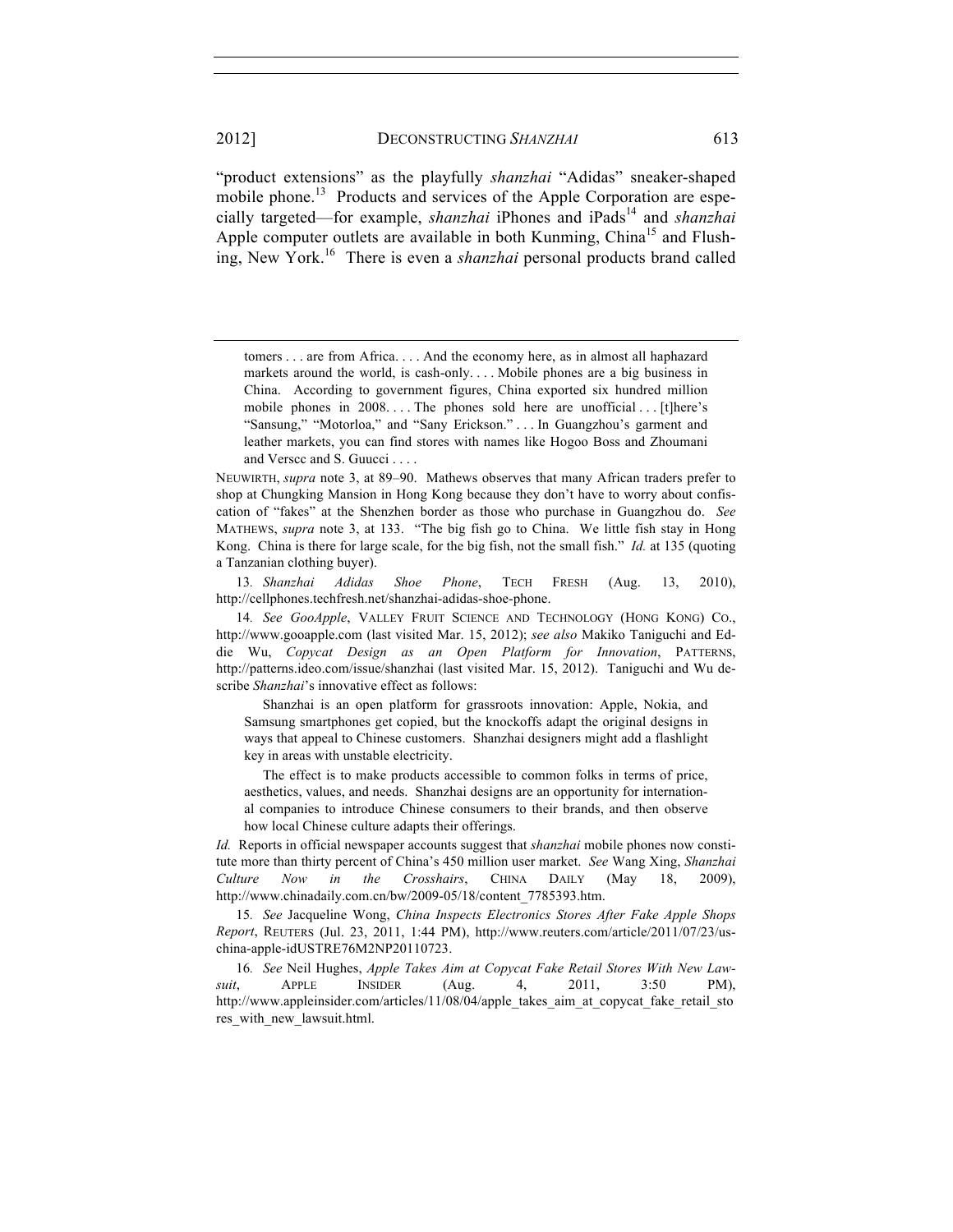"iShampo."<sup>17</sup> How about *shanzhai* iPhone gas stoves?<sup>18</sup> Chinese usage of *shanzhai* now extends to *shanzhai* fast food restaurants and coffee bars<sup>19</sup>, and even *shanzhai* TV shows.<sup>20</sup>

 "山寨 Shanzhai" culture is still popular in China. "Shanzhai" literally means "mountain village" or "mountain stronghold" and implies lack of official control. *Shanzhai* culture began [with] name-brand knockoffs flooding the market. However as it gains popularity its meaning expands. *Shanzhai* is not limited to imitation and pirated products, but also parody to . . . mainstream culture and famous people and . . . look alike[s], like the model of the Beijing national stadium made out of sticks, *shanzhai* spring gala show and so on. It [reflects] a new spirit and a laughing stock among the Chinese public, which adds fun into their daily life but of course this still can't be the justification for rip-off products. Whether *shanzhai* culture is the grassroots creativity or a violation of intellectual property, it's popular among the people.  $21$ 

How is it then that *shanzhai* as "mountain stronghold" has come to mean Chinese take-offs, knock-offs and playful fakes? A well-known young Chinese hacker, Andrew "Bunnie" Huang, explains what his father told him about the origins of the *shanzhai*:

 First, let's try to understand the cultural context of the word *shanzhai*. *Shanzhai* . . . comes from the Chinese words "mountain fortress." The literal translation is a bit misleading. The English term "fortress" connotes a fortified structure or stronghold that is large, perhaps conjuring imagery of castle turrets and moats. On the other hand, the denotation simply states that it is simply a fortified place. This latter denotation is closer to the original meaning from Chinese; in fact, the fortress they are referring to is clos-

19*. See Funny and Clever Chinese 'Shanzhai' Brands*, CHINASMACK (Nov. 4, 2008), http://www.chinasmack.com/2008/pictures/funny-clever-chinese-shanzhai-brands.html.

20*. See* Sky Canaves & Juliet Ye, *Imitation is the Sincerest Form of Rebellion in China*, WALL ST. J. (Jan. 22, 2009, 11:54 AM), http://online.wsj.com/article/SB123257138952903561.html; *see also* YI-CHIEH JESSICA LIN, FAKE STUFF: CHINA AND THE RISE OF COUNTERFEIT GOODS 57–64 (2011) (discussing the famous *shanzhai* "knock-off" of China's government-run CCTV Lunar New Year gala in Chapter 5, "Counterfeit Culture as Protest and Rebellion").

21. Translated from a blog on the Chinese Baidu website, http://tieba.baidu.com/p/1158948699?pn=1; *see also Photo Hunt Game of Chinese Shanzhai Products*, CHINA HUSH (Jan. 31, 2011), http://www.chinahush.com/2011/07/31/photo-huntgame-of-chinese-shanzhai-products/#more-8691 (showing some hilarious recent examples).

<sup>17.</sup> Jing Gao, *Picture of the Day: EPIC WIN The Latest Chinese Grassroots Innovation: iShampoo*, MINISTRY OF TOFU (Oct. 27, 2011), http://www.ministryoftofu.com/2011/10/

picture-of-the-day-epic-win-the-latest-chinese-grassroots-innovation-ishampoo.

<sup>18.</sup> Jing Gao, *Picture of the Day: iPhone Gas Stove*, MINISTRY OF TOFU (Feb. 24, 2012), http://www.ministryoftofu.com/2012/02/picture-of-the-day-iphone-gas-stove.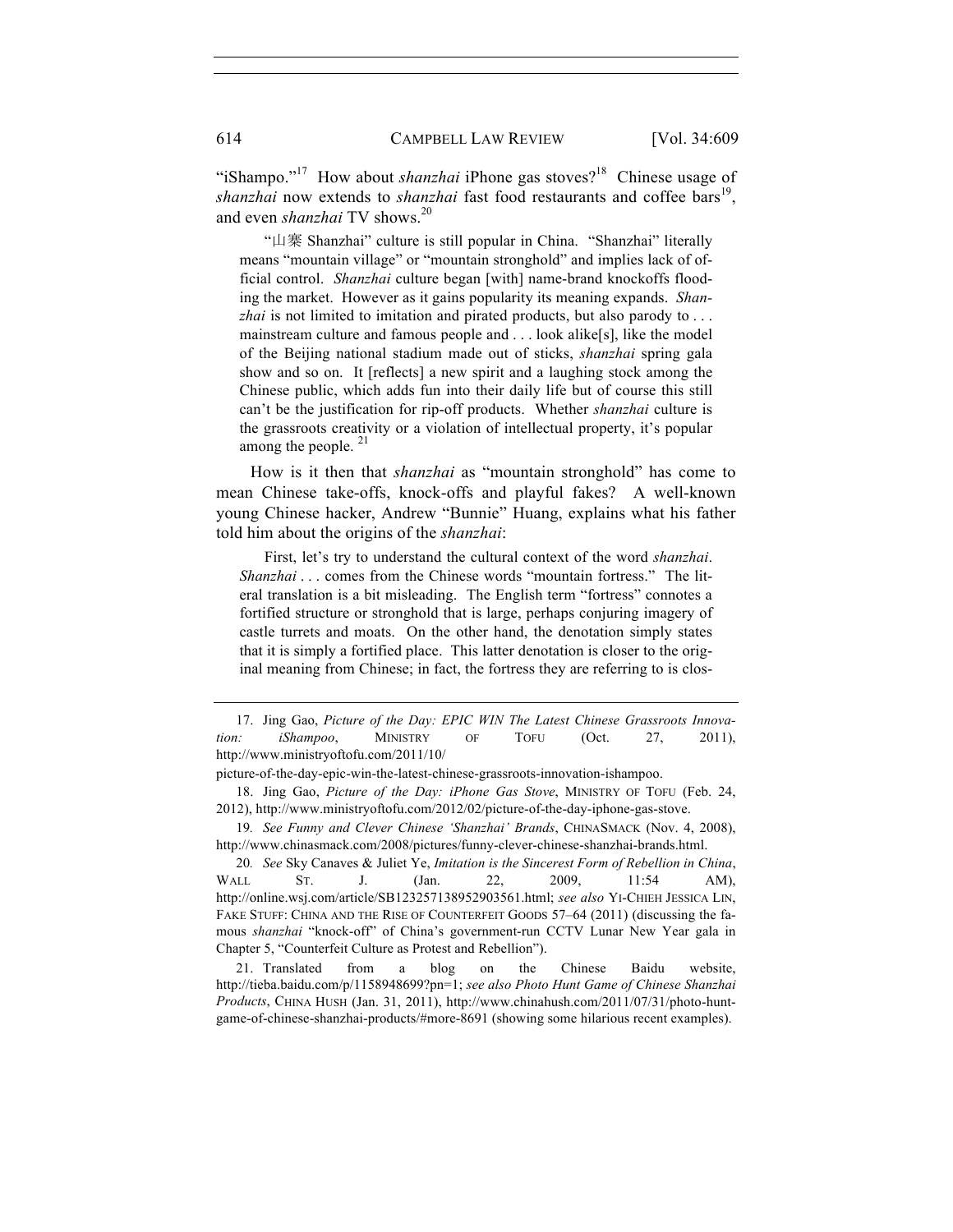er to a cave or guerrilla-style hideout. In its contemporary context, *shanzhai* is a historical allusion to the legends that dwelled within. One such legend is the [twelfth] century story of the 108 bandits of Song Jiang. It is still a popular tale today; my father recognized it instantly when I asked him about it. A friend of mine described Song Jiang as a sort of Robin Hood meets Che Guevara; Song Jiang was a rebel and a soldier of fortune, yet selfless and kind to those in need.<sup>2</sup>

Huang is referring to the perennially popular, indeed irrepressible, stories captured in a fourteenth century Chinese vernacular novel called *Shuihu Zhuan,* narrating the last "glorious" days of the Northern Song dynasty in the early twelfth century before the country was overrun by "barbarian" tribes.

 *Shuihu Zhuan*, known to the West through the partial translations of Pearl Buck (*All Men Are Brothers*) and J.H. Jackson (*Water Margin*), is one of the most popular traditional novels in China. Written in the vernacular language of the Yuan and the Ming [dynasties, 1224–1644], it tells . . . of the exploits of a band of 108 lusty, courageous bandit-heroes of the twelfth century, and how, under various circumstances, they one by one, and then in groups, seek sanctuary at Liang-shan-p'o, a mountain lair [*shanzhai*] in the midst of a huge marsh (*shuihu*). These bandits do not hesitate to attack the wealthy and powerful and rob them of their ill-gotten property, and to fight against government troops commanded by corrupt and oppressive officials. For all their defiant actions, however, deep in their hearts, especially in the heart of Sung Chiang, the leader of the group, they still yearn for a chance to serve the Emperor and demonstrate their loyalty to him. In the end they are pardoned by the Emperor, and being incorporated into the imperial army, take part in a series of campaigns against the invading enemies from abroad and against other rebellious forces at home. The campaigns are very successful, though the last one proves to be rather costly, for more than half of the band of heroes die in the course of it. Those who survive became further dispersed, and the novel ends tragically with the death of Sung Chiang at the hands of intriguing court officials.<sup>23</sup>

The story of *The 108 Heroes*, women as well as men, hard-fighting, hard-drinking ruffians, murderers, kung fu fighters, wandering knights, and errant vagrants who stand for a curious sort of loyalty and justice, mayhem and deception, is part of the basic popular cultural fabric of a Chinese up-

<sup>22.</sup> Andrew Huang, *Tech Trend: Shanzhai*, BUNNIE: STUDIOS (BUNNIE'S BLOG) (Feb. 26, 2009, 1:31 PM), http://www.bunniestudios.com/blog/?p=284 (explaining that the word "hacker" in Chinese is *haike*, loosely translated as "troublemaker").

<sup>23.</sup> JOHN C. WANG, CHIN SHENG-T'AN 53 (Willaim R. Schultz ed.,1972). For an English translation of the earliest extant print version of the Song Jiang story (mostly copied without attribution from other Chinese literary sources), see WILLIAM O. HENNESSEY, PROCLAIMING HARMONY 51–58 (William O. Hennessey trans., 1982).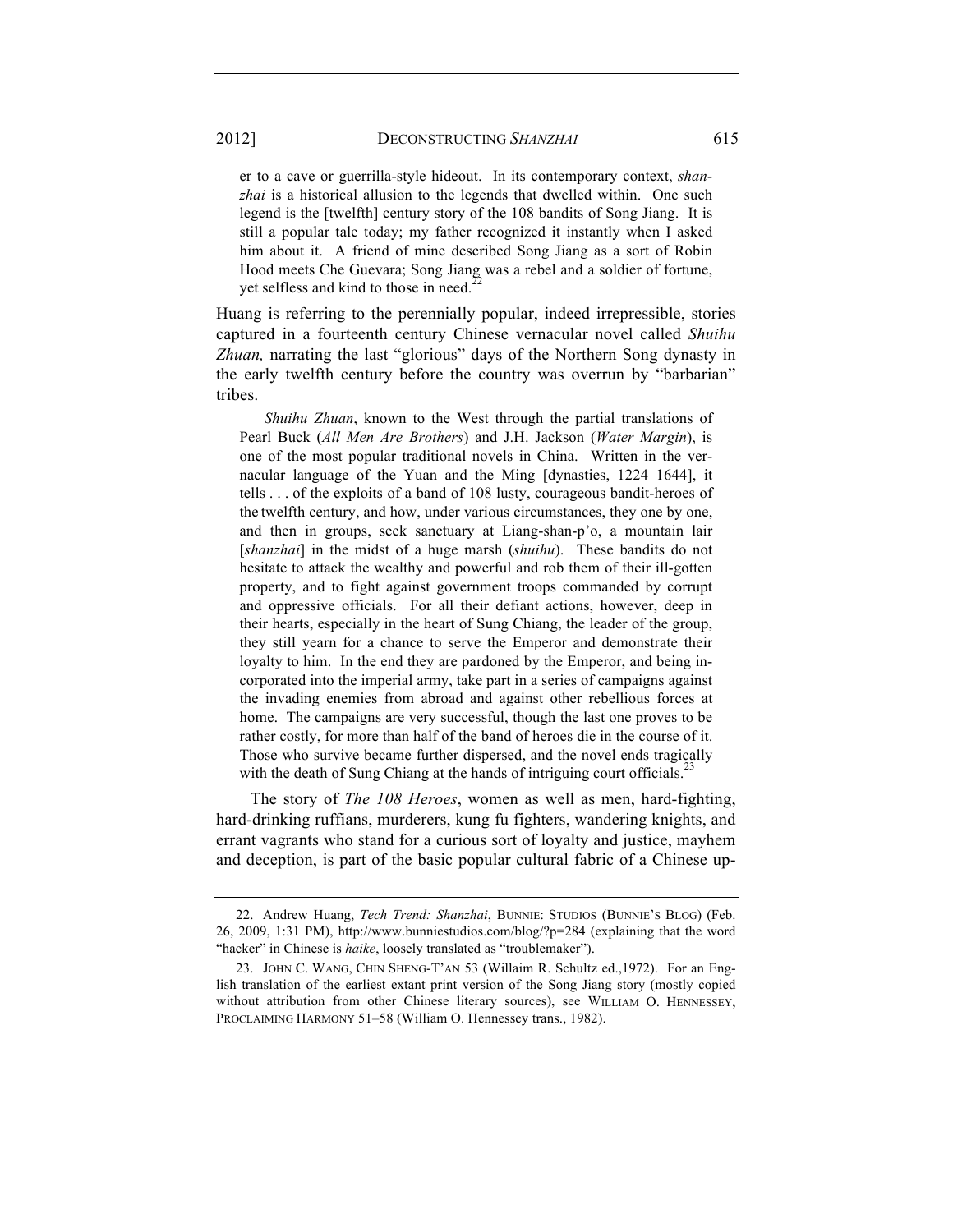### 616 CAMPBELL LAW REVIEW [Vol. 34:609

bringing to this day. Most of the heroic characters in the stories hail from the lower strata of Chinese society, have little or no formal education, and devote themselves to physical pursuits such as martial arts, drinking, and fighting. They also live and die in accordance with a consistent (if ambiguously contingent) *shanzhai* moral code. The *shanzhai* milieu represented in the novel is a treasure house of moral dilemmas. Most of the protagonists are ordinary people who ended up on the wrong side of the law and had to escape to *somewhere*. Some are wandering swordsmen (and women). Others are upstanding junior officials and military warriors who, through no fault of their own, have crossed their high-handed and corrupt superiors and are forced to flee to the *shanzhai* to escape punishment. The "world of rivers and lakes (*jianghu*)" they inhabit is "the mirror image of political spaces."<sup>24</sup>

The novel's establishment villains are typically avaricious and haughty government officials and their hangers-on, drawn in stark contrast to the ideal of the "Sage official" heralded by Confucian establishment culture, the latter of whom are supposed to resemble one another in their cookiecutter moral perfection and mastery of the Confucian past. The antiestablishment protagonists of the *shanzhai* culture as portrayed in this novel are wildly idiosyncratic, often misogynistic, intemperate, and perpetually adolescent. They manage to get along with one another only after establishing relationships through physical combat that defines who among them have mastered the best fighting styles and thus are most worthy of respect in the *shanzhai*.

Needless to say, Chinese officialdom has always strenuously disapproved of this book, and it was repeatedly banned but unsuccessfully suppressed from publication by the imperial government during the late imperial Ming and Qing periods (1368–1911). One nineteenth century Chinese official in Taiwan remarked:

Local troupes present operas dealing with disloyal servants and rebellious [subjects]. They completely ignore ethics and principle and stress only strength [*haoqiang*], jumping and fighting throughout the performance. There are a hundred variations on the same theme. But the ignorant masses know no better than to roar their unanimous approval. This is teaching the people to be rebellious. . . . Local officials should also keep an eye on the

<sup>24.</sup> Weijie Song, *Nation-State, Individual Identity, and Historical Memory: Conflicts Between Han and Non-Han Peoples in Jin Yong's Novels*, *in* THE JIN YONG PHENOMENON, *supra* note 10, at 121, 134.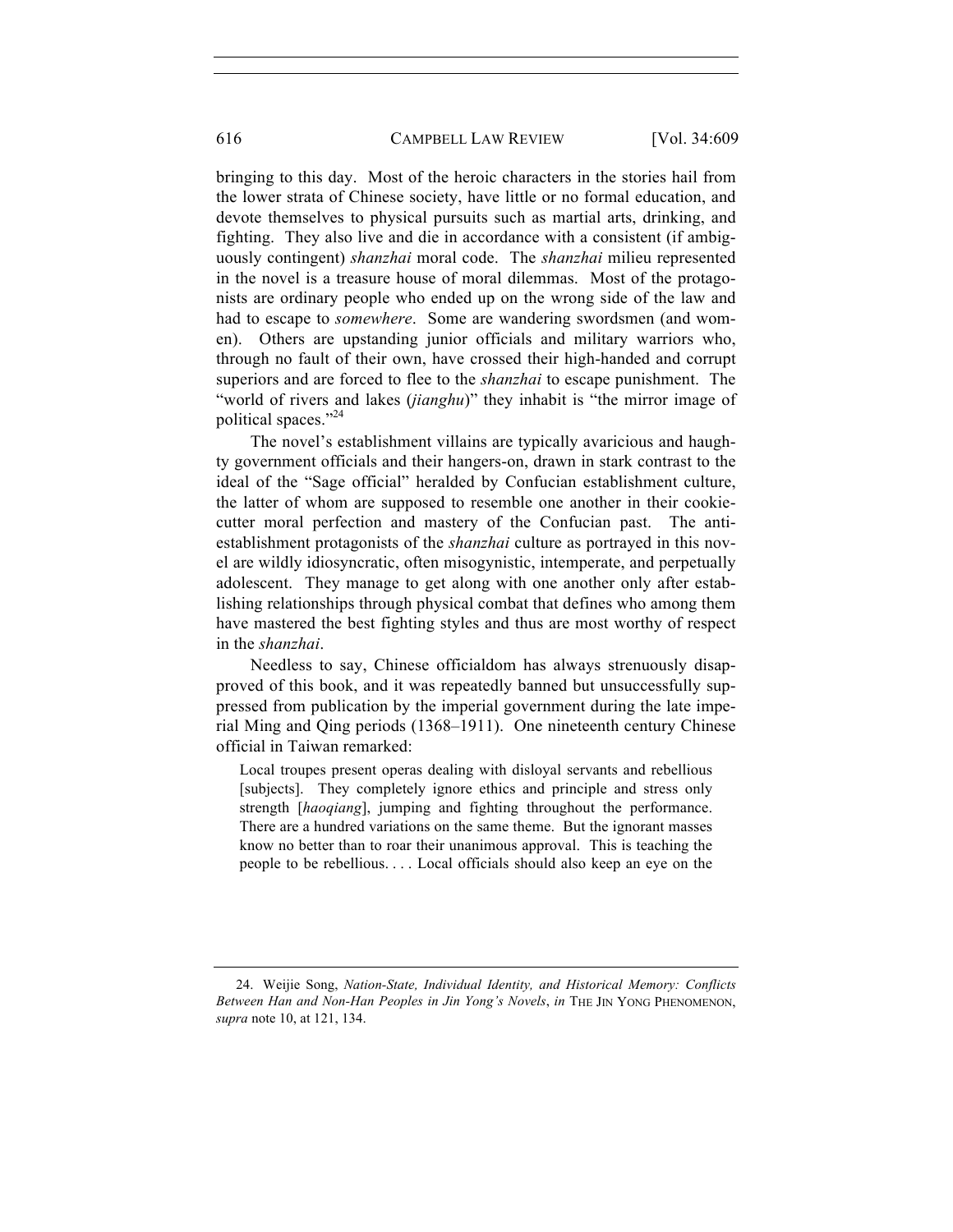book market, where publishers are selling lewd novels and tales of mountain rebels. These should all be burned.<sup>25</sup>

Vignettes within the novel describing the high-handedness and hypocritical behavior of government officials are part of the entertainment that the lower classes so enjoy. In the very first chapter, a football player, Gao Qiu (a pun on his skill with the football), owing to his sports talent and "hale fellow well met" chumminess, gets to become son-in-law of the "Grand Tutor" to the emperor. Later on, the first leader of the *shanzhai* gang, Chao Gai, a village headman who plays both sides of the street, manages to maintain good relations with both the imperial forces and the robbers. He eventually leads a heist of an imperial convoy carrying birthday presents from the provinces to the Grand Tutor in the capital for the robber band.

The morally ambiguous *shanzhai* ethos of "robbers as heroes" embedded in this story has been the subject of at least two popular television series (as well as video games) shown in mainland China, Taiwan, Hong Kong, and the Chinese diaspora over the past decade since 2000, making it accessible to a younger generation of Chinese that would not be as familiar with the printed novel as their parents and grandparents have been. That the *shanzhai* meme lives on in contemporary Chinese "grass-roots" culture has significance for what it means for many Chinese to make a living in the informal economy in contemporary China, with important ramifications for China's "official" system of intellectual property protection.<sup>26</sup> Needless to say, the very use of the term *shanzhai* in Chinese contemporary popular culture to refer to such activities is extremely uncomfortable—indeed awkward—in official government circles, for the obvious reasons. It suggests that China's traditional *shanzhai* "counterculture" may be resurging because of popular perceptions that China's official traditional "establish-

<sup>25.</sup> DAVID OWNBY, BROTHERHOODS AND SECRET SOCIETIES IN EARLY AND MID-QING CHINA: THE FORMATION OF A TRADITION 21 (1996) (quoting comments by a nineteenth Century Chinese official in Taiwan, Chen Huanzhang).

<sup>26.</sup> The ancient Confucian canonical text, the *Li Ji* or *Book of Rites*, cited again and again by later Confucian scholars, states: "Those who are in superior position and those inferior both know their appropriate place ["*zunbei youxu"*]". The Chinese popular expression in the face of such official pretense is captured in the Chinese saying: "Those in superior positions have their policies; we in inferior positions have our ways of dealing with those policies [*shang you zhengce; xia you duice*]." For a funny description of a recent "culture clash" employing the latter expression concerning a dispute over the construction of a research park between government officials from Singapore and their victorious partners from the Suzhou Province in China, see Hong Hai & Lee Chay Hoon*, Educating Singaporeans on Cultural Intelligence: Enhancing the Competitive Edge*, EDUC. RES. ASS'N OF SING. (2011), www.eras.org.sg/Cultural%20Intelligence.pdf.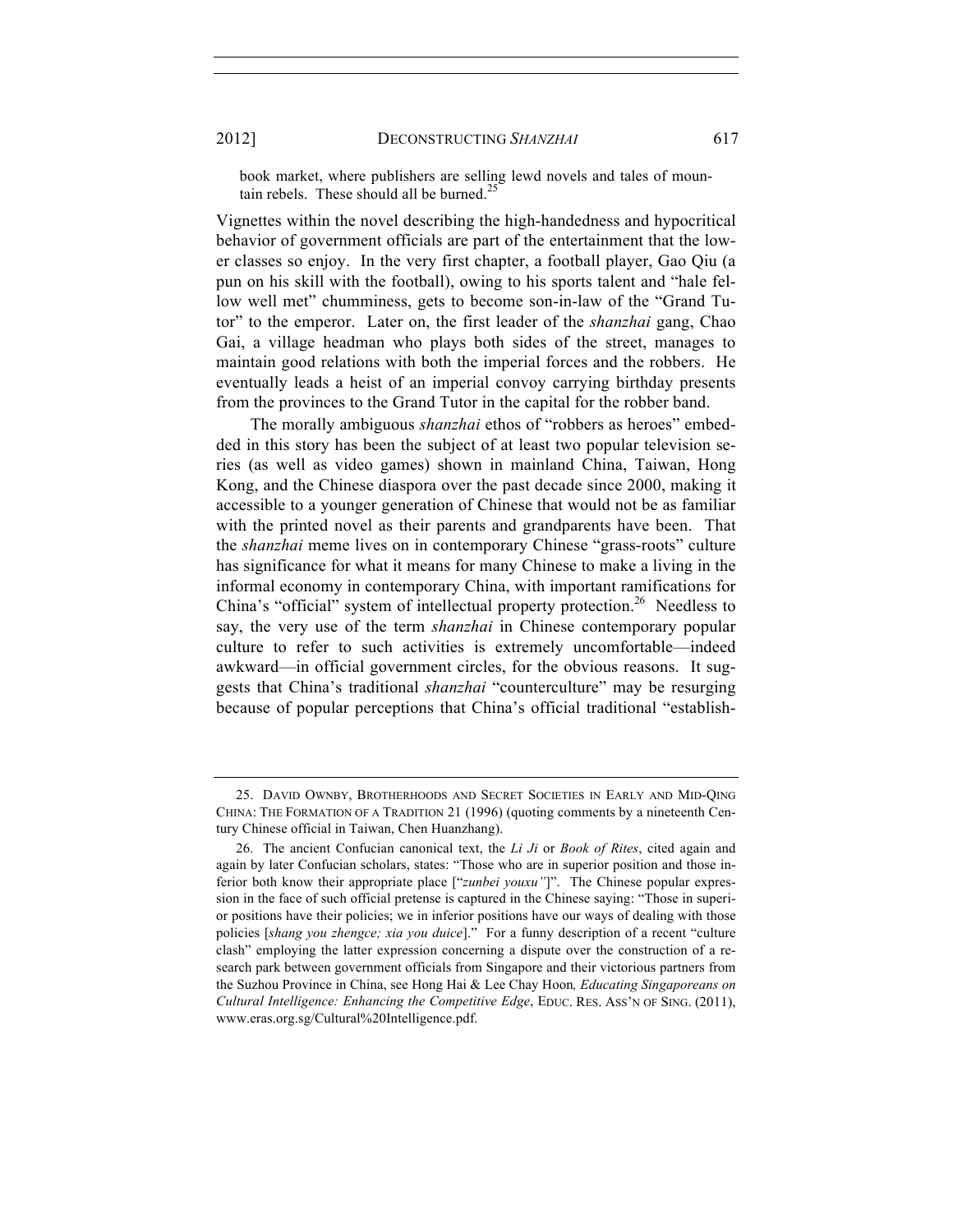ment culture" has not really changed very much to the present day from what it was for most of the populace over many centuries.<sup>2</sup>

# II. INTELLECTUAL PROPERTY AND OFFICIAL INDUSTRIAL POLICY IN TWENTY-FIRST CENTURY CHINA: CONTRADICTIONS, UNCERTAINTIES, AND AMBIGUITIES

While not an outright apology for the rampant copying of everything from manufactured goods to faking Harry Potter books in China,<sup>28</sup> the most-often encountered explanation for the phenomenon is that emergent from the trauma of its "Great Proletarian Cultural Revolution" in the 1960s and 1970s, China has had only a thirty-year period of "modern" economic development in which to "crossover" to strong intellectual property protection, and that given that modern history, a "culture of imitation" has not yet yielded to a "culture of innovation." This familiar argument takes historical insight from the fact that, in the near or distant past, now-developed, sophisticated market economies such as those of Japan and Korea (and much earlier the United States itself) went through their own similar "developing nation" periods of weak protection for intellectual property (particularly when it was owned by foreigners) in order to "catch up."<sup>29</sup> According to this view, when any emerging economy, including China's, fifinally achieves a certain level of material prosperity, intellectual property protection will naturally—indeed inevitably—become stronger. This view was recently reiterated by the most influential Chinese judge on intellectual property matters, Jiang Zhipei, formerly a member of China's Supreme People's Court:

 Jiang agrees that IP infringement in China is serious, yet it mustn't be taken out of context. "[T]he crime of IP infringement is quite serious and rampant in certain areas and sectors, especially [when you look] at the aggregates," he says. "However, measurements that show that China is the leading violator do not take its size into account. When the population is taken into account, China's IP violation rates are much lower than those of

<sup>27.</sup> The contemporary Chinese "culture/counterculture" distinction has been noted previously. *See, e.g.*, GEREMIE R. BARMÉ, IN THE RED: ON CONTEMPORARY CHINESE CULTURE (2000). Barmé's treatment has little relevance to the present study.

<sup>28.</sup> Howard W. French, *Chinese Market Awash in Fake Harry Potter Books*, N.Y. TIMES (Aug. 1, 2007), http://www.nytimes.com/2007/08/01/world/asia/01china.html?page wanted=all.

<sup>29.</sup> Anne Stevenson-Yang & Ken DeWoskin, *China Destroys the IP Paradigm*, 168 FAR E. ECON. REV. 9, 12 (2005) (positing that the structural causes of China's "IP problem" "emanat[e] both from the peculiarities of Chinese economic policy and from the information revolution internationally").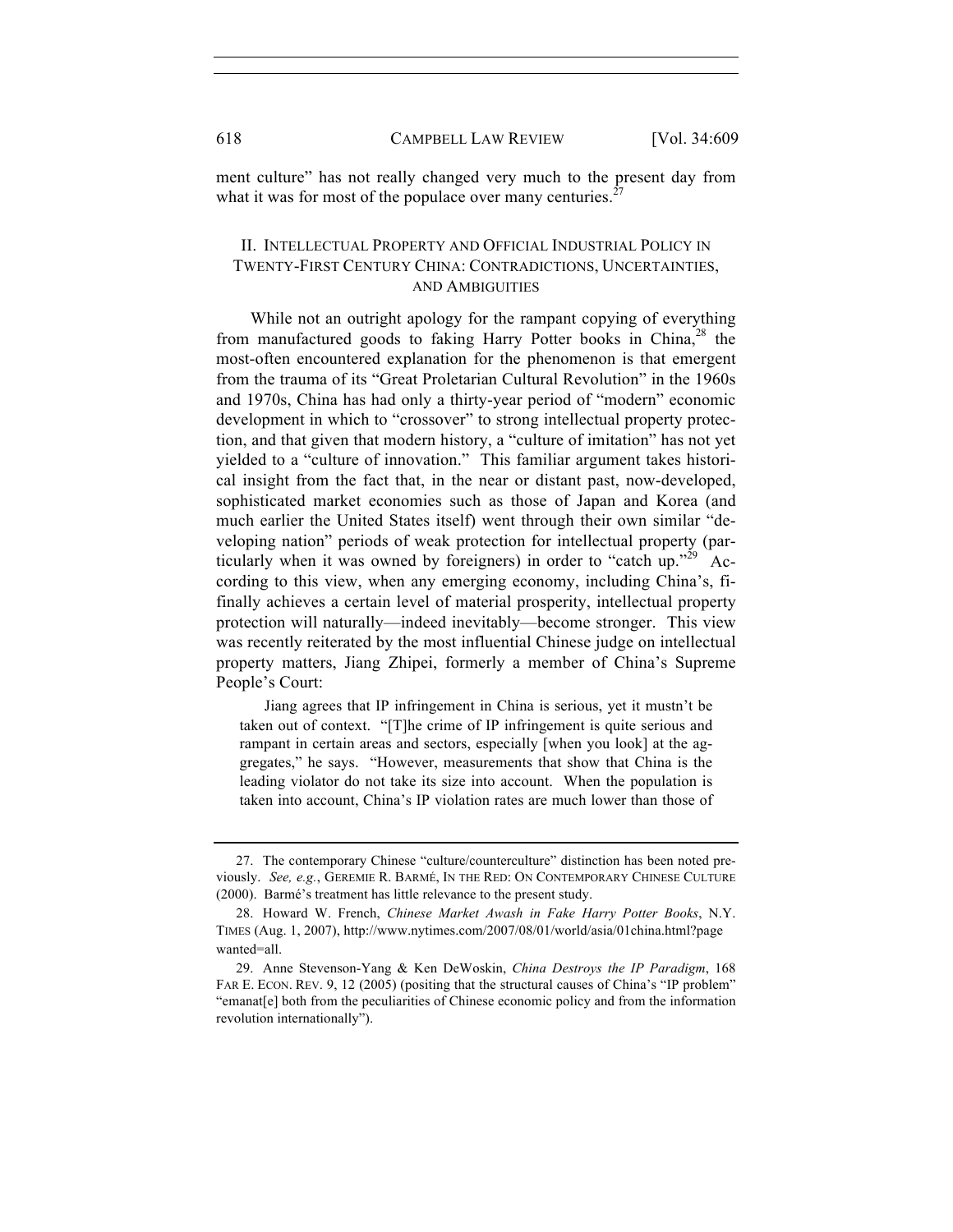many other countries, including the US." He dismisses the notions that counterfeiting and piracy are anything other than development issues. "[IP infringement] is generally attributed to Chinese traditional culture, the economic system, the legal environment, and even nationalist sentiments of the Chinese populace. These ideas are making the situation too complex."

 He explains: "China's [IP infringement] problem . . . is purely a matter of poverty. Piracy was similarly rampant in other Asian countries such as Korea and Japan until people there got richer and domestic needs emerged to encourage their governments to take action to protect IP. With Chinese nationals getting wealthier, the situation will get better in the near future."<sup>30</sup>

A variant on this apologetic points to the immaturity of legal systems, judicial institutions, public awareness, and "Rule of Law" issues generally in resource-challenged developing countries. This "Less-Developed-Country [LDC]" condition is expressly recognized by the World Trade Organization (WTO) system's exemption from the general obligations in the Enforcement Provisions of Part III of the WTO TRIPS Agreement.<sup>31</sup> For example, Professor Randall Peerenboom, who has written widely (and wisely) on China's evolving legal system, observes generally the challenge all developing nations, including but not limited to China, face in modernizing:

 Developing states are regularly advised to adopt "international best practices." These practices are often succinctly captured in rule of law

 Fakes remain a problem, though. Chinese authorities seized counterfeit goods valued at 5.33 billion yuan (\$847 million) last year. . . . The country is also the leading source for counterfeit and pirated goods seized in the U.S., accounting for 62% of the \$124.7 million in goods seized last year, according to the U.S. government.

 It is understood that this Part does not create any obligation to put in place a judicial system for the enforcement of intellectual property rights distinct from that for the enforcement of laws in general, nor does it affect the capacity of Members to enforce their laws in general. Nothing in this Part creates any obligation with respect to the distribution of resources as between enforcement of intellectual property rights and the enforcement of laws in general.

*Id.* art. 41.5.

<sup>30</sup>*. Inside Man: An Interview with Zhipei Jiang*, WORLD INTELL. PROP. REV. 16, 17–18 (2011), *available at* http://content.yudu.com/A1s30d/WIPRMay-Jun2011/resources/index .htm?referrerUrl=http%3A%2F%2Fwww.worldipreview.com%2FWIPRBi-monthlies.asp; *see, e.g.*, Laurie Burkitt, *Retailers Rush In as Chinese Lose their Taste for Fakes*, WALL ST. J., Feb. 14, 2012, at B1. Burkitt states:

*Id.*

<sup>31.</sup> Agreement on the Trade-Related Aspects of Intellectual Property Rights, Apr. 15, 1994, Marrakesh Agreement Establishing the World Trade Organization, Annex 1C, 1869 U.N.T.S. 299 (1994) [hereinafter TRIPS Agreement]. Article 41.5 of the TRIPS Agreement states: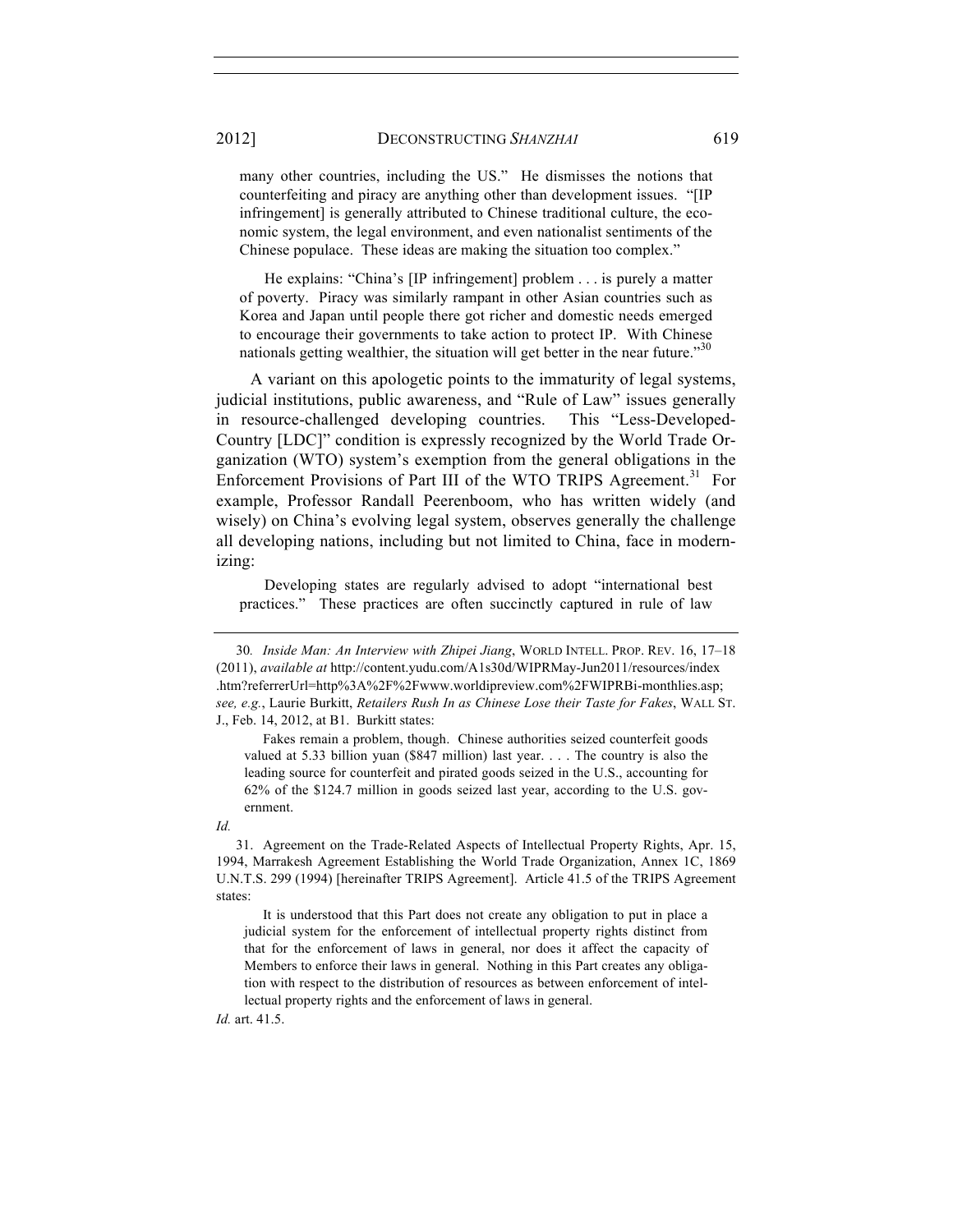"toolkits" or international documents such as the 22-article UN Basic Principles on the Independence of the Judiciary or IFES's 18 "judicial integrity principles"—although Eastern European countries were required to comply with more than 80,000 pages of highly specific technical requirements to join the EU! Unfortunately, LICs and MICs cannot simply mimic legal systems in Western liberal democracies. Exhorting developing countries to adopt international best practices is like telling a 10 year-old with a stick in his hand for a golf club and rock for a ball that if he wants to win the Masters he should watch Tiger Woods videos. $32$ 

A third explanation focuses on China's role as a key stakeholder in the international trading system more directly, including its obligations to its trading partners extending even beyond its membership in the WTO. Is unilateral government pressure from China's trading partners effective in bringing about improvements in its system of intellectual property protection and suppression of rampant piracy and counterfeiting? Or is such pressure counterproductive?<sup>33</sup> A trenchant illustration of the efficacy of this "carrot and stick" approach would appear to be the case of ethnically "Chinese" Taiwan, as evidenced in the 2011 Special 301 Report of the United States Trade Representative (USTR), giving special recognition to the dramatic changes in Taiwan's protection of intellectual property by removing "Chinese Taipei" (Taiwan) from its regular appearance on the USTR's annual "Special Section 301" Watch Lists identifying the worst violators of United States intellectual property rights.<sup>34</sup>

<sup>32.</sup> Randall Peerenboom, *The Future of Law in a Multipolar World: Toward a Global New Deal*, 7 (May 19, 2011), *available at* http://papers.ssrn.com/sol3/papers.cfm?abstract \_id=1846263; *see, e.g.*, Peter K. Yu, *Intellectual Property, Economic Development, and the China Puzzle*, *in* INTELLECTUAL PROPERTY, TRADE, AND DEVELOPMENT: STRATEGIES TO OPTIMIZE ECONOMIC DEVELOPMENT IN A TRIPS-PLUS ERA 173 (Daniel Gervais ed., 2007); *see also*, Peter K. Yu, *The Middle Kingdom and The Intellectual Property World* (2011), *available at* http://ssrn.com/abstract=1934887. For the IFES's "judicial integrity principles," see Violaine Autheman, *Global Best Practices: Judicial Integrity Standards and Consensus Principles*, INT'L FOUND. FOR ELECTORAL SYS. (April 1, 2004), http://www.ifes.org/Content/Publications/White-Papers/2004/Global-Best-Practices-Judicial-Integrity-Standards-and-Consensus-Principles.aspx.

<sup>33.</sup> Analyzing the situation in Taiwan (culturally Chinese but miniscule in size in comparison to mainland China) as a positive example in the mid-90s, Professor Andy Sun aptly suggests that what is needed is to link "political leadership" within a country where IP protection and enforcement is weak with careful, steady and respectful "outside pressure." *See* Andy Y. Sun, *From Pirate King to Jungle King: Transformation of Taiwan's Intellectual Property Protection*, 9 FORDHAM INTELL. PROP. MEDIA & ENT. L.J. 67 (1998). Taiwan has just been added to the World Bank's "high income" countries. *See* WORLD BANK, http://data.worldbank.org/about/country-classifications.

<sup>34</sup>*. See 2011 Special 301 Rep.*, OFF. U.S. TRADE REPRESENTATIVE (Apr. 2011), http://www.ustr.gov/webfm\_send/2845.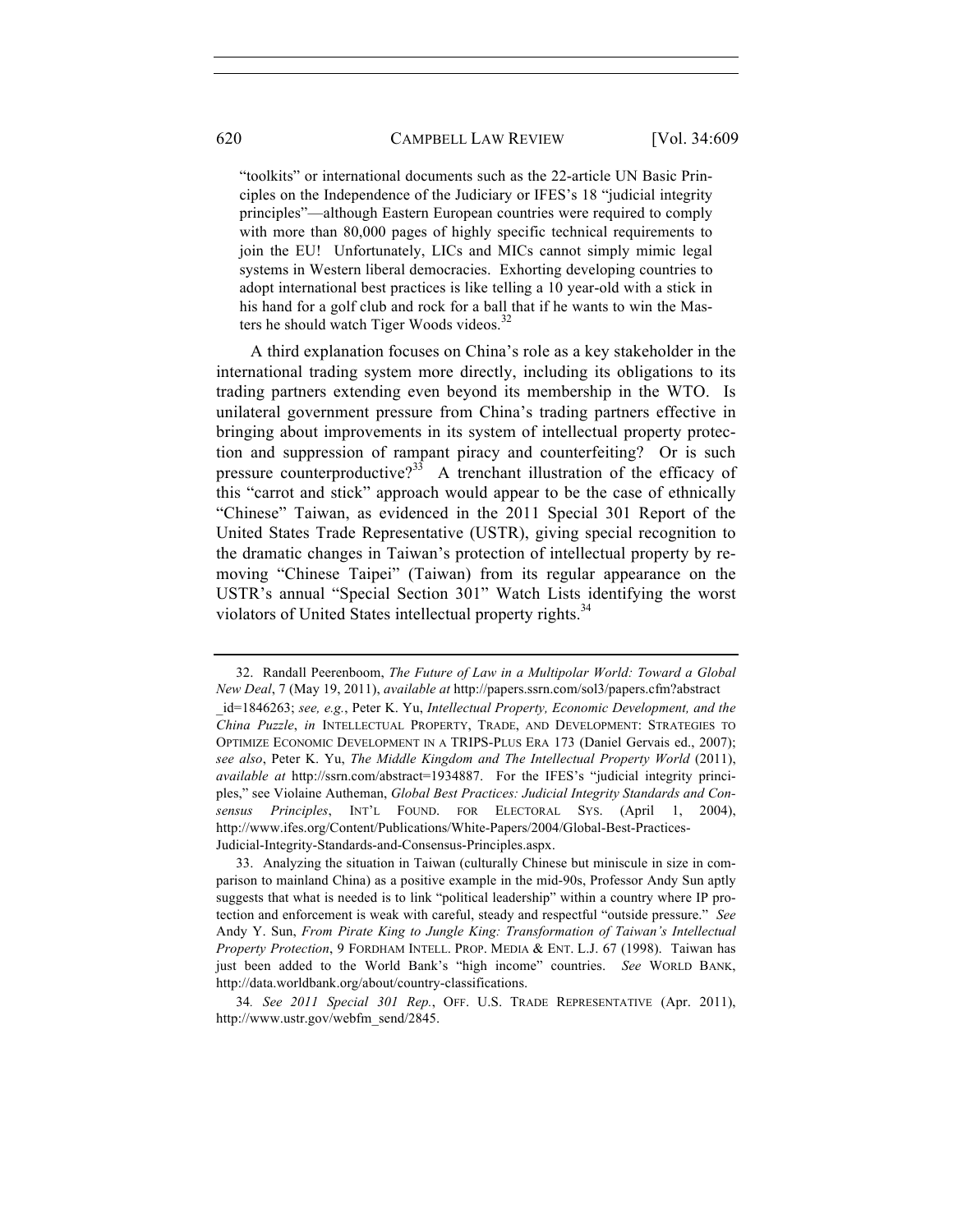2012] DECONSTRUCTING *SHANZHAI* 621

Criticism of China's mercantilist trade policies has grown more strident as China's trade surplus has soared over the last decade and China has entered the "upper middle level" of the World Bank's listing of national per capita GNP.<sup>35</sup> Related to this, a fourth explanation for rampant violation of intellectual property rights is that the "Chinese copy" phenomenon has a political explanation—so much so that neither a cultural nor a "stage of economic development" explanation is necessary.<sup>36</sup>

China's failure to protect [intellectual property] has little to do with stages of development or cultural attitudes. It has everything to do with the [Chinese] government's ownership and control over the economy, which undermines property rights—especially the intangible kind. . . . Piracy is not just the result of lax enforcement, but also incentives built into the structure of China's economy. The state has maintained its historical control of economic value; in that economy IP protections are not in its interest and therefore not in the interest of the companies the government owns, nurtures or favors. Only the smallest companies in China want IP rights, but as soon as they grow large, the rights are arrogated to the state.<sup>37</sup>

Both the various "catch-up/crossover" and the "state-controlled economy" explanations for weak intellectual property protection and blatant copying in China merit considerable attention, but in this non-Chinese observer's experience, both are incomplete. The first would be more plausible if other similarly situated countries (the other BRIC countries—Brazil, Russia, and India—for example) manifested the same "copycat" phenomenon at the same stage of development. Clearly on this point, they do not, and China is in a class all by itself.<sup>38</sup> The second assumes that "cultural at-

<sup>35</sup>*. See* WORLD BANK, http://data.worldbank.org/country/china (last visited Mar. 30, 2012).

<sup>36.</sup> Stevenson-Yang & DeWoskin, *supra* note 29, at 12 (positing that the structural causes of China's "IP problem" "emanat[e] both from the peculiarities of Chinese economic policy and from the information technologies revolution internationally").

<sup>37</sup>*. Id*. at 10, 18.

<sup>38.</sup> This point was made in a recent interview conducted by Robert Capps of WIRED Magazine with Robert Neuwirth, author of THE STEALTH OF NATIONS: THE GLOBAL RISE OF THE INFORMAL ECONOMY mentioned *supra* note 3. Neuwirth devotes an entire chapter to the *shanzhai* markets of China's Guangdong province entitled *The Culture of the Copy*:

Wired: You talk a lot about wares that are sold through tiny kiosks, street stalls, and little informal markets. Where do those goods come from?

Neuwirth: The biggest flow of goods is from China. It's no secret that China is the manufacturing engine of the planet. In a lot of ways, they're more capitalist than we are. If someone wants something made—even if that person isn't licensed—a Chinese factory will make it. It's also easy to deal with China. You can go to the local Chinese consulate and get a tourist visa within a couple of hours. You can't say the same about coming to the U.S. So African importers,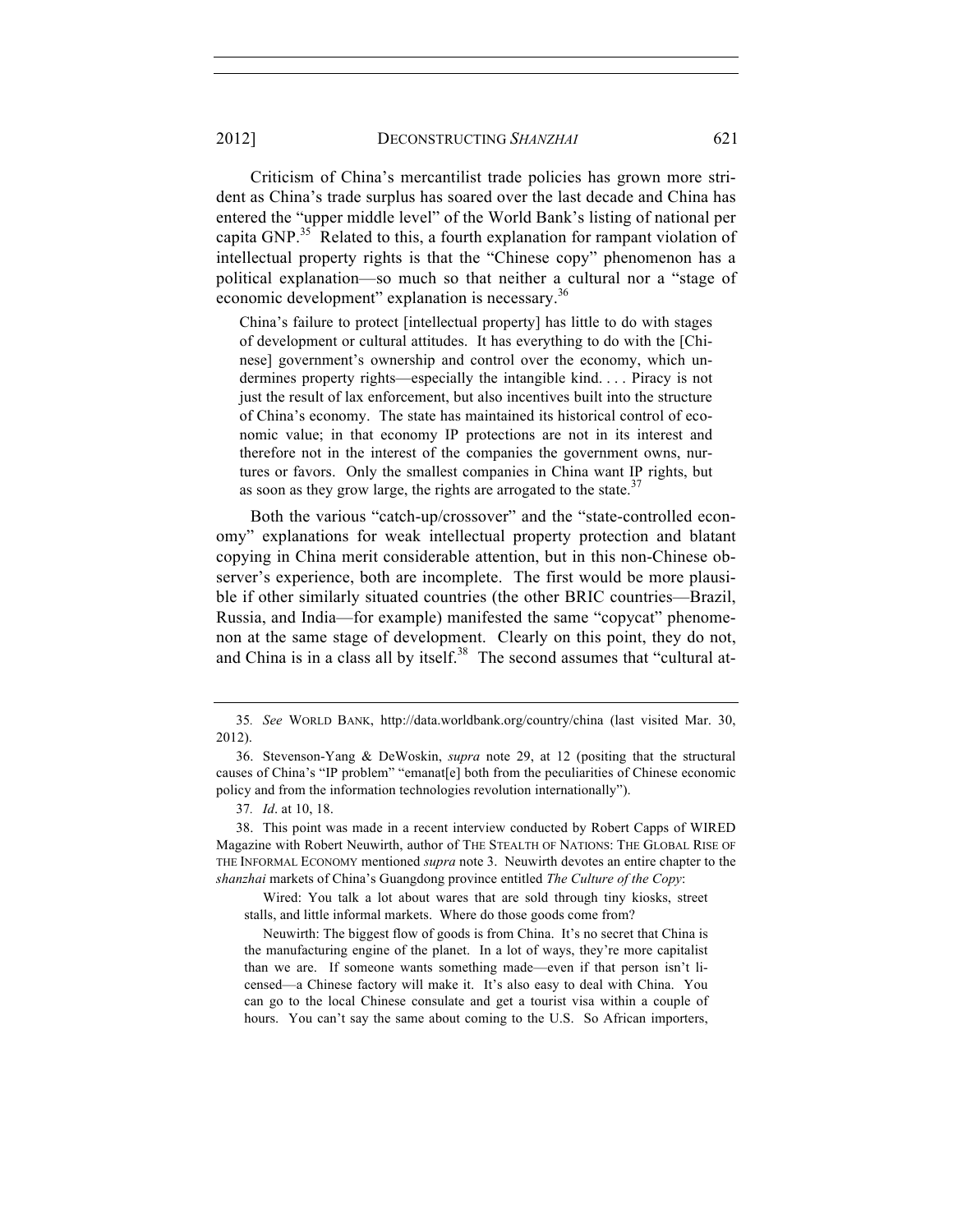titudes" can be separated from "ownership and control" behavior of China's bureaucratic officialdom. It also overstates the extent to which China's authoritarian rulers actually control or even presume to control (as opposed to merely appear to outside observers to control) "copying" as it occurs in the quotidian commercial lives of hundreds of millions of its people. As explained more fully in Part IV, the official "ownership and control" behavior of China's current authoritarian rulers follows closely a long history of consistent official bureaucratic attitudes in China going back hundreds of years, based upon a medieval offshoot of ancient Confucian philosophy known as *Neo-Confucianism*.

When nuanced to take into account China's rapid development over the past two decades, an argument can be made that the country is effectively a "time capsule," with urban seacoast cities such as Beijing and Shanghai positioned in the twenty-first century, populated with cosmopolitan and sophisticated political and economic elites; meanwhile, travel into the hinterlands transforms a visitor into a "time traveler" back to an agrarian economy so linked by culture and history to the land, its rudimentary social system and "local strongman" legal system, that little in rural China or its governance has changed, despite wars and revolutions, in a century or more. News reports of strife of "mass protests" over land development oc-

 Neuwirth: There's a French word for someone who's self-reliant or ingenious: débrouillard. This got sort of mutated in the postcolonial areas of Africa and the Caribbean to refer to the street economy, which is called l'économie de la débrouillardise—the self-reliance economy, or the DIY economy, if you will. I decided to use this term myself—shortening it to System D—because it's a less pejorative way of referring to what has traditionally been called the informal economy or black market or even underground economy. I'm basically using the term to refer to all the economic activity that flies under the radar of government. So, unregistered, unregulated, untaxed, but not outright criminal—I don't include gun-running, drugs, human trafficking, or things like that.

*Id.; see also* Mark Findlay & Nafis Hanif, *International Conventions and the Failure to a Transnational Approach to Controlling Asian Crime Business*, (Sydney L. Sch. Legal Stud. Res. Paper No. 11/75, Oct. 2011), *available at* http://papers.ssrn.com/sol3/papers.cfm?abstract\_id=1950031. *See generally* MATHEWS, *supra* note 3 (analyzing the South Asian and African traders who purchase goods in the Chinese *shanzhai* from the safety of a Hong Kong slum high-rise called "Chungking Gardens"). For a more traditional and less nuanced "cops and robbers" approach to the Chinese "knockoff" problem, see MOISÉS NAÍM, ILLICIT: HOW SMUGGLERS, TRAFFICKERS, AND COPYCATS ARE HIJACKING THE GLOBAL ECONOMY (2006).

for instance, travel to China and commission Chinese firms to make goods for them to sell in Africa.

Robert Capps, *Why Black Market Entrepreneurs Matter to the World Economy*, WIRED MAGAZINE (Dec. 16, 2011), http://www.wired.com/magazine/tag/slumdog. Neuwirth calls such economies "System D":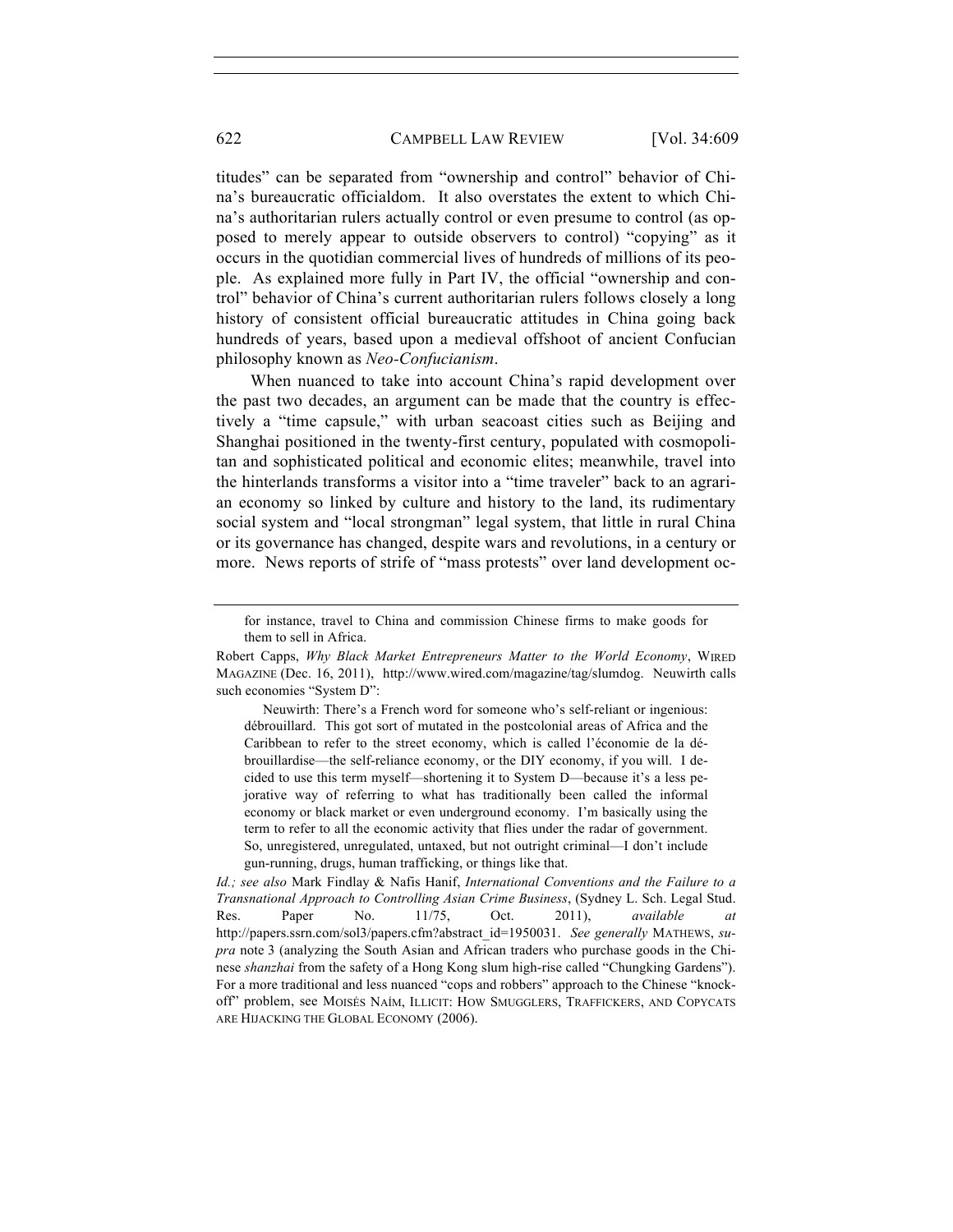curring at the border between "old China's" agrarian population and "new China's" industrial one are far from rare.<sup>39</sup>

While one view of "informal economies" is that they lie outside the effective control of developing states, another view is that local governments themselves tacitly condone (or even covertly encourage) euphemistically described "local entrepreneurial actors" to go out and copy anything they want as long as they remain unobtrusive and "don't make trouble."  $40^{\circ}$ These two positions are not totally irreconcilable. For example, an interesting recent business study on China's economic development makes the assertion that because of the tension between central and regional politics and priorities in China and the sheer scale of the country in its diverse regional character, geographical vastness, and teeming population, certain features of its political economy point to "structured uncertainty"—not as a failure of China's economic system, but as a conscious development strategy (a political bargain, if you will) such that the same policies can be simultaneously interpreted differently at the national level from how they are interpreted at the regional level.<sup>41</sup> The focus at the national level may be on "national innovation policy"; simultaneously, the focus at the regional/provincial/local levels will be on adapting (or appropriating wholesale) technology created *elsewhere*. In this view, local government officials naturally pay little heed to the focus at the national level on seeking technology independence or preeminence, in favor of allowing the locals to make a quick buck in any way they can.

[T]o understand the economic behavior of actors, an institutional account of China must look at not only official institutions, organizations, and procedures, but also the spheres of structured uncertainty. . . . [W]e define structured uncertainty as a part of the institutional system, although a part that prevents its "institutionalization" by ensuring that instead of patterns of behavior becoming routinized, a multiplicity of behaviors can be followed on a specific subject without any of the actors knowing in advance which behaviors are appropriate. In other words, structured uncertainty may be defined as an agreement to disagree about the goals and methods of policy, a condition leading to intrinsic unpredictability and, hence, to inherent ambiguity in implementation. This ambiguity leads to some tolerance of multiple interpretations and implementations of the same policy. Therefore,

205.

<sup>39</sup>*. See, e.g.*, *China's Wen says Farmers' Rights Flouted by Land Grabs*, REUTERS (Feb. 5, 2012), http://in.reuters.com/article/2012/02/05/china-land-wenidINDEE81403P20120

<sup>40.</sup> NEUWIRTH, *supra* note 3, at 93–94.

<sup>41.</sup> DAN BREZNITZ & MICHAEL MURPHREE, RUN OF THE RED QUEEN: GOVERNMENT, INNOVATION, GLOBALIZATION, AND ECONOMIC GROWTH IN CHINA (2011).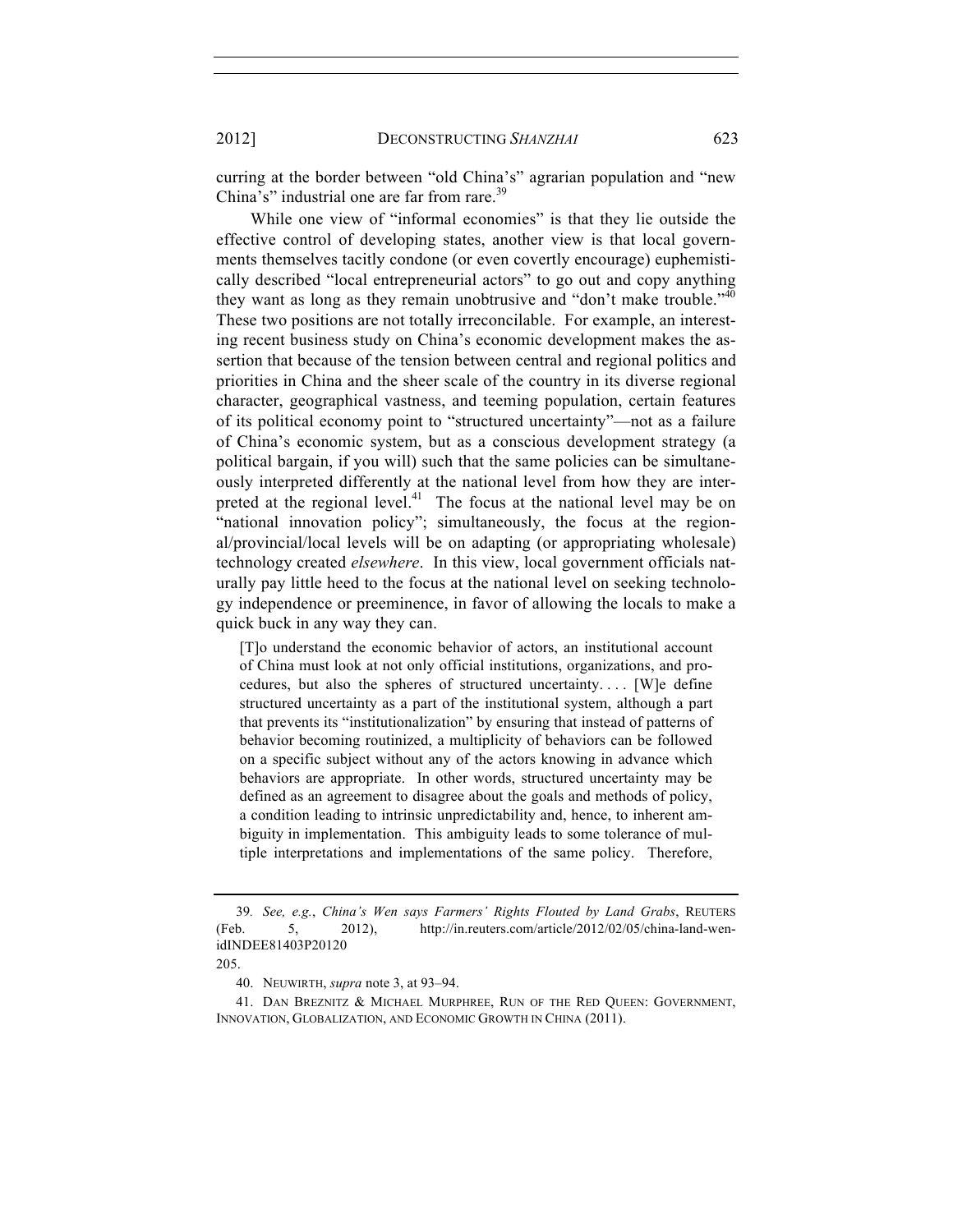structured uncertainty is an institutional condition that cements multiplicity of action without legitimizing a specific course or form of behavior as the proper one. 42

This observation and analysis suggests looking at the phenomenon of Chinese imitation and innovation not just from the "top down" but also from the "bottom up." Sociologist John Cross, (one of the authors of the SSRC Piracy Report mentioned above) explains the advantages of looking at the piracy phenomena in the countries it studied—incidentally, not including China—from the bottom up, rather than top-down as previous industry studies (and Section 301 reports) have tended to do:

 Industry research into this issue is . . . applied research from the basis of [the industries'] interests. True scholarship uses our knowledge of the world to understand basic principles. One of the best ways of doing this is to take the counterintuitive approach, or at least to approach things in a different direction from the bulk of existing research. This is what this research does in various different ways. First, by approaching the research from the standpoint of the pirates as opposed to the standpoint of the industry. This is not done, at least as I see it, merely to be obstreperous or to rail against the evils of greedy industry executives—Hollywood does a pretty good job of that itself (and makes good money at it)—but rather because this approach had been understudied and because this allows us to look at the process of policy formation as a social process in which neither the state nor 'industry' are seen as omnipotent. On the contrary, we show among other things that there is a substantial social capacity for resistance to formal norms that does not need to show itself in organized social movements, but shows itself in the everyday behavior of people struggling to survive. This is one reason why it was particularly important to me to challenge the 'bogeyman' image of 'organized crime' as being yet another omnipotent actor (except on the 'evil' side) that the industry has attempted to promote. It is not that I am saying that organized crime is never involved, but that it is not the root cause of the issue and not the most interesting aspect of it. Thus, rather than seeing piracy in terms of 'good' vs. 'evil' (the way the industry obviously tries to promote the debate, with themselves obviously claiming, somewhat unsuccessfully, the 'good' role), I see it as an expression of contentious politics that takes place not primari-

<sup>42</sup>*. Id.* at 12. Their approach is similar to the one adopted in a recent study of the strategic behavior of mainland Chinese NGOs. *See generally* Rachel E. Stern & Kevin J. O'Brien, *Politics at the Boundary: Mixed Signals and the Chinese State* (June 11, 2011), http://polisci.berkeley.edu/people/faculty/OBrienK/MC2012.pdf.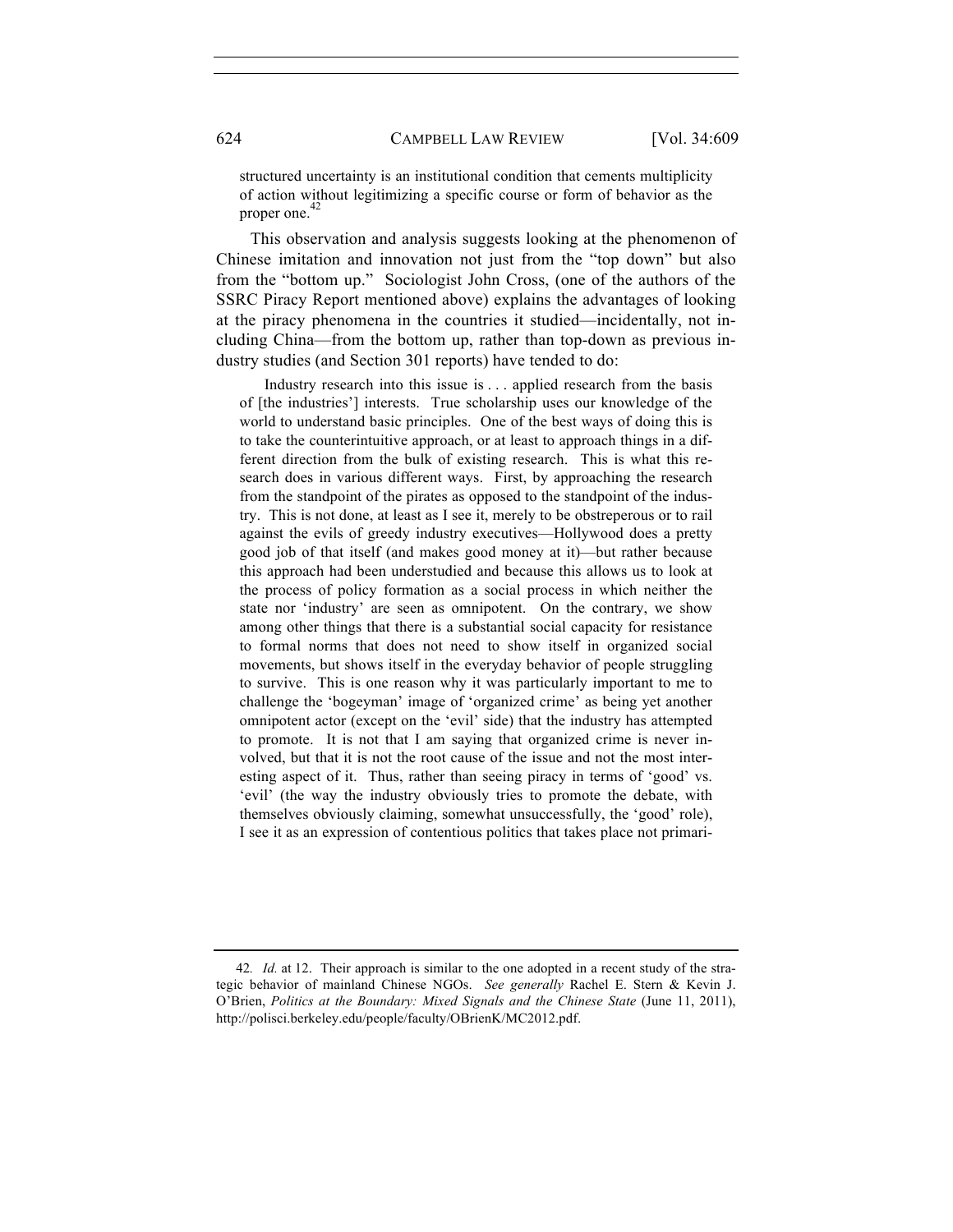ly in street protests but in household economies and informal social dynamics.  $\ldots$ <sup>43</sup>

Cross emphasizes the rhetorical effect of such "anti-piracy campaign" jargon:

[A]ttempt[s are made] to find even worse metaphors for these people, by associating them with organized crime, terrorism, and so on. To what extent should we as scholars use these metaphors without scepticism? Of course we should not, and I don't think we did. The metaphor is a part of the framing of the issue, and the ways in which they are used by one group to stigmatize others and then turned around to be used as an organizational tool is in itself a fascinating area of research.<sup>4</sup>

China has had a 3000 year history of brilliant and materially wealthy civilization, but as is often repeated*,* the concept of intellectual property protection was not part of China's culture over that long period. And in the face of that, given the persistence of China's inbred official value-systems, vast geography, and enormous population, modernization (including building a modern and effective system of intellectual property protection) takes time—lots of time.<sup>45</sup>

[W]hen China was forced to modernize, [at the end of the nineteenth century,] the revolution was expected to undo the works of a millennium. Unlike what happened in [W]estern Europe and Japan, where the adaptation of commercial practices could be started at the middle level, with the merchants playing an active role, in China it was to apply to thousands of bureaucrats and millions of peasants amidst a cultural tradition that paid little attention to the civil law, and where property rights had always been rendered ambiguous by the custom that gentlemen never spoke of profit, which was unbecoming in the face of the spirit of self-restraint and mutual deference. Needless to say, the revolution had to be excruciating and protracted.<sup>46</sup>

Stevenson-Yang and DeWoskin seems to suggest that no matter how much time China is given, whether it as a political and cultural entity will *ever* "crossover" to strong intellectual property protection as it is understood in fully developed (but "Asian values") countries (including Japan, Korea, Singapore, and now, Taiwan) is still not a foregone conclusion by

<sup>43.</sup> Lobato & Thomas, *supra* note 3, at 10. Cross, one of the interviewees on the SSRC Piracy Report, is author of INFORMAL POLITICS: STREET VENDORS AND THE STATE IN MEXICO CITY (1998).

<sup>44.</sup> Lobato & Thomas, *supra* note 3, at 6.

<sup>45</sup>*. See* ALFORD, *supra* note 4; William P. Alford, *How Theory Does—and Does Not— Matter: American Approaches to Intellectual Property Law in East Asia,* 13 UCLA PAC. BASIN L.J. 8, 16 (1994).

<sup>46.</sup> RAY HUANG, CHINA: A MACRO HISTORY 223–24 (rev. ed. 1997).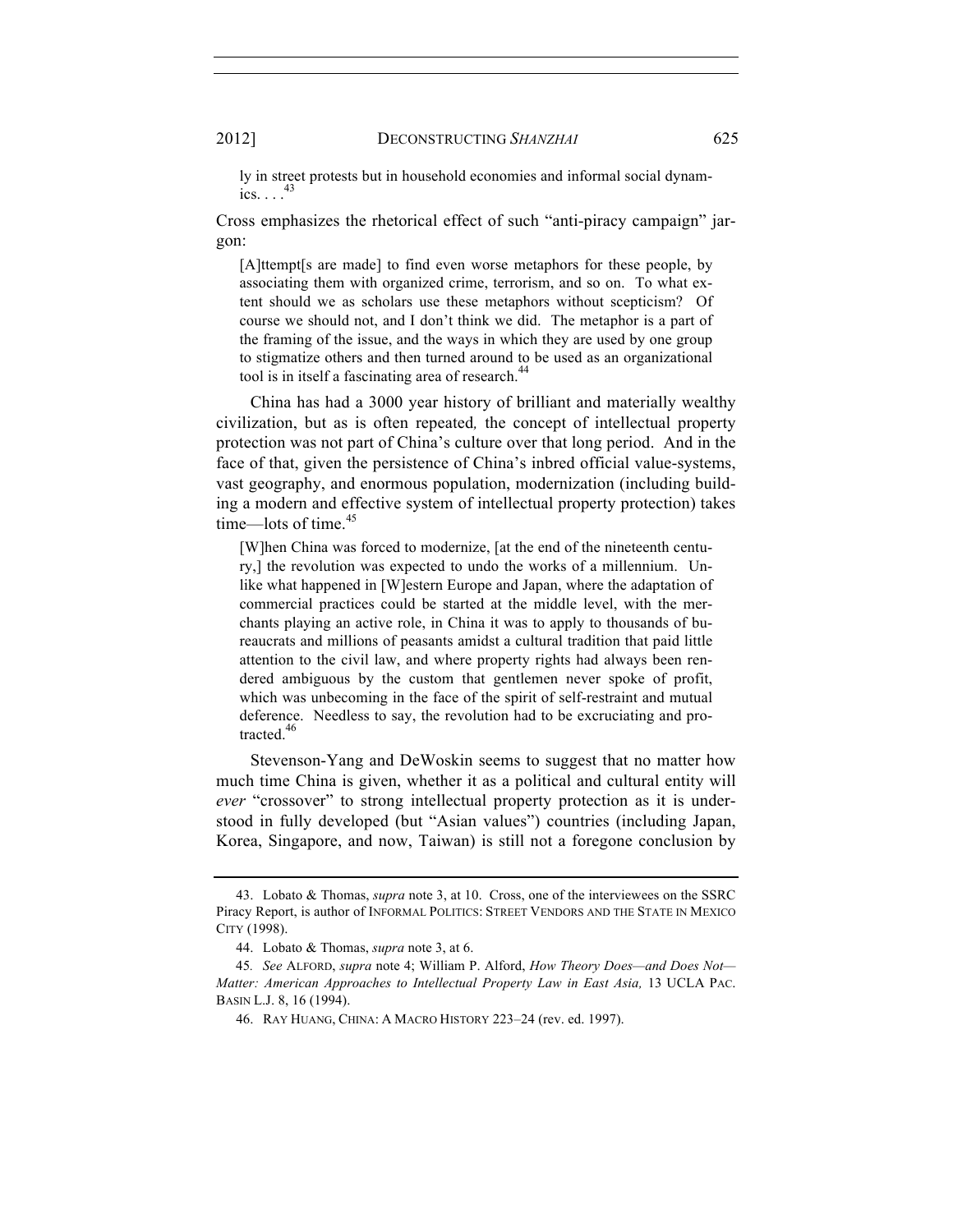any means. $47$  A fair reading of their work is that this is a "lose-lose" scenario in which no such crossover will ever occur, and the "Western" developed nations will just have to grin and bear the triumph of the "Beijing Consensus."48 On this issue, official Chinese Communist Party spokespersons often take refuge in a rather self-serving political mantra of "Chinese exceptionalism"—what the Chinese Communist Party, spearheaded by former leader Deng Xiaoping, called China's "socialist market economy with special Chinese characteristics."<sup>49</sup> Most recently, Chinese President Hu Jintao, in an October 2011 address, extended the concept of the "socialist market economy with Chinese characteristics" to what the Chinese leaders now call the "socialist culture with Chinese characteristics."<sup>50</sup> China's uniqueness is no longer just a question of its unique economy but of its unique "culture" as well.

To persist in the development path of socialist culture with Chinese characteristics, we must inherit and carry forward excellent Chinese cultural traditions, forcefully carry forward Chinese culture, construct a common spiritual garden for the Chinese nation. Chinese culture is long-standing and well-established, wide-ranging and profound, accumulating the profound spiritual requirements of the Chinese nation is a never-ending driver for the

<sup>47</sup>*. See* Stevenson-Yang & DeWoskin, *supra* note 29, at 18**.** 

<sup>48.</sup> This position is described by one recent study as the "lose–lose" scenario. *See* Richard P. Suttmeier & Xiangkui Yao, *China's IP Transition: Rethinking Intellectual Property Rights in a Rising China*, NAT'L BUREAU OF ASIAN RESEARCH SPECIAL REPORT NO. 29, 22 (2011) [hereinafter NBR SPECIAL REPORT] ("Is China's emergence as a major player in the international economy a game in which all win to some extent, a game in which everyone is a loser (as implied by Stevenson-Yang and DeWoskin), or a zero-sum game with clear winners and losers?"). On the "Beijing Consensus," *see* Joshua Cooper Ramo, *The Beijing Consensus*, FOREIGN POL'Y CTR. (Mar. 2004), http://fpc.org.uk/fsblob/244.pdf; Yasheng Huang, *Rethinking the Beijing Consensus*, 11 NAT'L BUREAU OF ASIAN RESEARCH, ASIA POL'Y 1 (2011), *available at* http://www.nbr.org/publications/element.aspx?id=481.

<sup>49</sup>*. See, e.g.*, JOSEPH FAN, RANDALL MORCK, AND BERNARD YEUNG, CAPITALIZING CHINA—TRANSLATING MARKET SOCIALISM WITH CHINESE CHARACTERISTICS INTO SUSTAINED PROSPERITY 1 n.1 (forthcoming 2012) (Dec. 19, 2011 draft), *available at* http://www.nber.org/chapters/c12067.pdf?new\_window=1 ("[W]e follow the government of the [PRC] and the Chinese Communist Party in using the terms 'market socialism with Chinese characteristics', or more briefly, 'market socialism' or 'socialist market economy' to describe the economic system used in China from the early 1980s on.").

<sup>50</sup>*. Hu Jintao's Article in Qiushi Magazine—Translated*, CHINA COPYRIGHT & MEDIA (January 4, 2012), http://chinacopyrightandmedia.wordpress.com/2012/01/04/hu-jintaosarticle-in-qiushi-magazine-translated/ (Drawn from a speech President Hu gave to the Second Plenary Meeting of the Sixth Plenum of the Seventeenth Central Committee on October 18, 2011).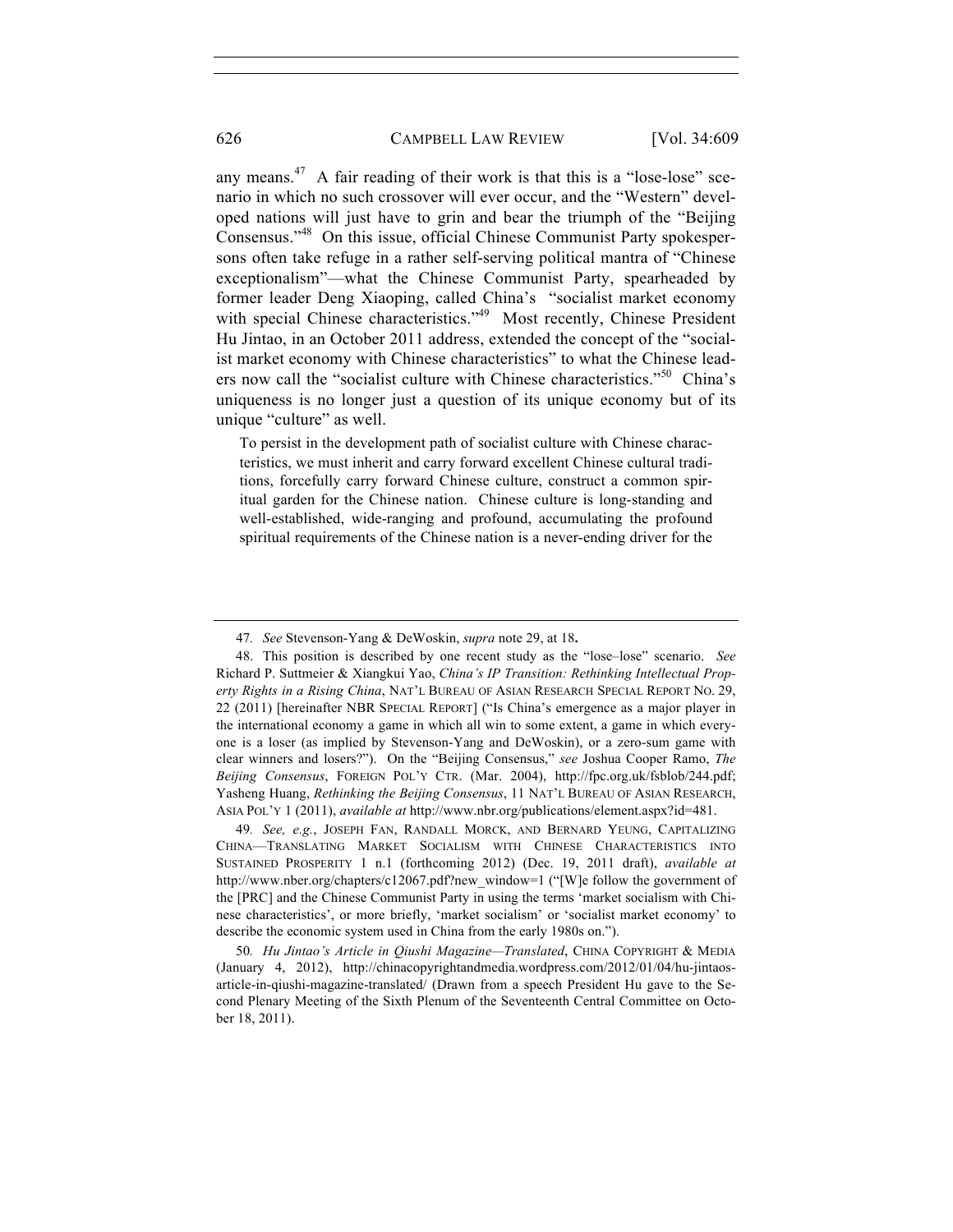Chinese nation to multiply endlessly, to unite and to advance, it is a profound basis for developing socialist culture with Chinese characteristics.<sup>5</sup>

According to this new view, China's modern economic and social development is, and always will be, unique and "non-Western."<sup>52</sup> Whether the theoretical basis for the assertion is Marxist-Leninist (with a dash of Mao Zedong Thought), some post-Socialist concept of "state capitalism," or something inherent in Chinese language, history, and culture, there is no "timetable" for China *ever* to crossover from the "special Chinese characteristics" model to one following Japan, Korea, or even Taiwan, which do not share such self-asserted "special characteristics" to anywhere near the same degree.<sup>53</sup> China, according to this view, is not only fundamentally different from "the West;" it is also fundamentally different from "the rest." China may modernize to the point that Shanghai's Pudong is superficially the twenty-first century version of mid-twentieth century American Manhattan, but modern "Chinese culture" must adamantly resist and avoid "Western influences" (especially so-called "Western" liberal democratic influences) in the process because the current globalization game is stacked against China.<sup>54</sup>

 Globalization consists of global interculture strengthening local cultures as it depends on them. Globality and locality are interdependent, and "universal" must be replaced by "inter-versal" as existence inter-exists. Chinese thinking thus must be Chinese, not Western, as Western thinking must be Western, not "universal"; China must help the West be Western, as the West must help China be Chinese. As [the hypothetical] Mrs. Tu speaks English in Chinese syntax, so "sinologists" logicize in Chinese phrases. English speakers parse her to realize the distinctness of English; Chinese thinkers parse Western "sinologists" to realize the distinctness of China. Inter-versal parsing toward cultural inter-enrichment occurs in three stages. This is intercultural globalization.

*Id.* For a contemporary "anti-anti-Marxist" critique of "culture trap" analysis such as that deliberately employed in the current paper (and Wu's), see John D. Haskell, *Against Culture: Indeterminacy, Structural Inequality, and the 'Opaque-Box of Culture' in Law*, (Unpublished Research Paper No. 10/2011, School of Oriental and African Studies School of Law) (2011), *available at* http://ssrn.com/abstract=1896279.

53*. See generally* Sun, *supra* note 33.

54. For a radical and enlightening critique of the notion of the concept of "the West" as the "universal observer" Subject and "the Rest" as "ethnicities" particularly observed as mere Object, see Naoki Sakai, *Theory and Asian Humanity: On the Question of* Humanitas *and* Anthropos, 13 POSTCOLONIAL STUD. 441 (2010). Sakai states that:

<sup>51</sup>*. Id.*

<sup>52.</sup> This argument often appears in the context of the "uniqueness" of China's cultural heritage. *See, e.g.*, Wu Kuang-ming, *"Let Chinese Thinking Be Chinese, not Western": Sine Qua Non to Globalization*, 9 DAO J. COMP. PHIL. 193, 193 (2010), *available at* http://philpapers.org/rec/KUALCT-2. In the abstract, Kuang-ming states: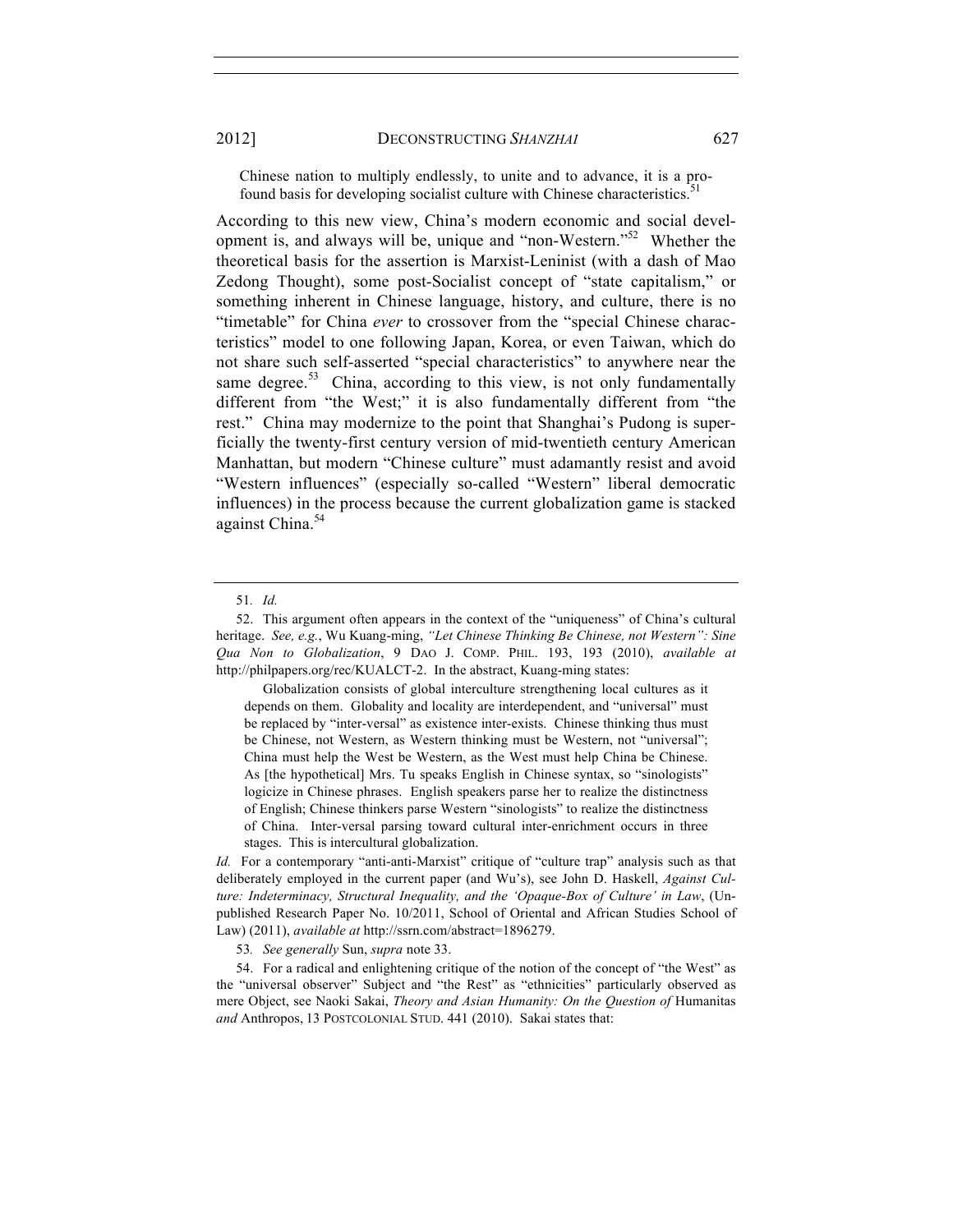How China approaches the challenges of innovation is central to the question of whose game is being played, and by what rules. This was made clear . . . by Fang Bingxin . . . regarded as the father of China's "great firewall" of Internet censorship. . . . He . . . explained:

 "Suppose two people engage in a martial arts competition. If one imitates completely the other's movements, how can one overcome the other? This is the fundamental reason why it is difficult for China to overcome Western Countries in the fields of science and technology. . . . [A]midst this kind of mutual confrontation, the weaker party can only overcome its opponent by utilizing tactics different from its opponent."<sup>55</sup>

Carrying the argument further, the "*shanzhai* copycat" development model has recently not only not garnered criticism—but to the contrary, high praise—perhaps not among legal scholars, but in the business management literature; and not just in China, but in the United States as well.

 The idea of *industrial clusters* has been popularized by Harvard's Michael Porter, who argued that the concentration of industry players and their supporting industries provides a competitive edge. Clusters have been commended for their power to support innovation by providing the infrastructure, knowledge, and intellectual exchange that are helpful for the incubation of new ideas. Examples include Silicon Valley, Route 128 in Boston, Cambridge in the United Kingdom and Herzliya-on-the-Sea in Israel. *Imitation clusters* also consist of a large number of industry competitors in close proximity; however, unlike *innovation clusters*, imitation clusters do not form around first-rate research universities but rather around technical schools and applied research centers. Most are organized in industry groupings, such as cell phones in Shenzhen or string instruments in Donggaocun, both in China. (Clusters specializing in fake goods—which are widespread in China and Vietnam, among other nations—are outside the scope of this book, although they, too, facilitate imitation.)<sup>56</sup>

#### *Id. at* 450.

<sup>&</sup>quot;The West" is structured as a *doublet* with one side in the empirical and the other in the transcendental, striding over both the determinate and the indeterminate; it is fashioned after what that eighteenth-century neologism called "the subject." Unlike Asia, whose identity must depend upon its recognition, the West does not seem to need the other to recognize it. Or, to put it slightly differently, the West claims—and this claim must be questioned . . . —that it is capable of initiating its own self-recognition. And, in this regard, the West thinks itself to be ubiquitous and spontaneous; it is omnipresent and unique; it represents the universalism of the international world and is the exceptional leader of that world.

<sup>55.</sup> NBR SPECIAL REPORT, *supra* note 48, at 22.

<sup>56.</sup> ODED SHENKAR, COPYCATS: HOW SMART COMPANIES USE IMITATION TO GAIN A STRATEGIC EDGE 57 (2010). The author concludes that "[t]raditional defenses against imita-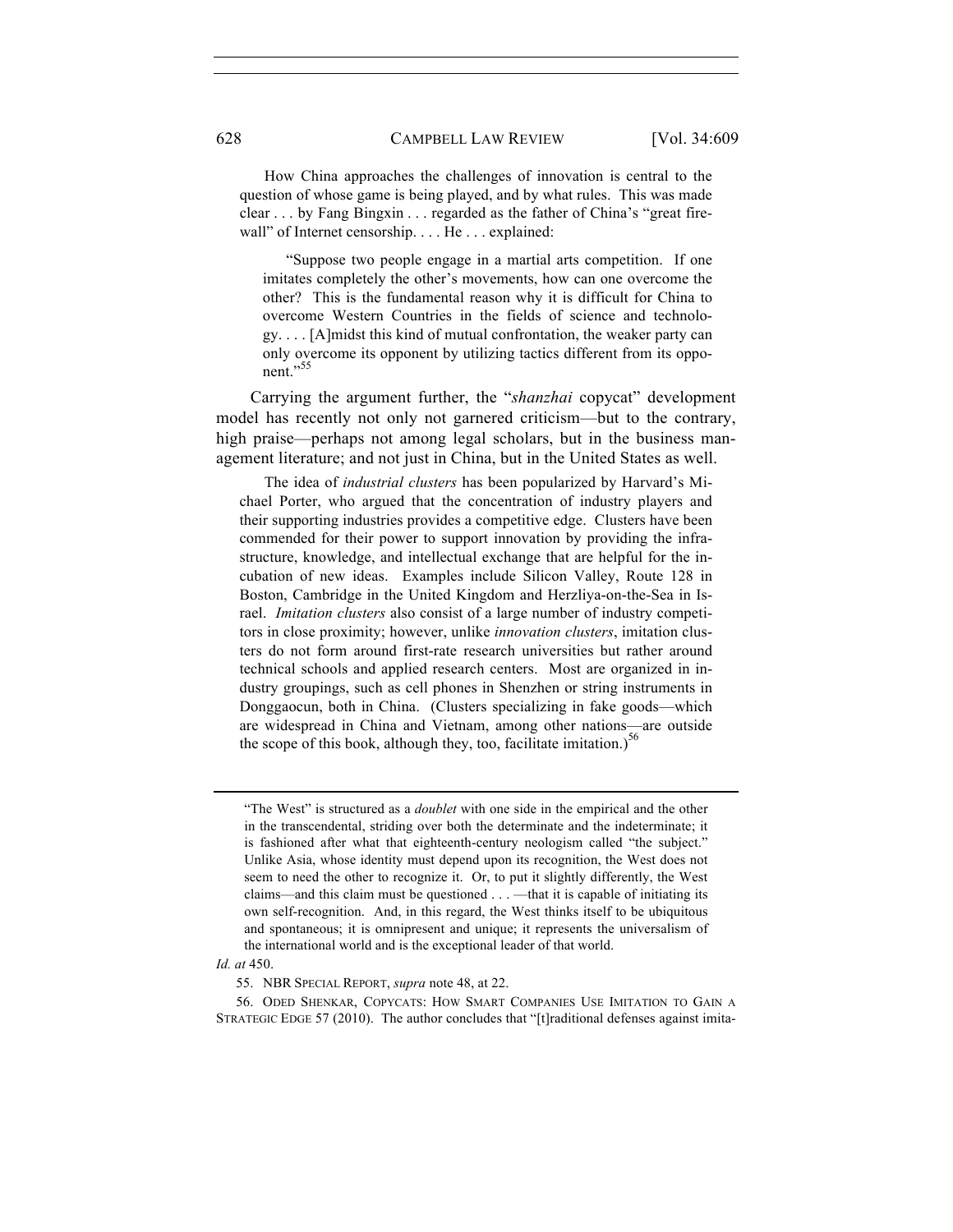2012] DECONSTRUCTING *SHANZHAI* 629

As Shenkar speculates, shouldn't technology followers in places like China be encouraged to continue to learn from technology leaders elsewhere "like children imitating their parents" instead of striking out on their own?57 In an affirmative view, the *shanzhai* meme has now been extended by some Chinese writers (including two researchers at Cambridge University's Institute of Manufacturing in the United Kingdom) to describe the unique characteristics of Chinese "*shanzhai"* innovation.

[The] Chinese government has called for indigenous innovation to upgrade Chinese manufacturing capability and value creation as well as appropriation. Based on the fast growth of the Chinese indigenous mobile phone industry in the last two years, the *Shanzhai* manufacturing system is recognized as a new positive alternative way for Chinese manufacturing companies to achieve this aim. Behind the *Shanzhai* phenomenon, there is a strong globally specialized and collaborated network enabling the downstream Chinese small- and medium-sized mobile phone companies to very quickly respond to customers' demands or lead the demands. This new type of alternative innovation system is transforming unaffordable luxury goods into affordable for normal consumers. Because of its mass volume and involvement, however, government policies to harness the energy and development direction become essential.<sup>38</sup>

tion, including branding and legal remedies, are weakening." *Id.* at 63. *See also* LAIKWAN PANG, CREATIVITY AND ITS DISCONTENTS: CHINA'S CREATIVE INDUSTRIES AND INTELLECTUAL PROPERTY RIGHTS (2012) (especially Chapter 8, *A Semiotics of the Counterfeit Product*).

57. According to Shenkar:

Biologists are well aware of the benefits of imitation. . . .

 Human newborns are so prone to imitation that scholars have labeled them "imitation machines." . . .

 As children grow, imitation becomes more complex, and for the rest of their lives they continue to imitate, observing each other for clues about how to present themselves and how to behave in various social settings. Not surprisingly, and as economists now acknowledge, humans are especially likely to imitate those activities that appear to yield positive outcomes.

SHENKAR, *supra* note 56 at 28–29. For the "infantilization" of Chinese adults by bureaucratic officials, see Parts IV and V *infra*.

58. Sheng Zhu & Yongjiang Shi, *Shanzhai Manufacturing—an Alternative Innovation Phenomenon in China: Its Value Chain and Implications for Chinese Science and Technology Policies*, 1 J. CHINESE SCI. & TECH. POL'Y 29, 29 (2010), *available at* http://www.emeraldinsight.com/journals.htm?articleid=1846302&show=abstract. The authors of this study report that local officials tend to be more supportive of *shanzhai* innovation than those in the central government. *Id.* at 35 ("Compared with central government, local government is even more open. As *Shanzhai* indeed brings [a] boom to relevant industries, local government tends to protect these industries, as long as they do not break the laws."). Beyond this citation's usage of the term *shanzhai*, China's official or unofficial innovation policy is not the subject of this study, and it is suggested that China's official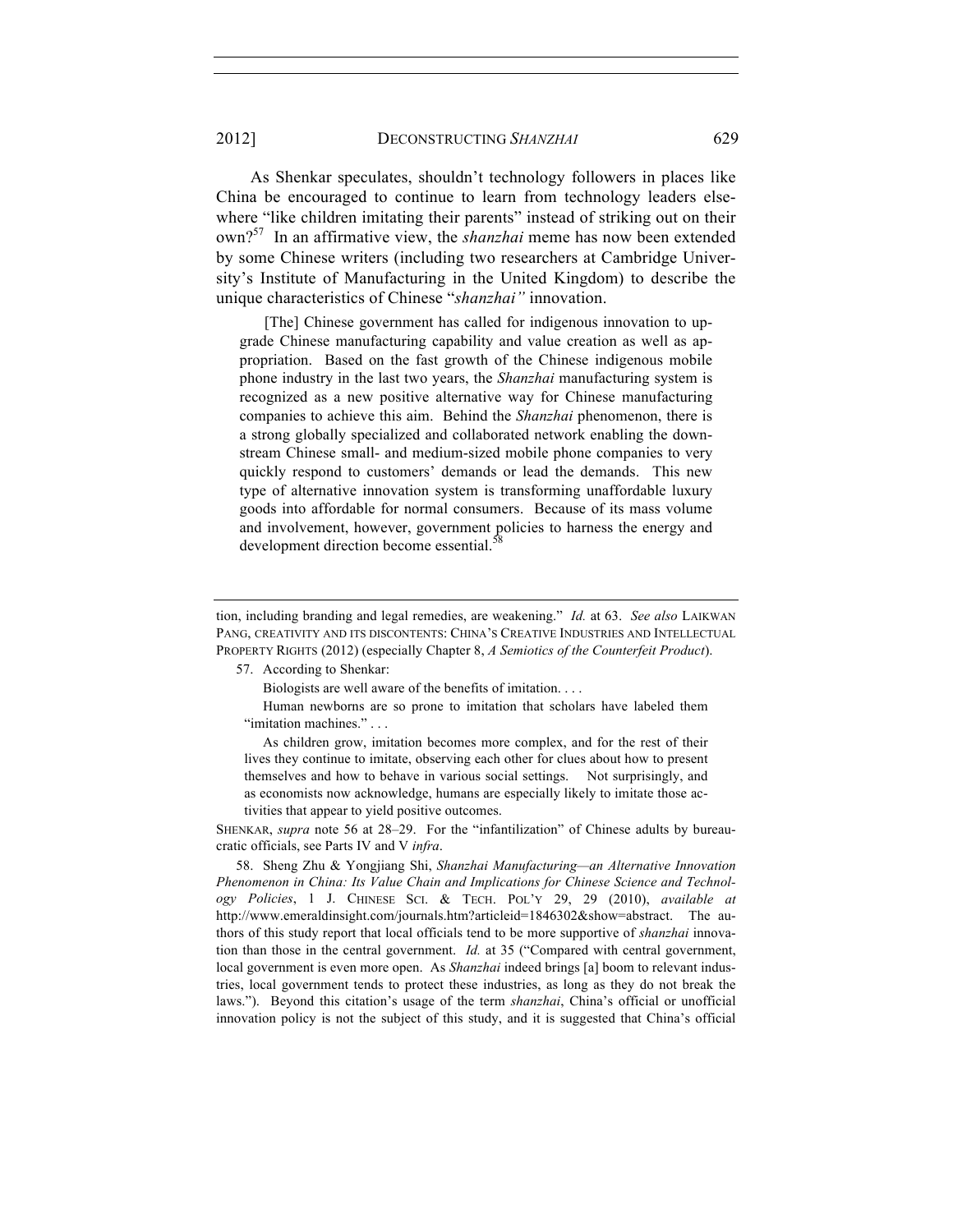It can be argued that the use of the term *shanzhai* is inappropriate here, because, by definition, *shanzhai* refers to activities outside of the Chinese government's control. Official embrace of *shanzhai* behavior is a contradiction in terms.

One author has gone so far as to suggest that China's best innovation policy should be to frame itself as a "*shanzhai* counterculture" in opposition to a foreign (particularly "Western")-dominated "global innovation culture" and maintain its foothold in economic development as, oxymoronically, "the Third World's 'stronghold of the weak."<sup>59</sup>

 "Shan-Zhai" (alternatively spelled Shan-zai 山寨, literally, mountain village, mountain stronghold, bandit fortress), the creation of an outlawed but communal form of self-preservation in times of utter social unrest or in face of invasion by alien tribes, carries significant socio-historic-political connotations of criminality and nonconformity, as well as those of fraternity and heroism, in the non-western linguistic and cultural context of Chinese history. The term is now widely used in the greater Chinese world to characterize the emergence of a new mode of production, esp[cially] in the mobile phone industries located in Southern China, that had begun as imitation and copycatting but has now developed beyond traditional rules and practices of production with surprisingly successful results in innovative products, locally-customized designs, as well as unconventional business practices. Viewed as "the Third World's stronghold of the weak" and riding on the complex/conflicting sentiments and needs of economic gains and national sovereignty, shan-zhai the concept and its practices have captured public imagination and come to stand for a growing trend of witty, sometimes outlandish, parodization in almost every cultural sphere, sending off reverberations that jerk on elitist as well as nationalistic nerves surrounding the rise of China. 60

The view that whatever economic prowess China has earned as the world's second-largest economic power and largest holder of foreign exchange, it must be perceived by outsiders as still economically "weak," comports with the Chinese government's long-held foreign relations strategy to "emphasize your weaknesses and wait for the opportune time"  $(taoguang vanghui)$ <sup>61</sup> But to suggest that official government policy

<sup>&</sup>quot;indigenous innovation" policies and China's "grassroots" shanzhai phenomenon are unrelated to one another.

<sup>59.</sup> Josephine Ho, *Shan-Zhai: Economic/Cultural Production Through the Cracks of Globalization*, http://www.scribd.com/doc/62132407/Josephine-Ho-Shan-zai (last visited June 4, 2012).

<sup>60</sup>*. Id.*

<sup>61.</sup> The phrase, borrowed from Chinese martial arts, literally means "to sheath one's gleaming sword and wait for the opportune moment to make one's move." *See, e.g.*, Peter Yu, *Sinic Trade Agreements*, 44 U.C. DAVIS L. REV. 953, 994 n.188 (2011).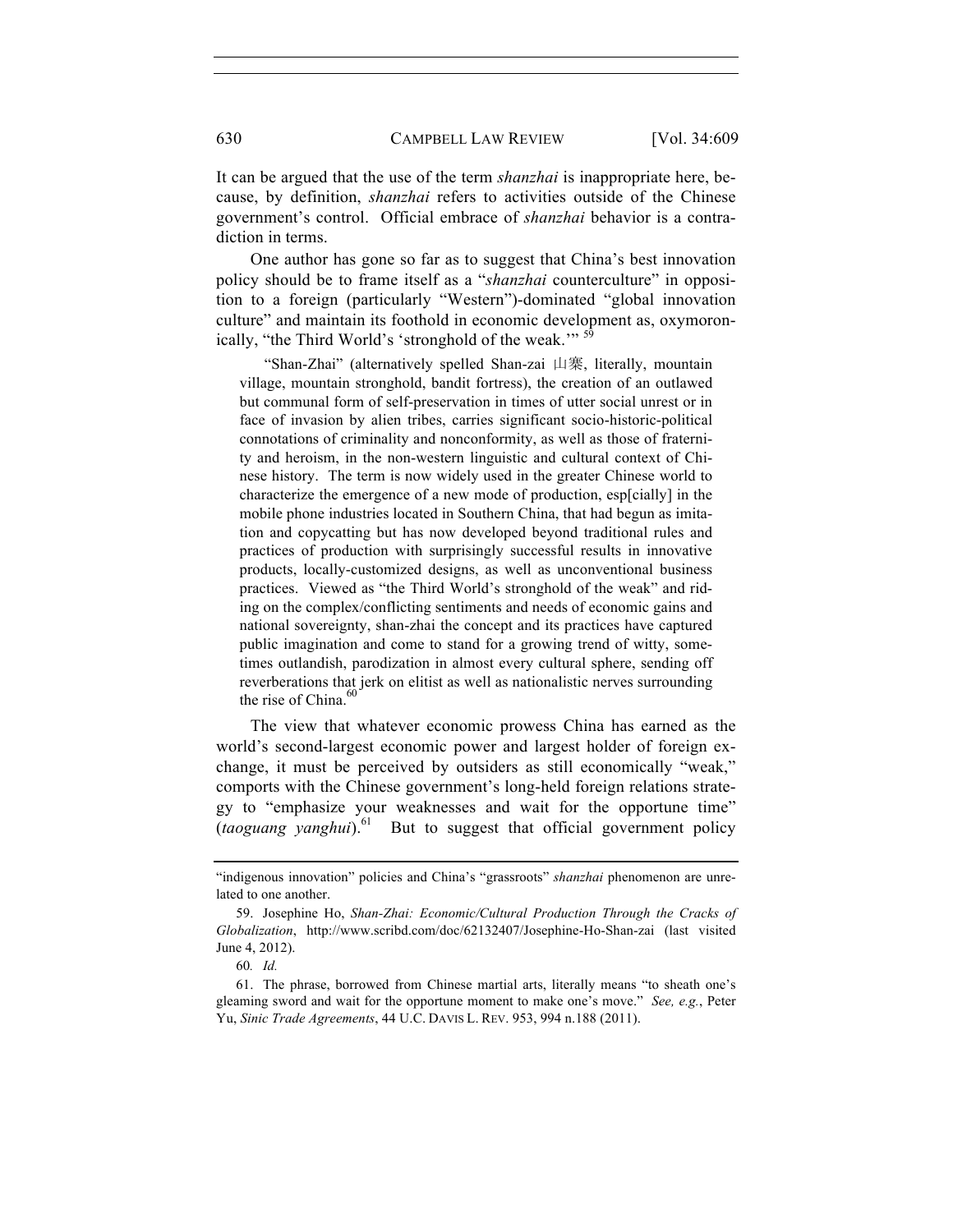2012] DECONSTRUCTING *SHANZHAI* 631

should foster or sanction "criminality," as it is seemingly suggested by Ho, is far-fetched.<sup>62</sup> From the pinnacle of Chinese authority "top down," Chinese central government intellectual property officials regularly decry the entire *shanzhai* phenomenon in public pronouncements.

 Tian Lipu, director of [China's State Intellectual Property Office (SIPO)], said at a press conference in April that the popular Shanzhai, or copycat culture, is not an example of innovation. He said many Shanzhai products actually have violated others' intellectual property and should be regarded as piracy rather than innovation.

 "There is no country that can survive and thrive on piracy and that's why we have established the national intellectual property protection strategy to fight for these acts," said Tian. He said only by making a shift in the social culture and in people's mindsets can China reduce piracy.<sup>6</sup>

However, another interpretation of "*shanzhai* phenomenon" as used by Zhu and Shi is possible. The term "grassroots innovation" is used as distinguished from their reference to an officially-sanctioned policy of "indigenous innovation." *Shanzhai*, o*r* "grassroots innovation" takes place outside of government control, not within it. Moreover, *shanzhai* "grassroots innovation" does necessarily violate intellectual property rights.

Some of these issues (including the structural one) were already dealt with elsewhere, in a narrative rather than an analytical format, for a general readership of legal professionals—including United States practitioners and members of the judiciary—that may not be that intimately familiar with Chinese culture, rather than a narrow scholarly audience. $64$  The intention here is to explore more deeply and analytically the questions of whether, and if so how, modes of "cultural expression through copying" such as *shanzhai*—and their public recognition, non-recognition, repudiation or rejection—may operate in China from the bottom up in ways that may frus-

<sup>62</sup>*. See supra* note 42 and accompanying text. The persistence of industrial-scale piracy and counterfeiting as abetted by corrupt local officials, in contravention of national policy, on the other hand, seems consistent with what Breznitz and Murphree suggest is going on. BREZNITZ & MURPHREE, *supra* note 41.

<sup>63</sup>*. See* Xing, *supra* note 14. More recently, at a December 2011 Symposium in London, Director Tian said:

Industrialized countries, with the United Kingdom as one of the initiators, have spent hundreds of years on intellectual property system. For China, it has only been 30 years since the IP system was put in place. There is still much left to be done in the years to come. But I don't think it will be hundreds of years.

Tian Lipu, Comm'r of SIPO, Speech at the UK-China IP Symposium (Dec. 8, 2011), *available at* http://english.sipo.gov.cn/news/official/201112/t20111208\_635482.html.

<sup>64</sup>*. See generally* William Hennessey, *Protecting Intellectual Property in China (Thirty Years and More): A Personal Reflection*, 46 HOUS. L. REV. 1257 (2009).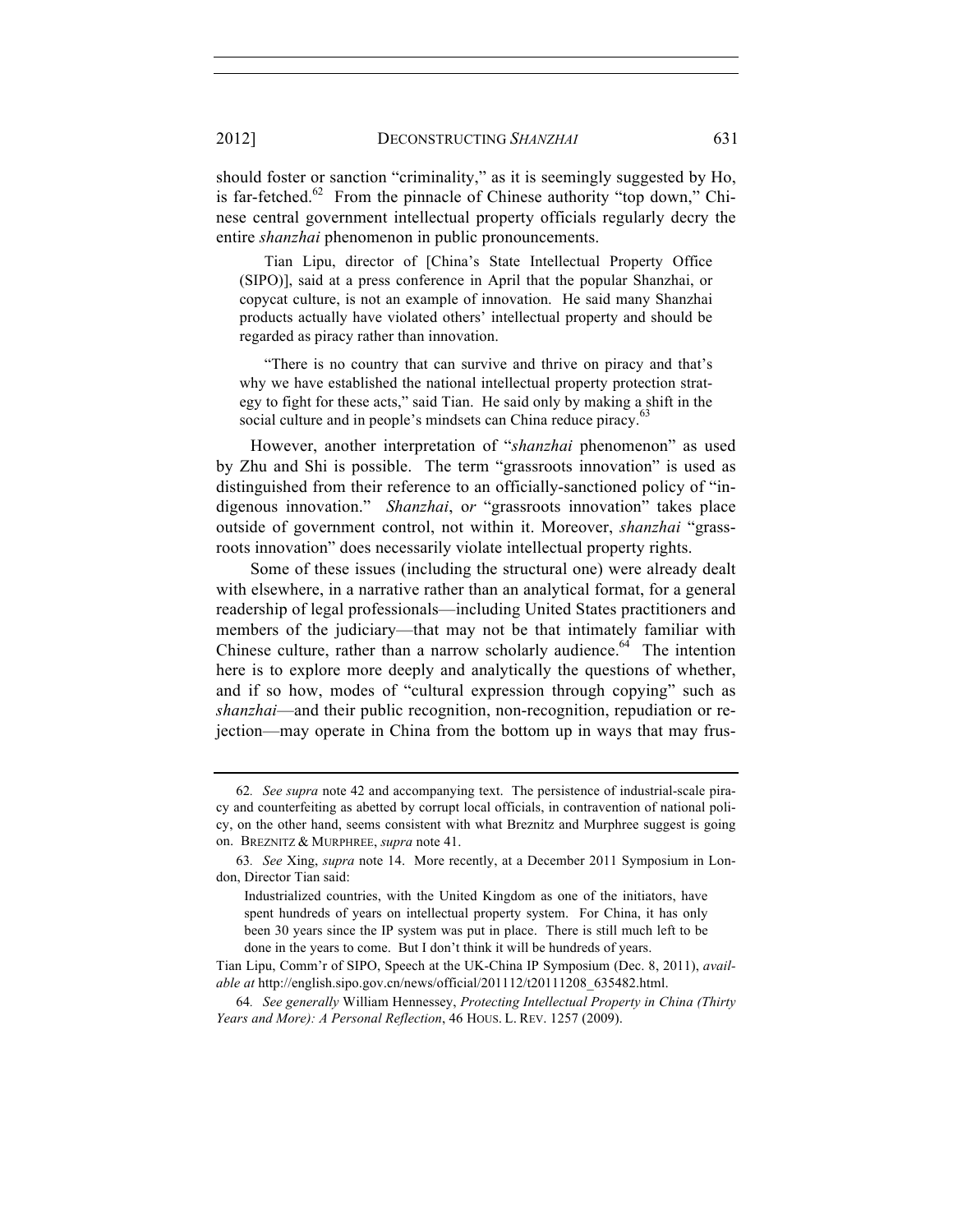trate its own central leaders' seemingly genuine, publicly touted, and farfrom-insignificant efforts to create a modern system of legal protection and enforcement for the contributions and efforts of authors, inventors, and entrepreneurs, including its own nationals. But the historical lesson of *shanzhai*'s irrepressible persistence is that radical social transformation from the top down has led to much human suffering, but has *never* been a winning strategy in China in the past (transforming cultural norms is not the same as damming rivers). From the "bottom up," in the provinces and in the streets, making money any way one can, often with humor and parody as a statement of gentle protest, out of reach of government controls, are a large part of *shanzhai*'s popularity among certain lower socio-economic echelons of Chinese society, far from the centers of power. Take "the proverbial Mr. Li" as an example:

 Li is saving money to buy a QQ, the Shanzhai version of the economical GM Sparkle. He plans to customize it with a "Mercedes emblem."

 "It's the Mercedes of ordinary folks," says Li with a laugh. "With this car I will be a true 'successful businessman' like my mom always brags to her fellow villagers!"

 A young migrant worker with only a high school diploma, Li is doing well to have found a job as a clerk in Shenzhen, but he is nowhere near the popular image of the "successful businessman" who gets driven around in a Mercedes. QQ adds color to everyday life by making fun of ordinary people's reality. It's the grassroots humor of Shanzhai culture that attracts consumers like Li—people who work hard, whose lives are improving, and who are optimistic about the future.<sup>65</sup>

The combined "top-down" and "bottom-up" approach adopted here, admittedly partial, argues from a starting point in Chinese *popular* cultural perceptions in an attempt to explain some distinctive features of law, politics, and economics in China's *official* culture.<sup>66</sup> It also attempts to link recurrent *present* Chinese cultural attitudes—popular and official—to *past* ones, asserting that while the *shanzhai* cultural meme appears to have

<sup>65.</sup> Makiko Taniguchi & Eddie Wu, *Copycat Design as an Open Platform for Innovation*, PATTERNS, http://patterns.ideo.com/issue/shanzhai (last visited June 9, 2012). I thank Benjamin Bai for his suggestion of the best translation of *shanzhai* in this context: "Me too!"

<sup>66.</sup> There are some critical reassessments of various aspects of modern historical determinism. *See, e.g.*, Yu Ying-shih, *Clio's New Cultural Turn and the Rediscovery of Tradition in Asia*, 6 DAO J. COMP. PHIL. 39, 50 (2007), *available at* http://www.springerlink.com/content/l30v4210lu047j5k/?MUD=MP ("[T]he study of culture is not an experimental science in search of law but an interpretive one in search of meaning . . . ."). Arguably, the idea that the term *shanzhai* should apply also to China's official "indigenous innovation" policies is incorrect.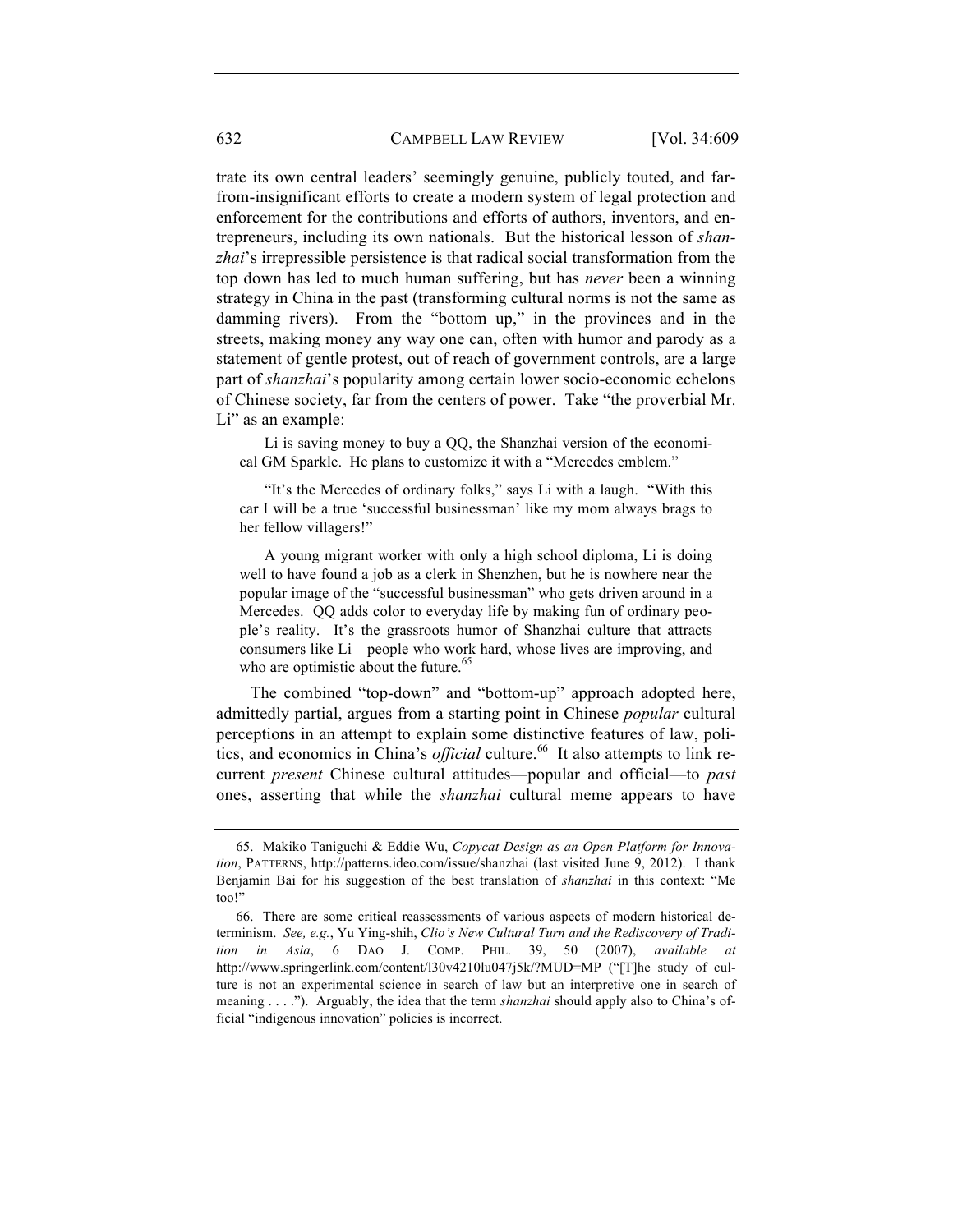. . .

transmogrified from one special place far in the past in China's "traditional" popular culture to another in China's "modern" one, from the "bottomup" popular culture perspective, *shanzhai* is actually a "cultural space" very close to what it was in traditional China: *shanzhai* in China means "counterculture," outside, beyond, and in reaction to official government control.<sup>67</sup> It argues that many economic actors operate virtually completely outside of the control of Chinese government authority; others, more wellconnected, succeed because those very government authorities just lower their eyes or look the other way, or perhaps even tacitly and complicitly approve. The former are *shanzhai*; the latter are not. One Chinese observer explains:

 Puma, Feiyang said, was the most commonly pirated brand of clothing in China, and many of the highest quality fakes—"triple A" he called them—were so good that even the people that designed them probably couldn't tell the difference. Indeed, he noted, they're often produced by the same factories that have contracts with the brands: they produce genuine items on the day shift, and counterfeits on nights and weekends.

 The Chinese government, Feiyang said, took a relatively hands-off approach to pirate manufacturers—except at times when Western brands were pressing it to crack down. . . . Even so, it was relatively easy to avoid being detected by the authorities. For instance, he said, at the factory and in the showroom, it was common to work on holidays. Why? Because public officials were generally not working at that time. "Government rests on vacations and weekends, so that's when we did business," he said. And Feiyang's boss seemed to have an arrangement with the cops. He would normally close the store just before the police raided. And, even if a raid caught them off guard, the owner was never around when the authorities arrived, as if he had been tipped off about the police action.<sup>68</sup>

<sup>67.</sup> The term "counterculture" appears to have been first used by the late Theodore Roszak. *See, e.g.*, THEODORE ROSZAK, THE MAKING OF A COUNTER CULTURE: REFLECTIONS ON THE TECHNOCRATIC SOCIETY AND ITS YOUTHFUL OPPOSITION (1969); *see also* THEODORE ROSZAK, FROM SATORI TO SILICON VALLEY: SAN FRANCISCO AND THE AMERICAN COUNTERCULTURE (1986). The term does not appear in the 1970 edition of the Oxford English Dictionary, but does appear in the 2001 edition of the New Oxford American Dictionary. NEW OXFORD AMERICAN DICTIONARY 391 (2001) ("[A] way of life and set of attitudes opposed to or at variance with the prevailing social norm."); *see also Counterculture*, NEW WORLD ENCYCLOPEDIA, http://www.newworldencyclopedia.org/entry/Counterculture (last visited April 13, 2012).

<sup>68.</sup> NEUWIRTH*, supra* note 3, at 93–94 (quoting a Chinese observer going under the pseudonym of "Feiyang," describing Nigerian traders seeking to purchase counterfeit Puma products in Dashatou market).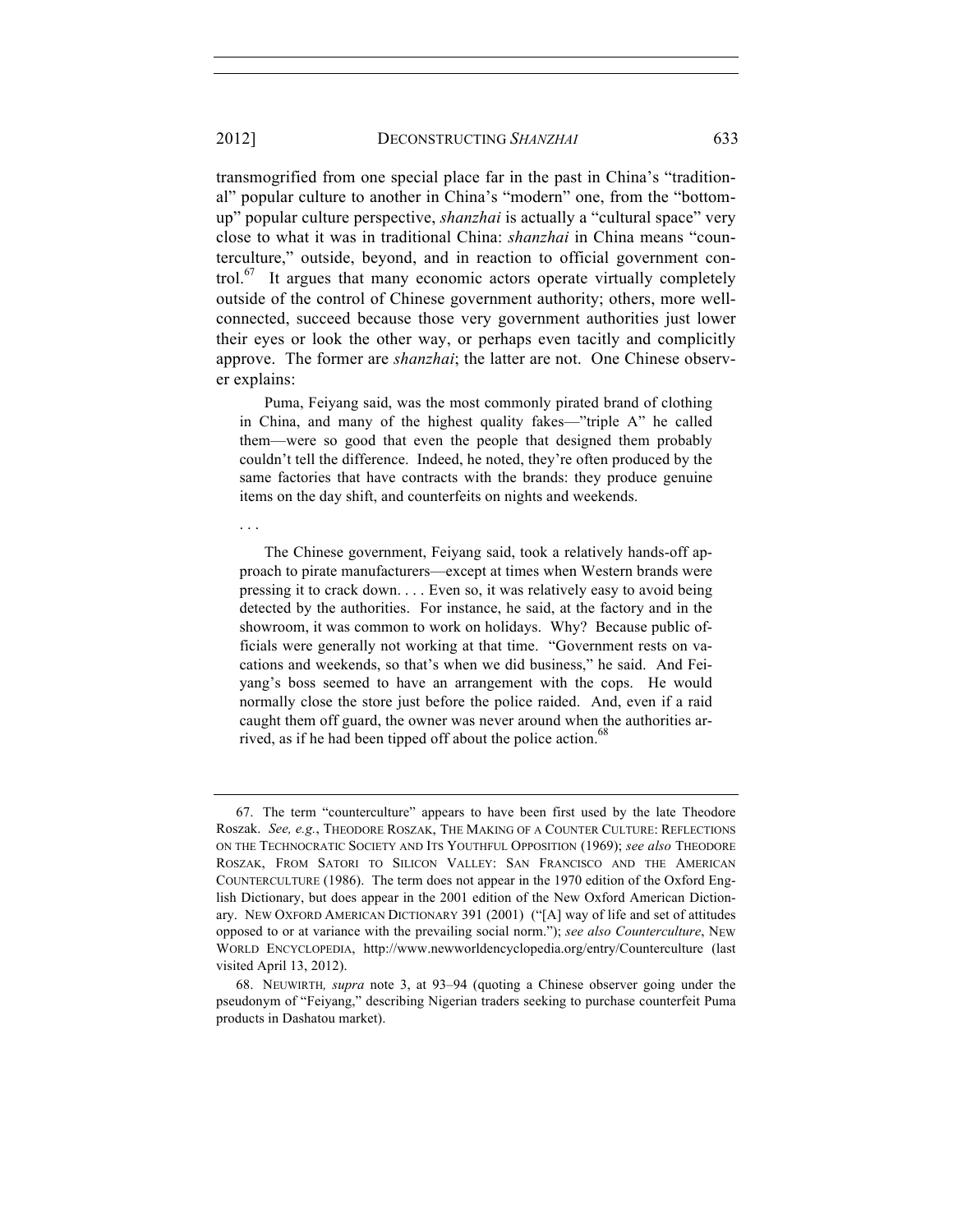#### 634 CAMPBELL LAW REVIEW [Vol. 34:609

This phenomenon is not necessarily as indicative of *shanzhai* counterculture as it is corruption in China's *official* culture. Importantly, the *shanzhai* "counterculture" (referred to within China in a more acceptable fashion as a "subculture") in striking ways actually mirrors, in a fun-house sort of way, Chinese official culture (sometimes referred to obliquely in Chinese as *quanshi* or "The Powers That Be").<sup>69</sup> The following sections address the dynamic (but not dialectical) relationship between modes of behavior in China's official bureaucratic culture (whether traditional Confucian or "modern" Communist officialdom) and its refracted mirror image, *shanzhai* counterculture, in more detail.

But before reaching that discussion, it is critically important to dispel the perception that the term *shanzhai* necessarily entails an amoral lawlessness. Outlaws in the *shanzhai* counterculture live by their own internal ethos and according to mutually acknowledged rules, albeit "outside the law."70 *Shanzhai* also suggests freedom, playfulness, irreverence, spontaneity, and working within an alternative set of social rules—a theme that is not entirely remote from popular sentiments in an agrarian, feudal culture familiar to an English-speaking audience.<sup>71</sup>

<sup>69</sup>*. See* Jiang Fei, *Game Between "Quan" and "Shi": Communication Strategy for "Shanzhai" Subculture in China Cyber Space,* http://www.scribd.com/doc/15919031/Fei-Jiang-Chinese-Shanzhai-Culture-Studies (last visited June 9, 2012). Fei is Associate Professor of International and Intercultural Communication, Deputy Director for the Department of Communication, and Director for the Center of World Media Studies at the Institute of Journalism and Communication of the Chinese Academy of Social Sciences (CASS).

<sup>70</sup>*. See* JOHN CHRISTOPHER HAMM, PAPER SWORDSMEN: JIN YONG AND THE MODERN CHINESE MARTIAL ARTS NOVEL 11–12 (2005). The "knight errant" (*xia*) tradition in Chinese popular culture from which *shanzhai* ultimately springs harks back to China's Warring States period (403–221 B.C.) and forms the cultural foundation for the wildly popular genres of martial arts novels, motion pictures, TV shows, and video games in China today. *Id*. at 11. The wandering knights are "altruistic and independent individuals. . . . [t]hey are local strongmen, exercising their power outside the purview of or sometimes in direct defiance of established government authority, rendering private justice and offering protection to those who seek their aid." *Id*. at 11–12.

<sup>71.</sup> The nobility of the "property outlaw" in intellectual property is examined in the recent work of Penalver and Katyal. *See* Eduardo Moises Penalver & Sonia K. Katyal, *Property Outlaws*, 155 U. PA. L. REV. 1095 (2007); EDUARDO MOISES PENALVER & SONIA K. KATYAL, PROPERTY OUTLAWS (2010). The "outlaw hero" in literature, both East and West, is comprehensively treated by Hobsbawm. *See* ERIC HOBSBAWM, BANDITS (Weidenfeld & Nicolson 4th ed. 2000) (1969). Neuwirth quotes Ambrose Bierce on the definition of piracy: "commerce without its folly-swaddles, just as God made it." NEUWIRTH, *supra* note 3, at 88. Hamm calls the revitalized creativity of Jin Yong's novels a "Hobsbawmian invention." John Christopher Hamm, *The Labyrinth of Identity: Jin Yong's Song of the Swordsman*, *in* THE JIN YONG PHENOMENON: CHINESE MARTIAL ARTS FICTION AND MODERN CHINESE LITERARY HISTORY 97 (2007).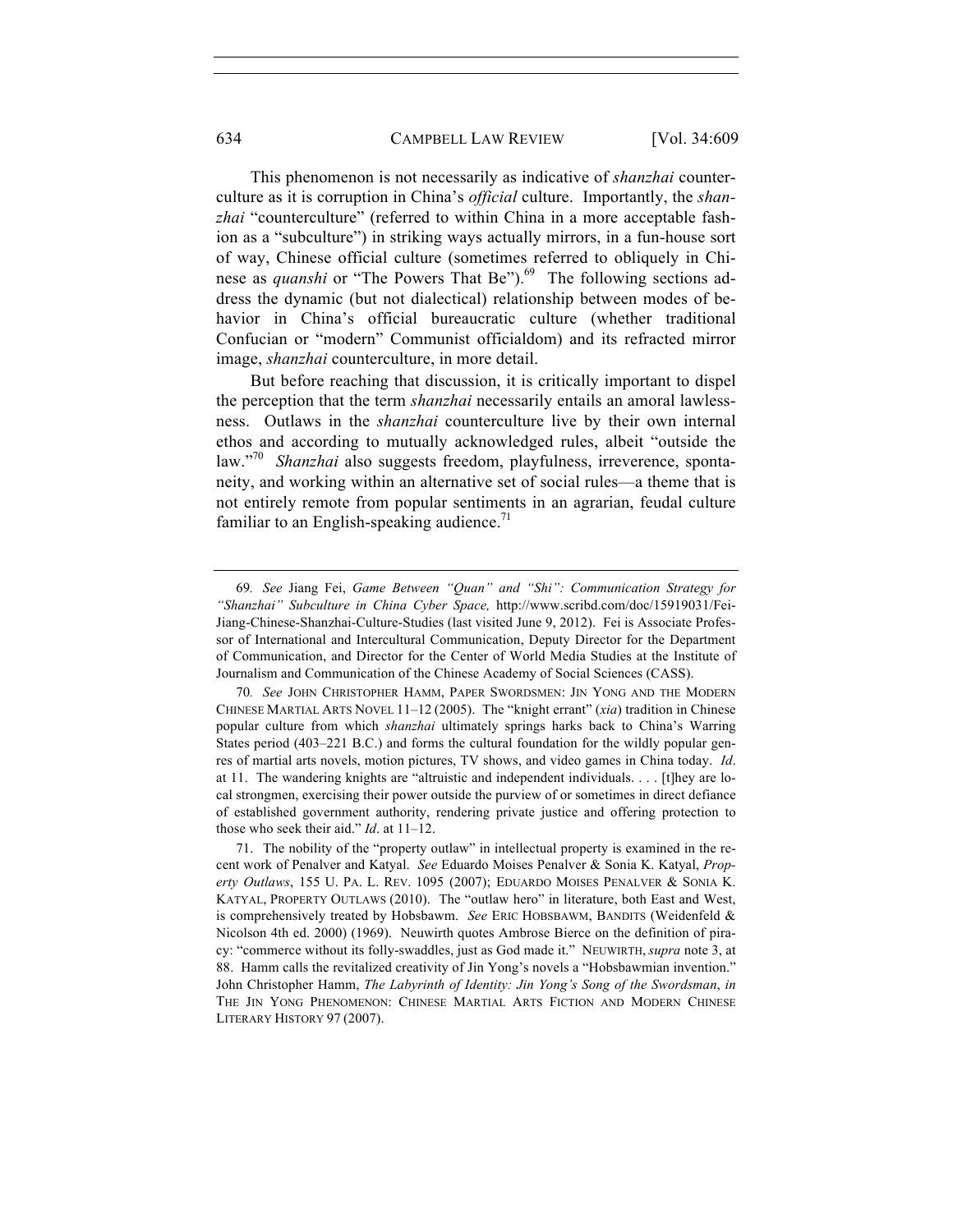2012] DECONSTRUCTING *SHANZHAI* 635

 In the early English era of outlaws, the outlaw was often fleeing from the possibility of being a key player in a public spectacle of dismemberment or execution. Ironically, in today's age of mass incarceration, the public derives enjoyment from the spectacle of the outlaw's crime, not the outlaw's punishment. And so, we find ourselves cheering for young and energetic celebrities on the screen who play assassins, rogue spies, vampires, gangsters, and pirates engaged in all sorts of things that we find fascinating and terrifying—and that are, by and large, illegal.

 The appeal of the outlaw story is not all about the spectacle of the outlaw life, though. The outlaw's psychology is probably just as important. The outlaw that we imagine is a truly free individual. Living a hunted existence, the outlaw is at liberty to come up with a social code from scratch. . . . Although we see an abundance of outlaw villains, the outlaw hero—the rebel against tyranny—is really the perennial favorite, with Robin Hood being the classic example and Avatar's Jake Sully being one of the more recent incarnations. These idealistic and self-sacrificing outlaws find themselves in violent conflict with state authorities due to their devotion to justice.<sup>72</sup>

Sherwood Forest mirrors traditional China's *shanzhai*. Robin Hood's "band of merry outlaws" had the Sheriff of Nottingham and his "foreign" French Norman masters as a foil. China's "Outlaws of the Marsh" were outsiders that had their foil in the form of corrupt imperial officials in thrall of a rigid unyielding social order stacked against them, populated by Confucian (or more precisely "Neo-Confucian") government officials, overlorded by Mongol, Ming, and Manchu masters.

<sup>72</sup>*. See* Greg Lastowka, *Property Outlaws, Rebel Mythologies, and Social Bandits*, 20 CORNELL J.L. & PUB. POL'Y 377, 379−80 (2010). Lastowka comments on Property Outlaws:

Penalver and Katyal hope to "rehabilitate, at least to a certain extent, the image of the intentional property outlaw" by offering a systemic account of laudable outlawry. More specifically, the authors seem interested in creating greater legal leeway for those who violate property laws. They also seek to increase legal theorists' and policy makers' general appreciation of the social benefits provided by outlaws.

*Id.* at 377. They also may, but not necessarily, be engaged in political action or civil disobedience. *See id*. at 385. For a recent American expression of the meme, see STAN REDDING & FRANK W. ABAGNALE, CATCH ME IF YOU CAN: THE TRUE STORY OF A REAL FAKE (2000). *See also* CATCH ME IF YOU CAN (Dreamworks 2002); CATCH ME IF YOU CAN: A NEW MUSICAL, www.catchmethemusical.com (last visited March 19, 2012).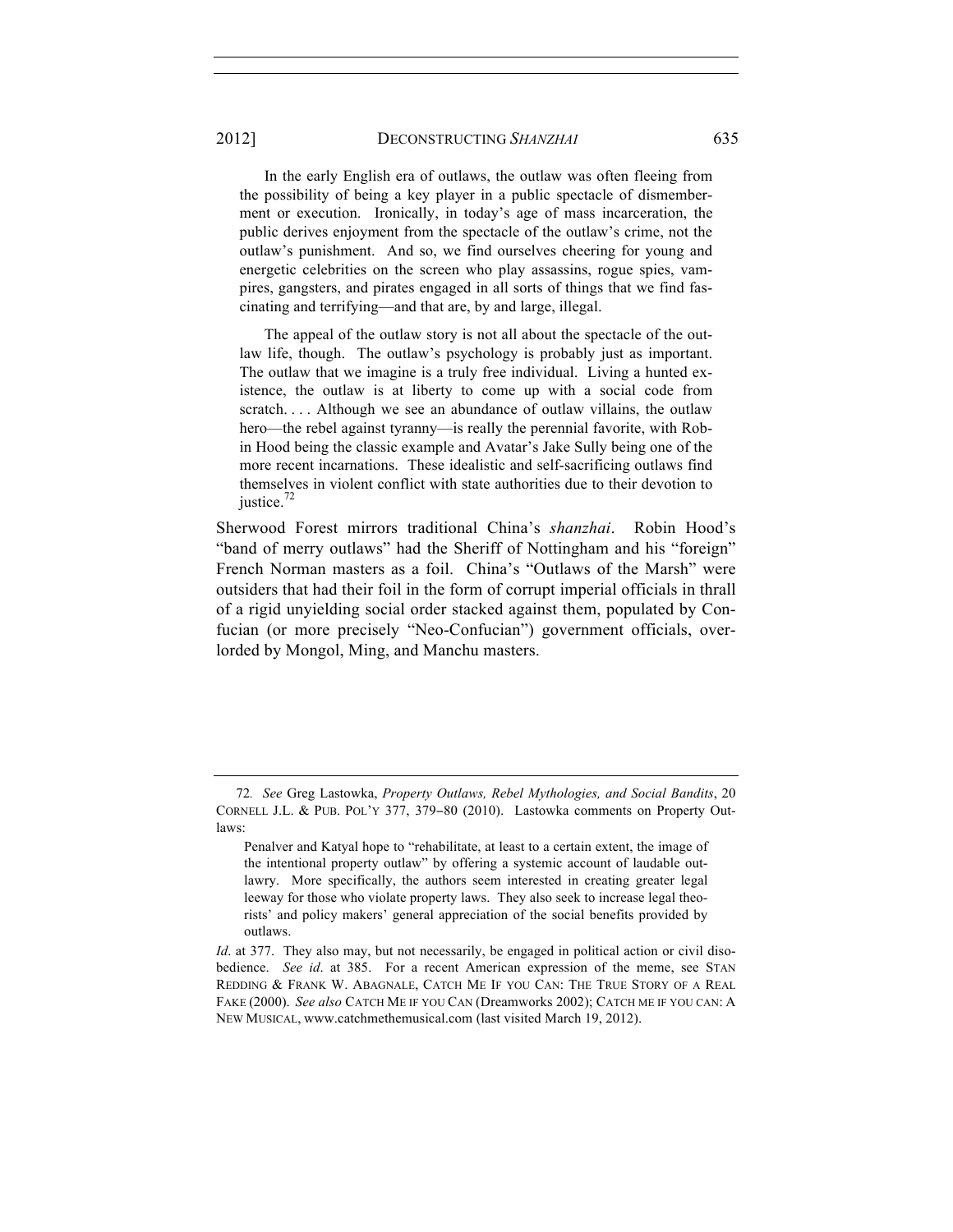## III. ESTABLISHMENT (OFFICIAL) CULTURE AND *SHANZHAI* **COUNTERCULTURE**

In 1977, as the Great Proletarian Cultural Revolution was coming to its exhausted close, the Chinese Communist Party (CCP) famously announced the policy of the "Four Modernizations"—(modernization of industry, agriculture, science & technology, and defense), with the "avowed goal ... to turn China into a relatively modern state by the year  $2000.^{37}$ That may make it sound as though what happened before that fateful revolutionary period was not really modernization at all—"Westernization", perhaps, but not "modernization." Recent revisionist Chinese historical scholarship suggests otherwise. For example, in his survey of the entire sweep of Chinese civilization, historian Ray Huang (Huang Ren-Yu) identifies the year 1800 as a watershed—"a point for reflection" on what Chinese civilization had been, and what it was to become.<sup>74</sup>

[T]he Qianlong Emperor, who called himself "the old man who completed a perfect record" had been dead for barely a year. His favorite confidant, He Shen, had been arrested and ordered to commit suicide. Goods confiscated from his household were worth billions. The rebellion of the White Lotus Sect was getting out of hand. In Hubei, Shanxi, and Sichuan the rebels gained large followings. . . . [T]he emperor decreed the prohibition of the importation of opium; the export of unminted silver had been proscribed a year earlier. These developments ushered in the new century, for China to be one of repeated defeats and insurmountable difficulties. In view of the success and splendor [that preceded this], the reader may wonder: How could China's fortunes change so quickly?<sup>7</sup>

Huang quotes a distinguished eighteenth century contemporary's observations on that period in China—Adam Smith's account from Book I, Chapter VIII of the *Wealth of Nations*:

 China has been long one of the richest, that is, one of the most fertile, best cultivated, most industrious, and most populous countries in the world. It seems, however, to have been long stationary. Marco Polo, who visited it more than five hundred years ago, describes its cultivation, industry, and populousness, almost in the same terms in which they are described by travellers in the present times. It had, perhaps, even long before that time,

<sup>73.</sup> IMMANUEL C.Y. HSU, CHINA WITHOUT MAO: THE SEARCH FOR A NEW ORDER 92 (1982). Hsu explains: "[s]elf-reliance and the rejection of foreign technology for nearly two decades (1958–1976) left China an undeveloped abyss of poverty, while other countries through technological innovations charged ahead by leaps and bounds." *Id*. at 118.

<sup>74</sup>*. See* HUANG, *supra* note 46, at 192.

<sup>75</sup>*. See id*.; HO-FUNG HONG, PROTEST WITH CHINESE CHARACTERISTICS 9 (2011) (alluding to "macrohistorical" developments in China).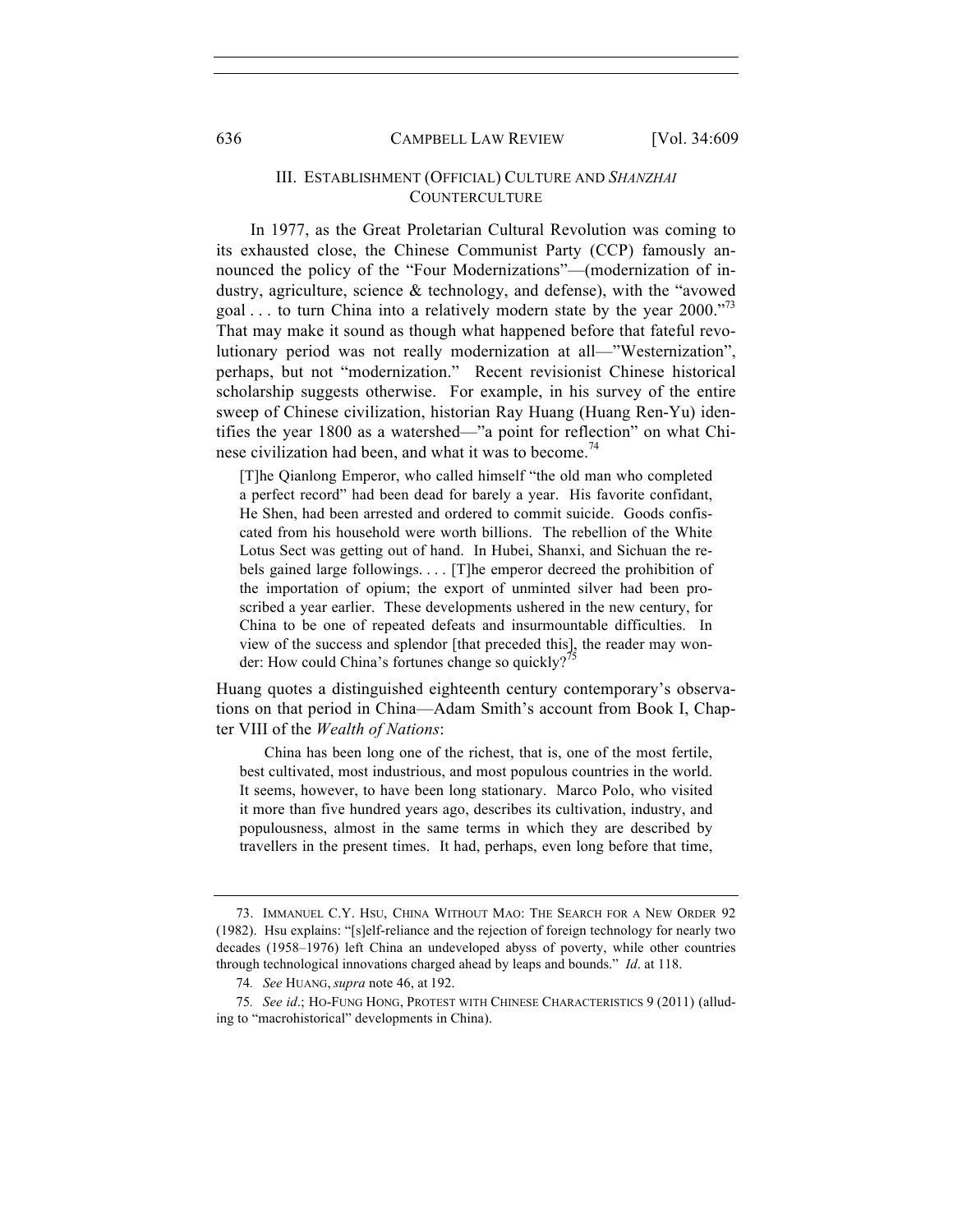acquired that full complement of riches which the nature of its laws and institutions permits it to acquire.<sup>76</sup>

Was eighteenth century China dwelling in a "timeless past," only to be cast suddenly and traumatically into a "tumultuous present" when the longreigning Qianlong Emperor died in 1799 after sixty-four years on the throne? Huang summarizes his observations on the end of the era by concluding: "Before facing the Western powers, China had weakened itself."<sup>77</sup> In Huang's view of China's "national humiliation (*guochi*)" during the nineteenth and early twentieth centuries, the colonial powers were really not the primary cause of China's woes; rather, that humiliation was but merely a natural, if exacerbating, consequence of a tragic historical trajectory internal to China.<sup>78</sup>

More recently, Ho-feng Hong explains that to understand modern China requires a deeper understanding of a much lengthier historical development.<sup>79</sup> Social historians such as himself increasingly focus on the late fifteenth and early sixteenth centuries as a period of "early Chinese modernity"<sup>80</sup> (this is the very period in which the *shanzhai* meme gained its first popularity!). According to Hong, China's "new historiography": "posits that China's modernity, characterized by political and economic rationalization through state centralization and rise of an empire-wide market, did not begin with its nineteenth century clash with the western powers, as has been previously supposed, but started earlier and spontaneously, around the sixteenth century."<sup>81</sup>

81*. See id.* Hong is questioning the proposition that "the unidirectional growth of centralized state power and markets in Asia, as landmarks of modernity, began at the turn of the twentieth century under the pressure of Western imperialism, constituting a replica of earlier Western development as a radical break from Asia's stagnant past." *See id.* at 12. Rather, "parallel and independent developments of early modernities are first and foremost the result of a global economic integration following the discovery of the Americas and the subsequent surge in silver circulation and hence expansion of commercial wealth across civilizations." *Id.* at 12. *See also*, ERIC HAYOT, THE HISTORICAL MANDARIN: SYMPATHY, MODERNITY, AND CHINESE PAIN 89 (2009). Hayot explains:

Throughout the eighteenth century, Chinese demand for silver, largely a product of the Qing economy's remonetization, dominated its trade with the rest of the world. The resulting flow of silver bullion to China—Andre Gunter Frank esti-

<sup>76</sup>*. See* HUANG, *supra* note 46, at 194 (quoting ADAM SMITH, WEALTH OF NATIONS 174 (1776)).

<sup>77</sup>*. Id*. at 193. *See also* Knight Biggerstaff, *Ho-shen*, *in* 1 EMINENT CHINESE OF THE CH'ING PERIOD 288 (1943) (discussing the scale of corruption in the Qing Imperial Court at the end of Qianlong's reign in 1799).

<sup>78</sup>*. See* HUANG, *supra* note 46.

<sup>79</sup>*. See* HONG, *supra* note 75, at 3–4.

<sup>80</sup>*. See id.* at 4.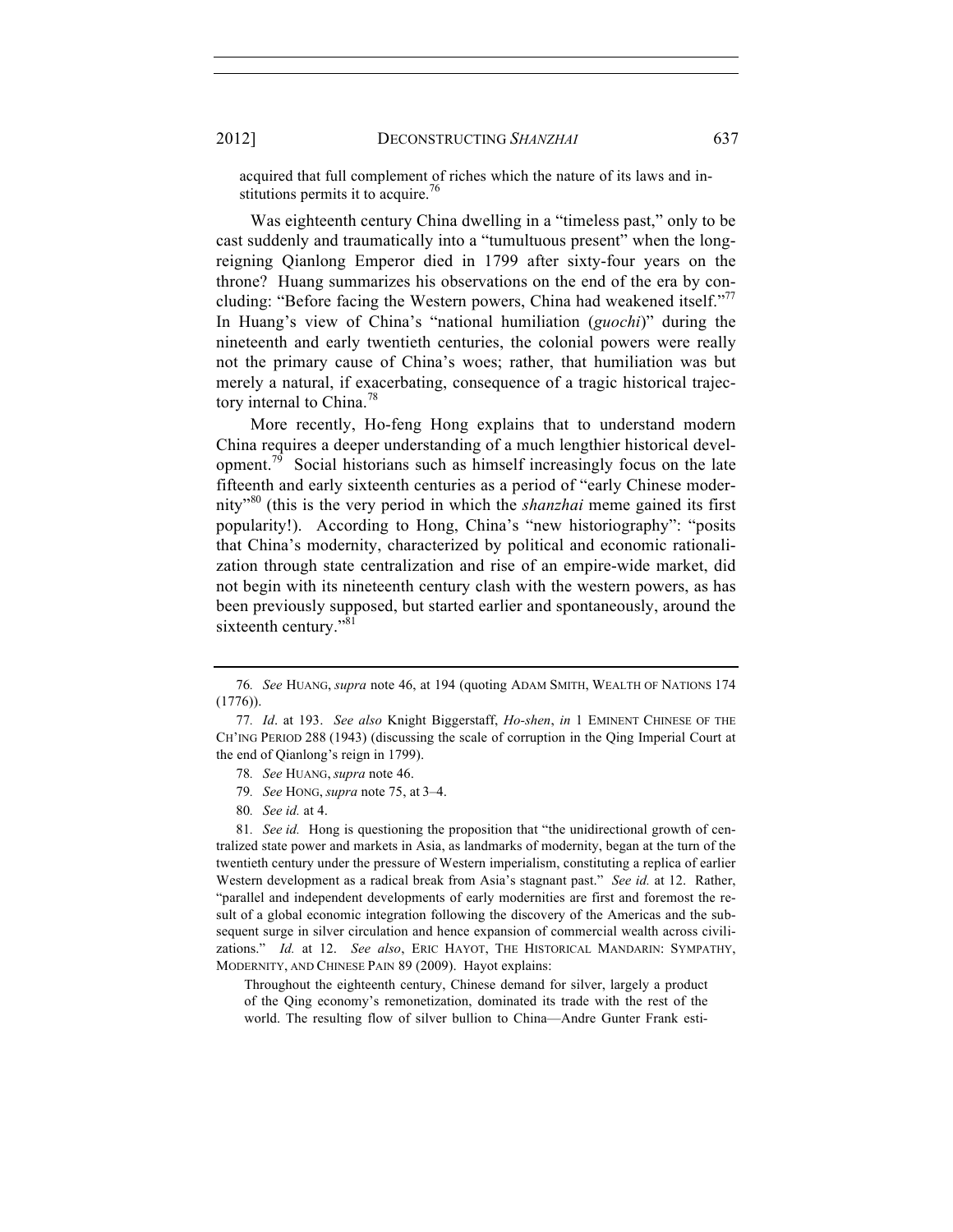638 CAMPBELL LAW REVIEW [Vol. 34:609]

What feeds China's modern *shanzhai* counterculture? One assertion of this Article is that, in popular perceptions at least, modern Chinese *official* culture increasingly shows great continuity with China's bureaucratic official culture in imperial times. $82$  Indeed, there are distinct indications that in some quite remarkable ways China's contemporary official bureaucratic culture is actually reconnecting with its seemingly ineradicable Confucianist roots. Viewed in nuanced, if populist, retrospect, what the urbancentered vibrant prosperity of Chinese popular and material culture of sixteenth to eighteenth century China was, is not all that different from the family-centered communities a modern visitor might encounter on the grand avenues and back alleys of modern Beijing, Shanghai, or Hong Kong today. $83$ 

The second assertion is that China's contemporary *shanzhai* "copycat" counterculture responds to Chinese contemporary "official" bureaucratic culture in a strikingly similar fashion to the ways in which *shanzhai* counterculture of popular fiction and secret societies of yore reacted to its official Neo-Confucianist counterpart in imperial times. The following discussion attempts to explore how the recent official pronouncements concerning the need to preserve the uniqueness of Chinese culture in the face of outside forces resonate with what remnants of China's imperial past managed to survive numerous cultural upheavals, of which the Great Proletarian Cultural Revolution (1965–1976) upheaval is only the most recent. It briefly reviews the value system of "official bureaucratic society" of the Chinese state in the period from 1600 to the collapse of the whole edifice of the imperial system in 1911. The rebirth of Confucian "values" in official circles in mainland China and the resurgence of *shanzhai* counterculture are not just coincidental events. They are in fact intimately related.

*Id*.

mates that between 1600 and 1800 China purchased as much as half of the world's production, much of it carried by Europeans from their New World mines created a great deal of mercantilist anxiety throughout Europe.

<sup>82.</sup> The comparison is made expressly in a work (in French) by a famous Chinese dissident journalist, published (ironically) in Paris in May 1989, one month before the Tiananmen Incident and two months prior to the 200th anniversary of the French Revolution. *See* LIU BINYAN, LE CAUCHEMAR DES MANDARINS ROUGES (1989).

<sup>83.</sup> Hong locates the "apogee of China's early modernity" in the early to mid eighteenth century. *See* HONG, *supra* note 75, at 20.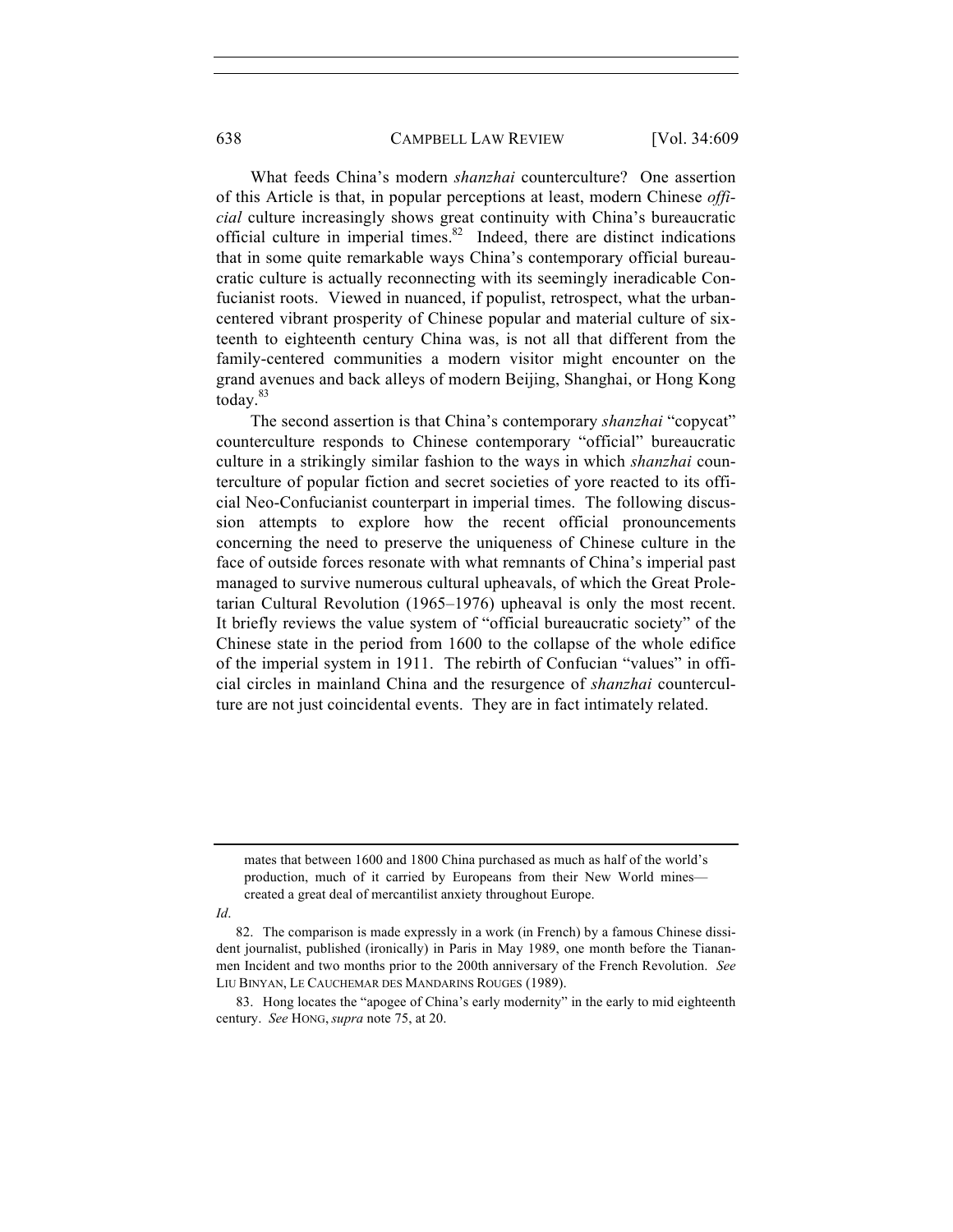# IV. FROM THE CONFUCIAN "CULTURE OF EMULATION" TO THE NEO-CONFUCIAN "CULTURE OF IMITATION": MASTERS (*NOT* CREATORS) OF THE UNIVERSE

To understand *shanzhai*'s anti-establishment "counterculture" then and now, it helps to understand a bit more about the establishment "culture" to which it is a foil. Joseph Needham observes that "China has always been a 'One-Party State[,]' and for over 2000 years the rule was that of the Confucian Party."<sup>84</sup> This Part explores the extent to which modern references to a self-integrated "Chinese culture," seemingly impervious to foreign influences, are a product of the thought and followers of Confucius (BCE 551–471). Why is a two and a half millennia old philosophy still such a bone of contention in modern China? During the Great Proletarian Cultural Revolution, both Confucius and the *shanzhai* counter-culture's "heroes of the marshes" were subjected to "anti-rightist" campaigns of ferocious criticism.<sup>85</sup> Confucius was attacked for his slavish worship of the past and of authority; the *108 Heroes* were attacked not because they were rebels, but because they were rebels who ultimately capitulated to and fought for the feudal empire instead of following through and bringing about its utter destruction.<sup>86</sup>

Some contemporary Chinese scholars, on the one hand, wholly question the continuing relevance of Confucian tradition to modern China and assert that Confucianism is fundamentally incompatible with modernity.<sup>87</sup>

86. For colorful posters from the late Cultural Revolution criticizing Confucius (and by extension Premier Zhou Enlai) see *Criticize Lin Biao and Confucious*, CHINESE POSTERS, http://chineseposters.net/themes/criticize-lin-biao-confucius.php (last visited June 9, 2012). Similarly, for portrayals of the heroes of the *Shuihu Zhuan* as "capitulationists" during the same period see, e.g., *Criticize Shuithizhuan Campaign*, CHINESE POSTERS, http://chineseposters.net/themes/shuihu-campaign.php (last visited June 9, 2012).

87*. See generally,* ZHAO DUNHUA, DIALOGUE OF PHILOSOPHIES, RELIGIONS AND CIVILIZATIONS IN THE ERA OF GLOBALIZATION (2007). For the lively debate (in English) be-

<sup>84.</sup> JOSEPH NEEDHAM, 7(2) SCIENCE AND CIVILIZATION IN CHINA 1, 15 (Cambridge 2004). The use of the term "Confucian Party" by Needham is curious, given that the Great Sage himself said "The gentleman . . . does not form cliques (or parties)." CONFUCIUS, CONFUCIAN ANALECTS 15:21.

<sup>85.</sup> For criticism of *Shuihu zhuan* during the Cultural Revolution, see, e.g., *Documents of the Cultural Revolution Criticizing* Shuihu zhuan, http://www.eywedu.com/shuihu/48/index.htm (last visited June 9, 2012) (in Chinese). Both campaigns had contemporary political implications. On the 1974 Anti-Confucius campaign, see Parris Chang, *The Anti-Lin Piao and Confucius Campaign: Its Meaning and Purposes*, 14 ASIAN SURVEY 871 (1974). On the 1975 anti-Shuihu zhuan campaign (attacking Zhou Enlai and Deng Xiaoping as "capitulationists"), see, e.g., *Documents of the Cultural Revolution Criticizing* Shuihu zhuan, and JIA QIYAN ET AL., TURBULENT DECADE: A HISTORY OF THE CULTURAL REVOLUTION 473–74 (1996).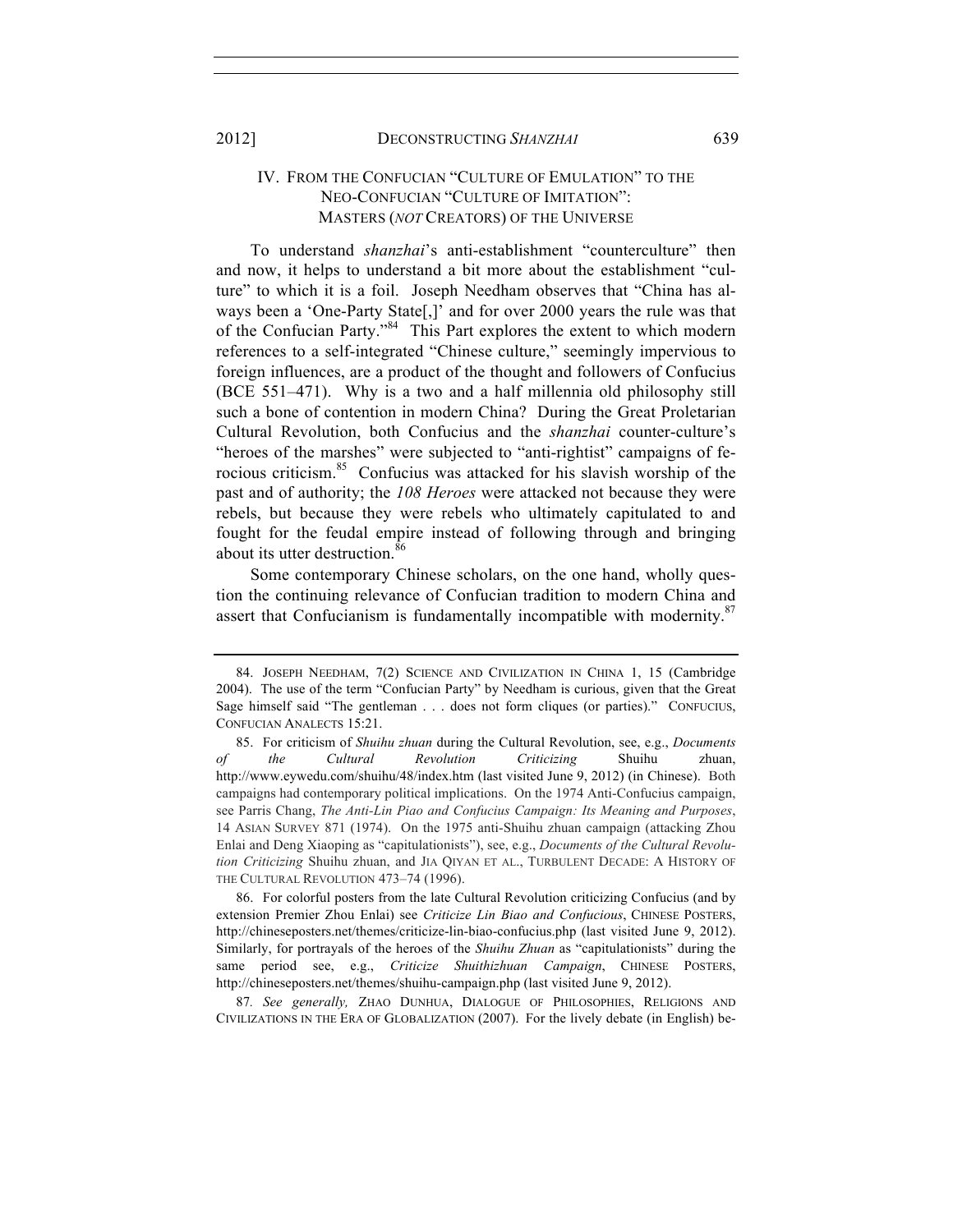Others insist that Confucianism, in some modern ethical form, is an essential component of what it means to be "Chinese."<sup>88</sup> It is impossible to understand China's contemporary popular countercultures such as *shanzhai* without some introduction to the unique patterns of thought of its "official culture," to which *shanzhai* is a foil. Traditions, particularly "living traditions" are supposed to be continuous, but that is far from meaning that they are changeless and not dynamic.

[T]raditional practices and institutions, when reproduced in the present, are rarely exact replicas of what they had been in the past. They often interact or merge with other, exogenous traditions to form new, hybridized traditions, and they also constantly undergo change in response to changing circumstances or pressures from other traditions.<sup>89</sup>

Traditional China—seen from a Western perspective, lacked a social and an intellectual dimension—that of law, justice, and jurisprudence. Courts had little conception of the weighing and testing of evidence unless protected by privileged status. Conviction required confession, and—unless protected by privileged status accused and witnesses were tortured. There was no legal profession in the sense of qualified advocates who were heard by courts on behalf of litigants. Those who offered advice outside the courtrooms were regarded as social nuisances. In practice, the contents of a great part of the "law" and "legal" precedents were inaccessible to those who were not officials. Subjects of the emperor were not equal before the law, such as it was, and this was most notably the case as regards seniors and juniors in a kinship structure. The objective of the system was not justice—a term for which there is no satisfactory traditional Chinese translation—but social discipline and maintenance of the social structure, as it is with the rules governing a Western army, school, or church. Those who came nearest to pursuing justice in China were the so-called knights-errant, who were moved by a "public-spirited righteousness." . . . They were, almost by definition, impulsive and heroic beings outside the established systems of social discipline.

*Id.*

88. For a recent treatment in English of the dynamic interplay of Confucianism and modernization in China (as well as Korea and Japan), see LAI CHEN, TRADITION AND MODERNITY: A HUMANIST VIEW 238 (Edmund Ryden trans., 2009) (particularly discussing Peter Berger's distinction between Neo-Confucianism as an "ideological theory of imperial China" and as a "norm to govern ordinary people's behaviour, namely a set of moral norms brought out by Confucian thought, that have penetrated into ordinary people's daily life").

89*. Id*. at 199 (citations omitted). *See* Yu Ying-shih, *Clio's New Cultural Turn and Rediscovery of Tradition in Asia*, 6 DAO 39, 45 (2007).

tween Professors Liu Qingping and Guo Qiyong, see, e.g., Liu Quingping, *Confucianism and Corruption: An Analysis of Shun's Two Actions in the Mencius*, 6 DAO 1 (2007); Guo Qiyong, *Is Confucian Ethics a "Consanguinism"*?, 6 DAO 21 (2007). Professor Liu Qingping's steadfast assertions that "personal relations trump impartial justice" in Confucian ideology, obstructing the establishment of the "Rule of Law," have created a firestorm of controversy in recent Chinese Confucian scholarship. *See* Mark Elvin, *The Inner World of the Nineteenth Century*, *in* CHANGING STORIES IN THE CHINESE WORLD 11, 32–33 (1997). Elvin explains: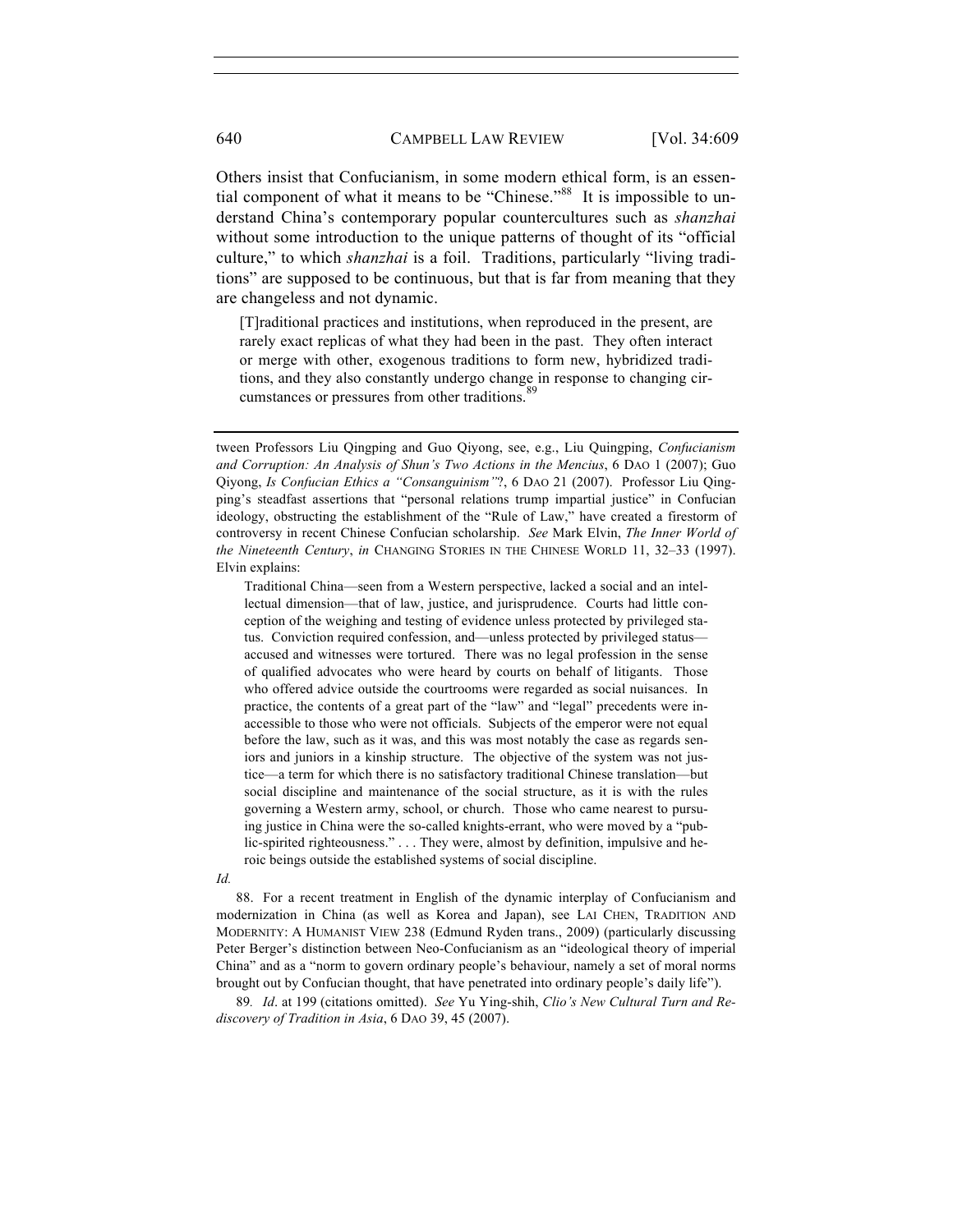2012] DECONSTRUCTING *SHANZHAI* 641

It is necessary here to explain the difference between Confucianism and *Neo-* Confucianism. The words "Confucianist" and "Neo-Confucianist" are often bandied about in English-language discussions concerning China's central historical tradition without further examination or explanation.<sup>90</sup> Fortuitously, two very recent events, one in New York City and one in Beijing, illustrate volumes about China's bureaucratic ideology, ancient and modern. These two events vividly and readily illustrate the differences between the roles played by a "Confucianist" Chinese *philosophy of government* and a "Neo-Confucianist" Chinese *philosophy of culture* in modern China today, in a manner that is very accessible even to an unfamiliar American observer.

In the first example, in a November 21, 2011 Op-Ed in the *New York Times* entitled *How China Can Defeat America*, Yan Xuetong, Dean of the Institute of Modern International Relations at Tsinghua University states:

[M]orality can play a key role in shaping international competition between political powers—and separating the winners from the losers. I came to this conclusion from studying ancient Chinese political theorists like Guanzi, Confucius, Xunzi and Mencius. They were writing in the pre-Qin period, before China was unified as an empire more than 2,000 years ago—a world in which small countries were competing ruthlessly for territorial advantage. It was perhaps the greatest period for Chinese thought, and several schools competed for ideological supremacy and political influence. They converged on one crucial insight: The key to international influence was political power, and the central attribute of political power was morally informed leadership. Rulers who acted in accordance with moral norms whenever possible tended to win the race for leadership over the long  $term<sup>91</sup>$ 

What seems with its inflammatory headline to be a gauntlet hurled at an American audience is in fact nothing of the sort; this *New York Times* Op-Ed writer is actually addressing (from a far distance) a Chinese official audience—not an American public one. This piece, almost classical in its

<sup>90.</sup> As used here, "Confucianism" refers to the orthodox state ideology of Confucius and his followers, officially adopted in the early second century B.C., forming the basis for the civil service examinations for officials until around the fourteenth century. "Neo-Confucianism" refers to the transformation of that ideology into an instrument for social control and cultural continuity in the face of non-Chinese invasions beginning with the ninth century philosopher Han Yu (768–824) and elaborated over the following four centuries, serving as the basis for the civil service examinations from the fourteenth to the early twentieth century. Both should be distinguished from contemporary "New Confucianism," which attempts to reconcile Confucianism with modern Chinese culture. *See* CHEN, *supra* note 88.

<sup>91.</sup> Yan Xuetong, Op-Ed, *How China Can Defeat America*, N.Y. TIMES, Nov. 21, 2011, at A29.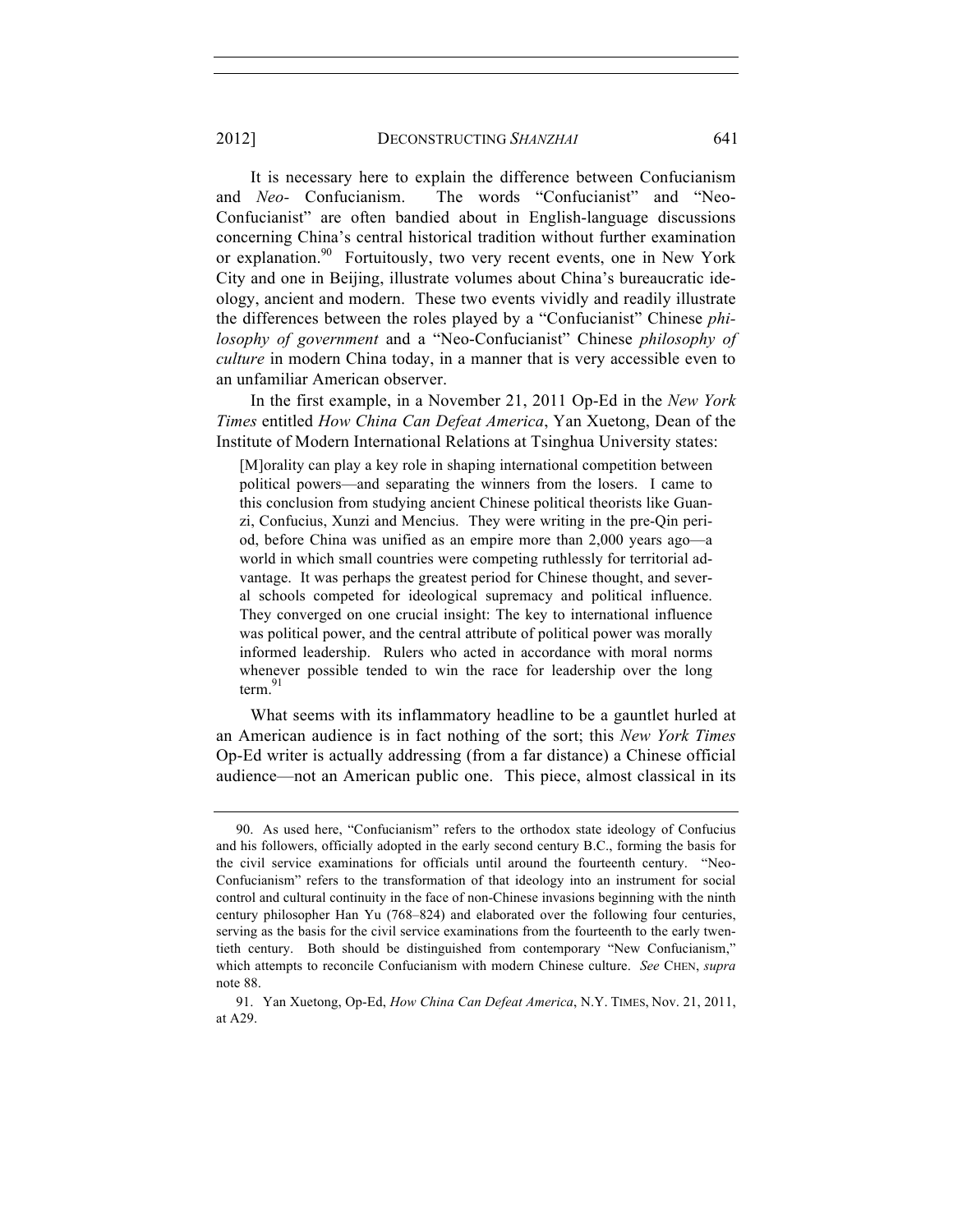tone, cites to the ancient Chinese philosophers as a remonstrance to Chinese government officials in the most venerable tradition of "Confucian persuasion," encouraging them to engage in "morally informed leadership" in the pursuit of "soft power" internationally. $92$ 

This is part of a larger (if perhaps Sisyphean) effort in China's current one-party system of government to promote virtuous rule and stamp out official corruption. Training in "professional ethics" is now required of Chinese government employees to counteract "local leaders empowered to act with impunity."<sup>93</sup> According to a recent article, China's State Administration of Civil Service recently released a document calling on all government employees in the country to complete at least six hours of training on "professional ethics" during the twelfth Five-Year Plan period (2011–  $2015$ ).<sup>94</sup> Most significantly, the plan announces that this ethics training would focus on employees at the "grass-roots level" who deal most directly with the public.  $95$ 

In a second, equally significant (but *Neo-Confucianist*) event, a monumental 7.9 meter tall "Martin Luther King-size" bronze statue of the great philosopher Confucius himself was unveiled in Beijing's Tiananmen Square in the front of China's National Museum on January  $14, 2011$ .<sup>96</sup> It was removed quickly and surreptitiously on the night of April 22, 2011.<sup>97</sup> What prompted the enigma of the Great Sage's short-lived eighty-eight days of renewed exposure and fame at the epicenter of the Chinese political universe? One wry observer on this rather startling news event was 105 year-old Zhou Youguang, the inventor of China's modern (and successful) Hanyu Pinyin alphabetic writing system that is the basis for keyboard entry of Chinese ideographic characters into computer wordprocessing.<sup>98</sup>

<sup>92</sup>*. See, e.g.*, Frank Ching, *Scandal Erodes China's Soft Power*, YALE GLOBAL ONLINE (May 4, 2012), http://yaleglobal.yale.edu/content/scandal-erodes-chinas-soft-power.

<sup>93.</sup> Liu Yue, *National Civil Servants in Rotation Professional Ethics Including the Official Ethics*, Ancient Caijing, Nov. 2, 2011, *available at* http://politics.caijing.com.cn/2011- 11-02/111370745.html; *Lessons in "Virtue" Mandated for Chinese Civil Servants* (Nov. 2, 2011) http://politics.caijing.com.cn/2011-11-02/111370745.html.

<sup>94.</sup> Yue, *supra* note 93.

<sup>95</sup>*. Id.*

<sup>96</sup>*. Rectification of Statues: Confucius as Soft Power, But the Message Gets Confused at Home*, THE ECONOMIST, Jan. 20, 2011, *available at* http://www.economist.com/node/17969895.

<sup>97.</sup> Andrew Jacobs, *Confucius Statue Vanishes Near Tiananmen Square*, N.Y. TIMES, Apr. 22, 2011, *available at* http://www.nytimes.com/2011/04/23/world/asia/23confucius. html.

<sup>98.</sup> Louisa Lim, *At 105, Chinese Linguist Now a Government Critic*, NPR (Oct. 19, 2011), http://www.npr.org/2011/10/19/141503738/at-105-celebrated-chinese-linguist-nowa-dissident.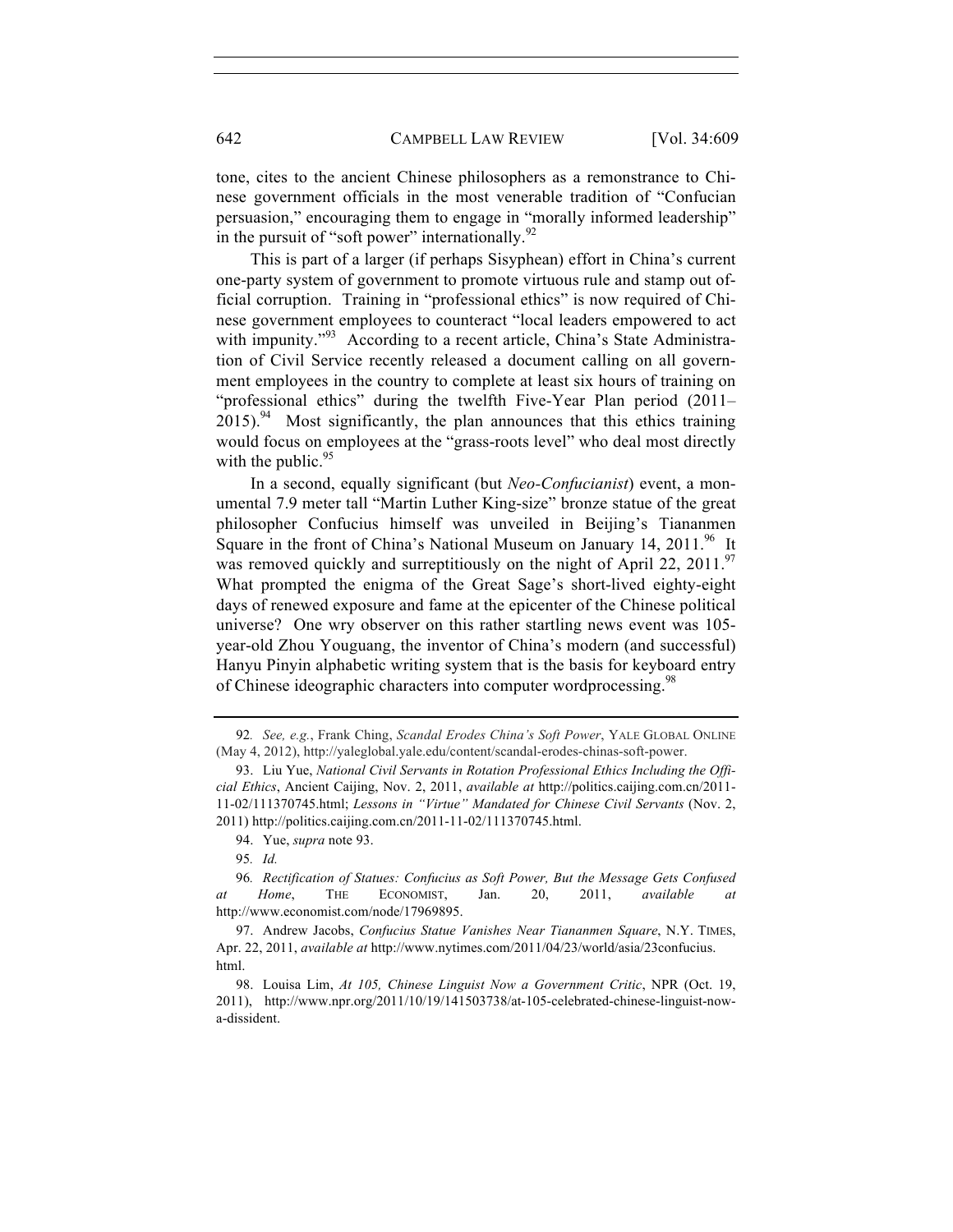[Zhou Youguang] becomes animated as talk turns to a statue of Confucius that was first placed near Tiananmen Square earlier this year, then removed.

 "Why aren't they bringing out statues of Marx and Chairman Mao? Marx and Mao can't hold their ground, so they brought out Confucius. Why did they take it away? This shows the battles over Chinese culture. Mao was 100 percent opposed to Confucius, but nowadays Confucius' influence is much stronger than Marx's," he says.<sup>99</sup>

Has poor Confucius now been banished *post mortem* again to the countryside, just as he was during the Great Proletarian Cultural Revolution? The now-removed Confucius statute in Tiananmen Square did not face the great portrait of Mao on the entrance to the Forbidden City and the official residences of China's leaders in Zhongnanhai; it faced the Chinese public and the Great Hall of the People. The erection of this monument is not apparently so indicative of the emphasis of the current leadership on morality and good governance as the Chinese Op-Ed writer's *New York Times* piece is; rather, it is quintessentially in the tradition of the *Neo-Confucianist* legacy of China's medieval period. Since that time, the most famous Neo-Confucianist philosophers directly emphasized universal public education serving primarily to instill Confucian values into mass society as an instrument of social control.<sup>100</sup> It is a highly significant feature in the above Beijing newspaper excerpt concerning ethical training for public officials that the training will focus on employees at the "grass-roots level" *who deal most directly with the public—*not those at higher levels of government who make policy and implement administration.

There is great risk of oversimplifying the distinction between classical Confucianism and medieval Neo-Confucianism. The central core of both systems of ethics is similarly based on the "Three Cardinal Guides of Social Order (*sangang*)" ruler/subject, father/child, and husband/wife, and the "Five Constant Virtues (*wuchang*)"—benevolence, uprightness, propriety, knowledge, and good faith. Harmony within human society and harmony of human society with the natural world are indistinguishable, since human

<sup>99</sup>*. Id.*

<sup>100.</sup> Official Neo-Confucianist orthodoxy (*zhengtong*) is called "The Study of Principle (*lixue].*" For an excellent explanation (in English translation) of how Neo-Confucianist (as opposed to Confucianist) ideology was exploited by the Chinese state purely as an instrument of social control rather than addressed toward a "morally informed leadership," see 2 Gong Shuduo, *Characteristics of Lixue in Qing Dynasty*, *in* FRONTIERS OF PHILOSOPHY IN CHINA 1−24 (2007) ("The bottom line is that the so-called "true *lixue*", i.e., the earnest practice of what one advocates, just meant loyalty to the emperors."). The Chinese word for "Neo-Confucianist" (*daoxue*) literally means "Study of the Dao." It is also, according to context, sometimes translated as describing "a person with affected morals."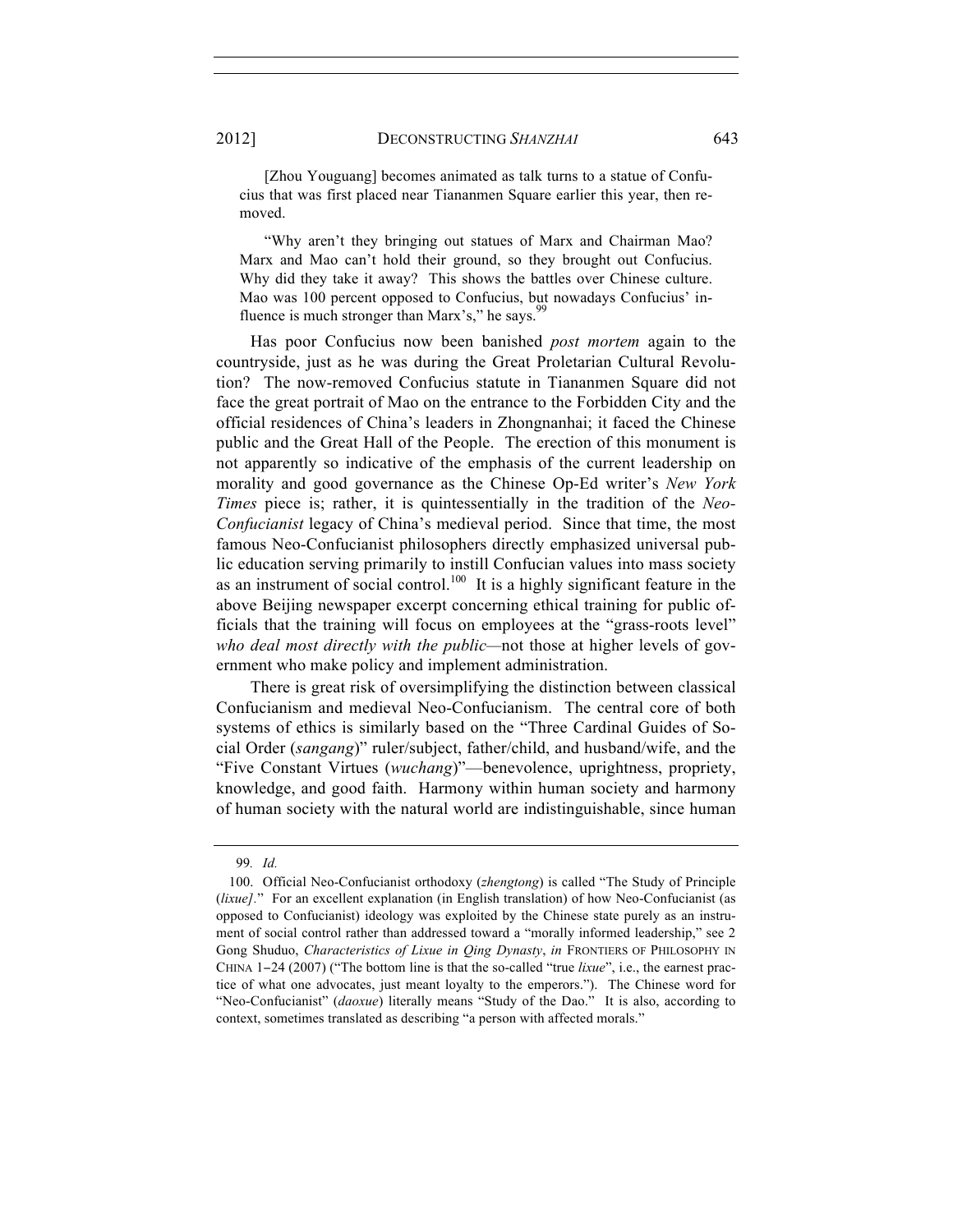society is part of Nature.<sup>101</sup> Each of the three relationships is hierarchical. with the former in a hierarchically superior position to the latter. There never was and is now *no principle of social equality* in either Confucianist or Neo-Confucianist thought.<sup>102</sup> This traditional Confucianist world-view is also echoed in some recent (rather startling) pronouncements by Chinese government officials. For example, a November 2006 news account commented on a speech by Xu Xianming, a member of the Standing Committee of the National People's Conference, in which he is reported to have said:

 "[H]armony rights" will lay the foundation and fundamental elements for the building of a harmonious world as "Fourth Generation Human Rights." Harmony consists of three important aspects: the harmony of bodies and spirits, the harmony of spirits, and the harmony of human beings and nature. Based on this, in a harmonious society, people pursue their human rights with a completely different horizon and spiritual level from the first three generations of human rights.

 Xu analyzed: freedom-oriented human rights ignore the inherent inequality between human beings, and the unequal human rights make a harmonious human rights system impossible; subsistence-oriented human rights suppress the work force from actively incorporating with capital, and divert the society from a society of creativity to a society of welfare, which will make the society inactive and unharmonious; development-oriented

102. William DeBary states:

<sup>101.</sup> In traditional Chinese landscape painting, natural scenes are never totally representations of what we might call "wilderness"; there is always a small, sometimes diminutive representation of human habitation such as a hut, a temple, or the figure of a fisherman.

In classical Confucianism, Mencius, the spokesman *par excellence* for the noble man, underscored the fundamental importance of the "people" (*min*) in politics, but the people seen primarily as deserving of leadership responsive to their needs, and only in the extreme case with rulers responsible to them by virtue of the people's reserved "right of revolution." Mencius also distinguished between an educated ruling class serving the interests of the "people," and the larger mass of those who worked with their hands and lacked the education and training needed for them to take an active part in government, except when things got bad enough for the people to revolt. In making this distinction Mencius foreswore none of his meritocratic, egalitarian principles in favor of a social or political elitism, but only reflected a functional differentiation between leaders and commoners already well established by his time and not even to be effectively overturned by modern Maoists, with all their commitment to a classless society.

W.M. Theodore DeBary, *The Trouble With Confucianism*, Tanner Lecture on Human Values 133, 178 (1988), *available at* http://www.tannerlectures.utah.edu/lectures/documents/debary89.pdf.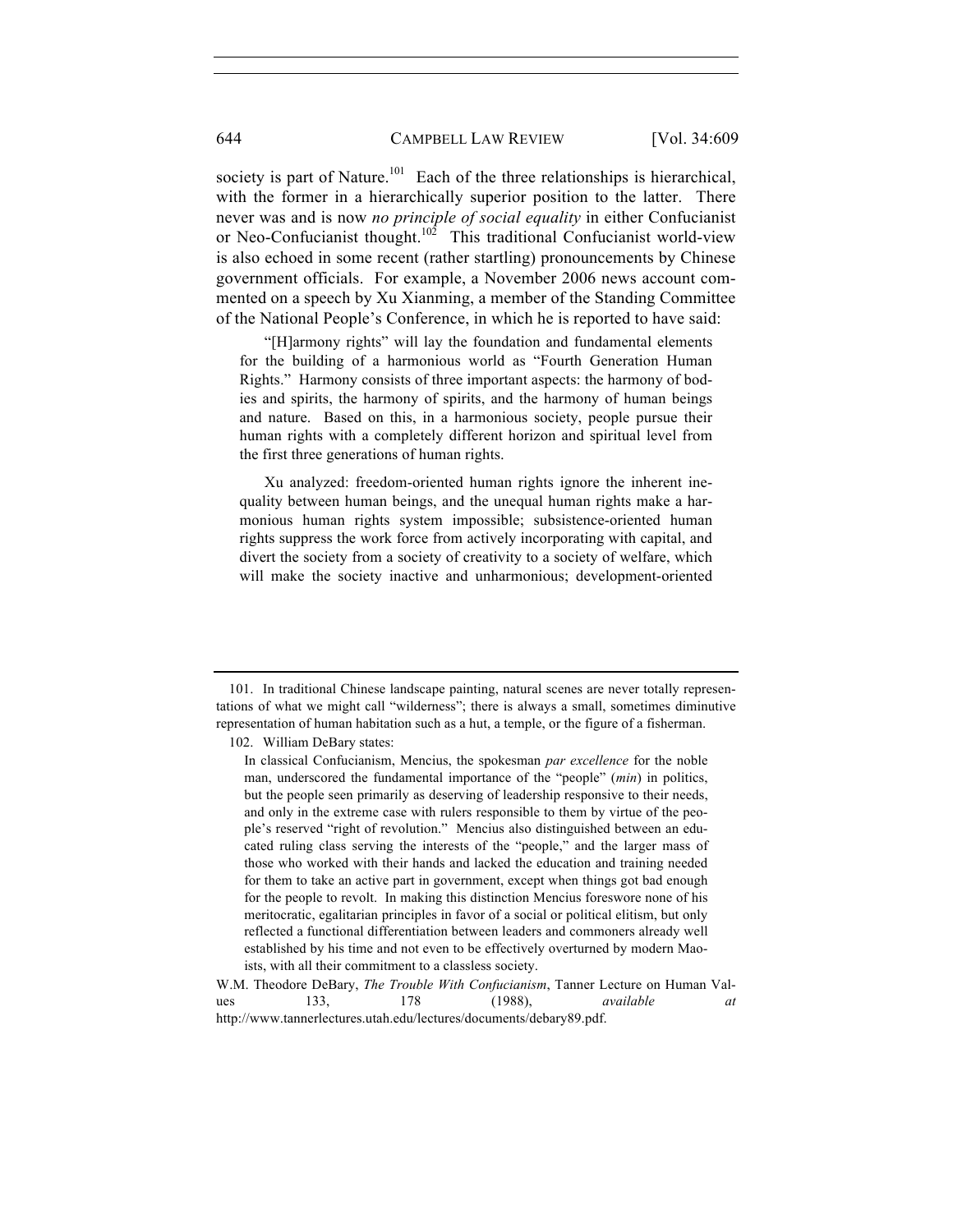human rights are overactive and will disrupt the human rights system, thus it will bring about an unharmonious society.<sup>103</sup>

Considered from the perspective of its historical persistence, the "Confucian persuasion" of deference to "the Past" has strongly influenced attitudes toward literary creativity in China from ancient times up to the present. From its earliest texts, Confucianist "secular humanism" stressed the importance of following and emulating the models of human perfection, those "Sage masters" of China's past. The late Frederick Mote, professor of Chinese philosophy at Princeton (and translator of the work of the twentieth century Chinese political thinker Xiao Gongquan) took the "Confucian challenge to the West" to its logical conclusion: nothing in the Chinese Confucian Universe of cultural value is ever (or was ever) really "created" or "new." Mote explains:

The basic point, which outsiders have found it so hard to detect, is that the Chinese, among all people ancient and modern, primitive and advanced, are apparently unique in having no creation myth—unless we use the word "creation" as is sometimes done in the more general sense of "genesis." That is, the Chinese have regarded the world and man as uncreated, as constituting the central features of a spontaneously self-generating cosmos having no creator, god, ultimate cause, or will external to itself.<sup>104</sup>

<sup>103.</sup> Xu Xianming, et. al., *"Harmony Rights" as Human Rights?*, CHINA DIGITAL TIMES, (Nov. 26, 2006), http://chinadigitaltimes.net/2006/11/harmony-rights-as-human-rights-xuxianming-et-al/.

<sup>104.</sup> Frederick W. Mote, *The Cosmological Gulf Between China and the West*, *in* TRANSITION AND PERMANENCE: CHINESE HISTORY AND CULTURE 7 (1972). Although Mote does not specifically say so, his observation should be clarified as referring to what Confucianist ideology had constructed as the worldview of the "Chinese people"—*not* a modern sociological observation of the panoply of belief systems of the Chinese population over time, with their pantheons of gods, dragon kings, and primordial ancestors. For an explanation of how the Chinese "official" belief system of Confucianism interacts *vel non* with its folk religions, ancestor worship practices, and the "revivalist religions" (Buddhism and Daoism), see generally MARCEL GRANET, THE RELIGION OF THE CHINESE PEOPLE (1977). The terms *zaowuzhe* ("Creator of Things") and *zaohua* (literally, "the process of Creation) appear in Daoist texts but never in Confucianist ones. *See* 11 GREAT DICTIONARY OF CHINESE-JAPANESE, *supra* note 9 at 11613, 11616. Mote's thesis has recently been challenged by Paul Goldin of the Philosophy Department at the University of Pennsylvania. *See* Paul R. Goldin, *The Myth that China Has No Creation Myth*, 56 MONUMENT SERICA 1 (2008). Goldin challenges Mote's interpretation, asserting that ancient China's creation myths were at least a robust as those of ancient Greece, but he does so on the basis of Daoist texts, not Confucianist ones. Goldin does not mention Biblical genesis, which may be different from the Greek. Mote's position is reaffirmed by scholars of the Confucianist classic of Chinese divination, the Book of Changes. *See, e.g.*, ALFRED HUANG THE COMPLETE I CHING 224 (2010) ("The ancient Chinese had no personal god; they submitted to the Will of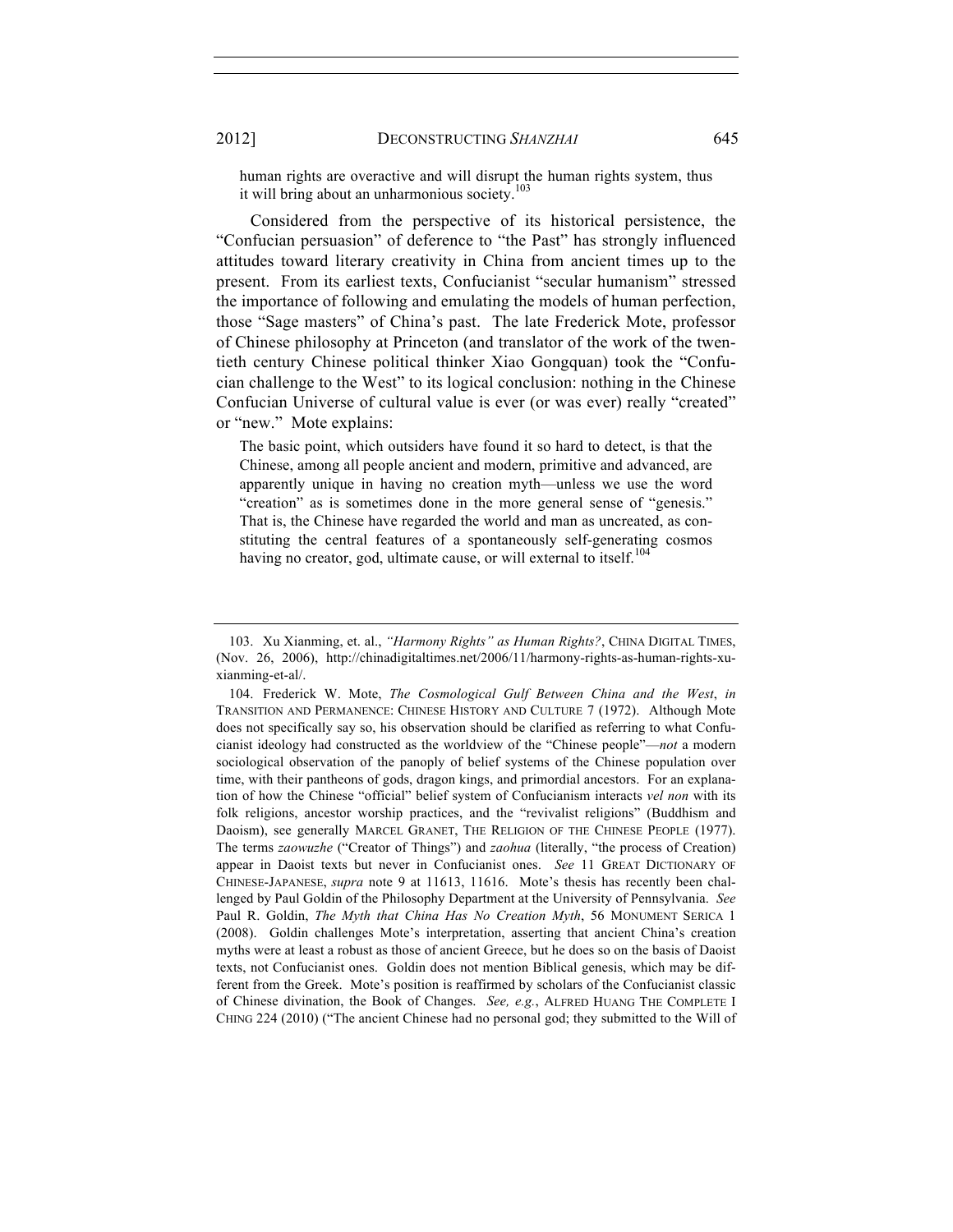Western cosmogony has its "creators" and creation myths; China, by contrast, has its "masters," mere mortals, among whom Confucius, "the Sage," is one paragon, but only so by virtue of his mastery of looking back at and emulating earlier Sages that perpetually serve as models for later ones most famously Confucius himself.<sup>105</sup>

This "Confucian persuasion" also strongly affected perceptions of creativity in art and literature as practiced by the scholar-gentry elites. The core value of "learned mastery" in preference to "creativity" is most evidently reflected in the traditions of the highest prized art form of China's bureaucratic "scholar-elite"—the visual art of Chinese calligraphy.

Chinese calligraphy has a history of more than three thousand years. During that time, calligraphers have perfected the same strokes and essential configurations of the characters, the nature of each defined by an inimitable structure and subsequently molded into a characteristic style or "image" by its master practitioners. As a result of this long history, specific methods and principles, as well as standards of judgment on all aspects of the art have accumulated to form a rich visual and written legacy. Each calligrapher must absorb and command this tradition, then transcend it, before he can achieve a "personal" style. Indeed, "to create one's own style," *while at the same time having derived it from the art of the ancient masters,* has been the criterion for greatness throughout the centuries. For the student and twentieth-century viewer, it is also essential to have a knowledge of the background and history of the art for his appreciation to be more than superficial.<sup>106</sup>

Creativity lacking derivation (and consequently pedigree) from, and mastery of the great works of the past is meaningless and unrecognizable in a Confucian cultural milieu. Moreover, the distinction between "reproduc-

Heaven and resigned themselves to their fate. They believed that to live and act in harmony with the Will of Heaven was the nature and duty of humanity.").

<sup>105</sup>*. See* DeBary, *supra* note 102, at 133. DeBary discusses the Confucianist myth of the mythical Emperor Yao, the human Founder (*not* Creator) of Chinese culture.

Note . . . what is simply given, what is so naturally assumed in the presentation of this heroic ideal: its setting is altogether a human world, a familial order, with its patriarchal leader already in place and, what is more, already in place at the center. There is no creation myth here, no Genesis. Even as a founding myth, the Canon of Yao projects neither conquest nor struggle; neither antagonist nor rival to overcome nor any countervailing power to be met. The sage-king stands alone, unchallenged and unchecked except by self-imposed restraints. There is nothing contested, nothing problematical except how to find another paragon of humble virtue to whom rulership may be entrusted.

*Id.* at 138.

<sup>106. 12</sup> SHEN C.Y. FU, TRACES OF THE BRUSH: STUDIES IN CHINESE CALLIGRAPHY xi (1980) (emphasis added).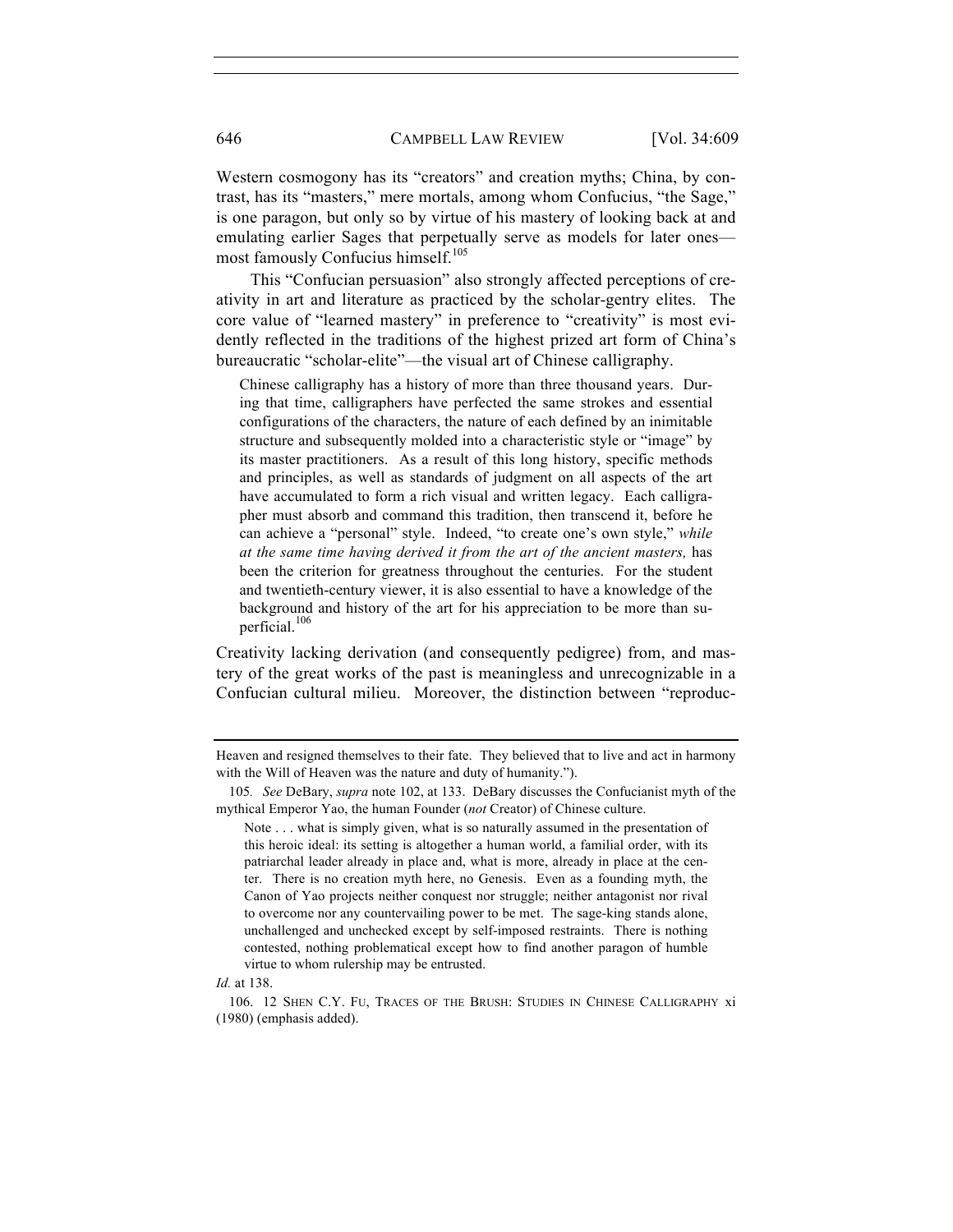2012] DECONSTRUCTING *SHANZHAI* 647

tion" and "forgery" of the masters of the past is merely one of intent, not practice.<sup>107</sup>

In China, calligraphy was appreciated as an art form as early as the second century A.D. With appreciation there arose a demand for calligraphy among connoisseurs and collectors. By the fourth and fifth centuries, expert methods had been developed by which calligraphy could be copied and reproduced. Therefore, long before the invention of modern technology, the Chinese made reproductions by hand which were intended to be honest and exact duplications of the original. A distinction should be made, however, between "reproductions" and "forgeries"—that is, exact copies made with the intent to deceive and meant to be taken for originals.<sup>108</sup>

China's traditional high culture as we know it today is really a product of developments beginning in the Tang Dynasty (618–907). After the prior Period of Division (221–589), China reunified within its historical Han Dynasty borders and extended the cultural influence of the Chinese empire to the far West to Xinjiang and the far south to Guangdong and Yunnan. But this Great Second Empire of the Tang Dynasty was not ethnically purely Han Chinese; rather, it was led by an imperial clan (the Li family) with northern nomadic (Altaic) roots. Throughout the Tang dynasty and thereafter, right down until today, the "minority cultures" of the grasslands enriched Chinese culture with their "foreign" music (and musical instruments), "foreign" performance arts, "foreign" clothing, and "foreign" religions (most particularly Indian Buddhism early and Persian Manichaeism later.) The Tang dynasty was the most ethnically diverse period in China's entire history, and is retrospectively viewed as its great "Golden Age" for ceramics, music lyrics, dance, dress, entertainment, sport, and palace culture.<sup>109</sup>

109. The finest studies, respectively, of Tang culture and Tang officialdom in English are, respectively, EDWARD H. SCHAFER, THE GOLDEN PEACHES OF SAMARKAND: A STUDY OF

<sup>107</sup>*. See, e.g.*, PETER C. SUTTON, FAKES AND FORGERIES: THE ART OF DECEPTION (2007) (noting the necessary intent "to deceive" in copying in European art).

<sup>108.</sup> FU, *Reproduction and Forgery in Chinese Calligraphy*, *in* TRACES OF THE BRUSH: STUDIES IN CHINESE CALLIGRAPHY, *supra* note 106, at 3. Professor Fu, formerly Curator of Chinese art at the Freer Gallery of the Smithsonian Institution, describes the major copyist methods: *lin* "to trace", *mo* "to copy by tracing," *fang* "to imitate," zao "to invent," and *ketie* "to lithograph" (ink rubbings off a carved stone or wood surface). *Id*. Significantly, according to Professor Fu, "to invent" is "essentially a sub-category of *fang* "to imitate," "adopt[ing] the style of a master, with the intention not to reproduce but rather to create a 'new' work, an invention." *Id*. at 4. For a short description of one of China's greatest contemporary painters (and forgers of ancient works), see MICHAEL SULLIVAN, MODERN CHINESE ARTISTS: A BIOGRAPHICAL DICTIONARY 215 (2006) (specifically the biography of Zhang Daqian).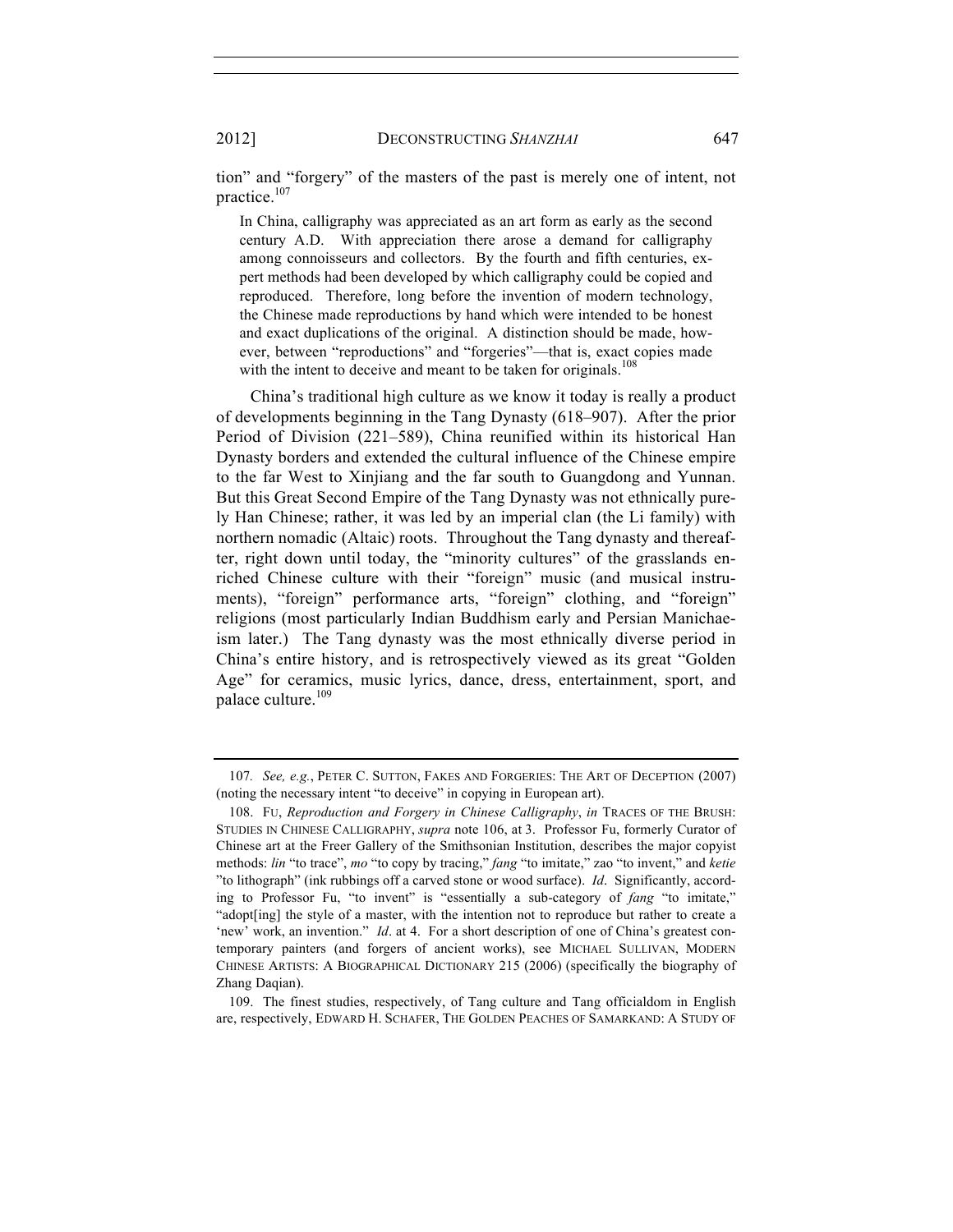648 CAMPBELL LAW REVIEW [Vol. 34:609]

But Tang cosmopolitanism was itself provincial. "Foreign influences" never penetrated the core constituent elements of "Chinese culture"— Chinese writing style and Chinese calligraphy, and for good reason: it was forestalled by the rise and triumph of Neo-Confucianism as a reaction to "foreign" influences. The late Tang period witnessed China's first "Return to Antiquity (*fugu*)" Movement. During the ninth century, as the effective control of the Tang rulers over Chinese society waned and became increasingly challenged politically by those same "foreign" influences that had brought in exotic dress, music, and drama, an "anti-foreign" cultural rearguard action set in among the scholar-elite and bureaucratic classes, with the express goal to defend the Han Chinese cultural core of the mythical ancient "Middle Kingdom" of the Yellow River valley from all "foreign" influences.<sup>110</sup> In this endeavor, the "challenge of unification" was to reextend the reach of Han culture geographically to the nomadic and aborigine peoples of those regions that were the source of "border troubles" and to forestall the entry of any more "foreign" cultural influences into the country. This "challenge of unification" carried with it political, social, and ideological implications of great and lasting historical significance. For the Neo-Confucianists of the Tang (618–908) and Song (968–1279) periods, the writings of the Classical ("pre-Han") period (600–200 B.C.) became heralded as the *only* acceptable models of writing in Chinese.

For purposes of understanding what official "Chinese culture" in the imperial period meant, the ninth century scholar and official Han Yu (768– 824) is the earliest, and indeed arguably because of that, the most influential figure in what was to become the Neo-Confucianist Movement.<sup>111</sup> For Han Yu, the only acceptable form of writing was "ancient writing (*guwen*)," that term referring to the written language used by the great writers of "literary Chinese" of the pre-Han period, writers such as Confucius himself. As Charles Hartman aptly observes of the Neo-Confucianist program, Han Yu's idealized Chinese polity might be "multiracial"—but it cannot and must not *ever* become "multicultural."<sup>112</sup> Only writing that

T'ANG EXOTICS (1985), and HOWARD J. WECHSLER, OFFERINGS OF SILK AND JADE: RITUAL AND SYMBOL IN THE LEGITIMATION OF THE T'ANG DYNASTY (1985).

<sup>110.</sup> The tomb of the mythical king of the Han peoples, the Yellow Emperor, is located at Huangdiling in Shaanxi Province on the Yellow River, one hour north of the ancient capital of Xi'an.

<sup>111.</sup> For the definitive biography in English, see generally CHARLES HARTMAN, HAN YU AND THE T'ANG SEARCH FOR UNITY (1986).

<sup>112.</sup> HARTMAN, *supra* note 111, at 131. For a path-breaking exploration of the interrelationship between concepts of race, ethnicity, and culture in "Han" China, see THOMAS S. MULLANEY ET AL., CRITICAL HAN STUDIES: THE HISTORY, REPRESENTATION, AND IDENTITY OF CHINA'S MAJORITY (2012).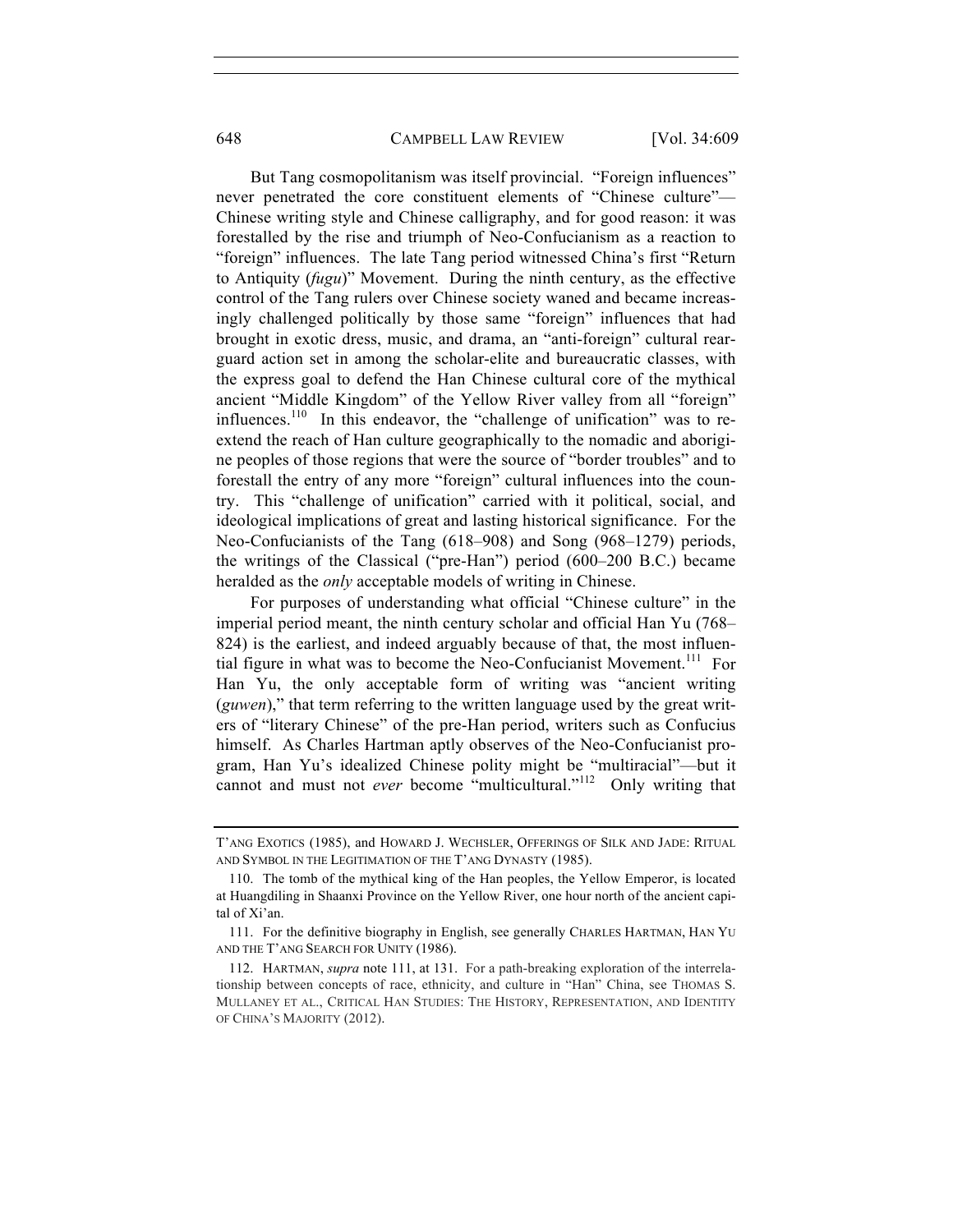"conformed to antiquity" is "authentic."<sup> $113$ </sup> In this regard it is absolutely critical to understand clearly the uniquely Neo-Confucianist concept of "authenticity." According to Hartman:

Han Yu's cultural standards were social goals that resulted naturally from his adherence to Confucian moral injunctions. Scholarship thus became an attempt to isolate those texts and passages that, among all the existing traces of ancient times, best conformed to a view of Antiquity formulated as a moral imperative for the present. Writings that conformed to this view were "authentic," (*cheng*); those that did not were "false" (*wei*). "Authenticity" in this sense has no relation to its modern meaning but rather reflects the degree to which an ancient work manifests "the Way of Antiquity" (*ku*   $tao$ ).<sup>1</sup>

That the Neo-Confucianist antiquarian regimen of "letting the Past serve the Present" was not conducive to finding value in individual creativity or cultural progress goes without saying.<sup>115</sup> For the Neo-Confucianists, logically and by temperament, any form of imaginative literature was particularly discomforting.<sup>116</sup>

"Popular culture" as a self-standing breakaway from official culture as something discoverable in modern times had its origins in the same period as these beginnings of Neo-Confucian orthodoxy, from late Tang to late Song periods (ninth to thirteenth centuries). However, what we now call

116. HARTMAN, *supra* note 111, at 21. The major Neo-Confucianists of the Tang and Song dynasties (ninth to thirteenth centuries) summarily rejected the very idea of imaginative literature as nothing but a form of mass entertainment. They also maintained steadfastly that "literature and history cannot be separated (*wenshi bufen*)." Neo-Confucianist orthodoxy, maintained until 1911 as the basis for officialdom, is but a partial explanation of traditional Chinese culture if China's *shanzhai*'s imaginative counterculture is not taken into account.

<sup>113.</sup> HARTMAN, *supra* note 111, at 175.

<sup>114</sup>*. Id.*

<sup>115.</sup> For an illuminating and characteristically "new Confucian" interpretation of "creativity," see the work of Harvard philosophy professor Weiming Tu, following on Professor Mote's observation earlier. *See* Tu Weiming, *An "Anthropocosmic" Perspective on Creativity, in* DIALOGUE OF PHILOSOPHIES, RELIGIONS AND CIVILIZATIONS IN THE ERA OF GLOBALIZATION, 143, 147 (Zhao Duanhua ed., 2007) ("Confucians take a positive attitude toward all human creations, *especially those in harmony with Heaven's life-generating functions.*") (emphasis added). Whether any attribution to individual ("idiosyncratic") creativity can conceivably be recognized, much less flourish in such a cultural environment is open to serious question. An interesting vignette focusing on creativity in Chinese childhood art driven out by parental insistence upon stereotypical answers is found in modern writer Yuan Zenan's *A Commonplace Fellow (Fanfu Suzi)*, discussed in "Strangers and Sojourners." *See*  MARK ELVIN, CHANGING STORIES IN THE CHINESE WORLD 207, 232 (1997).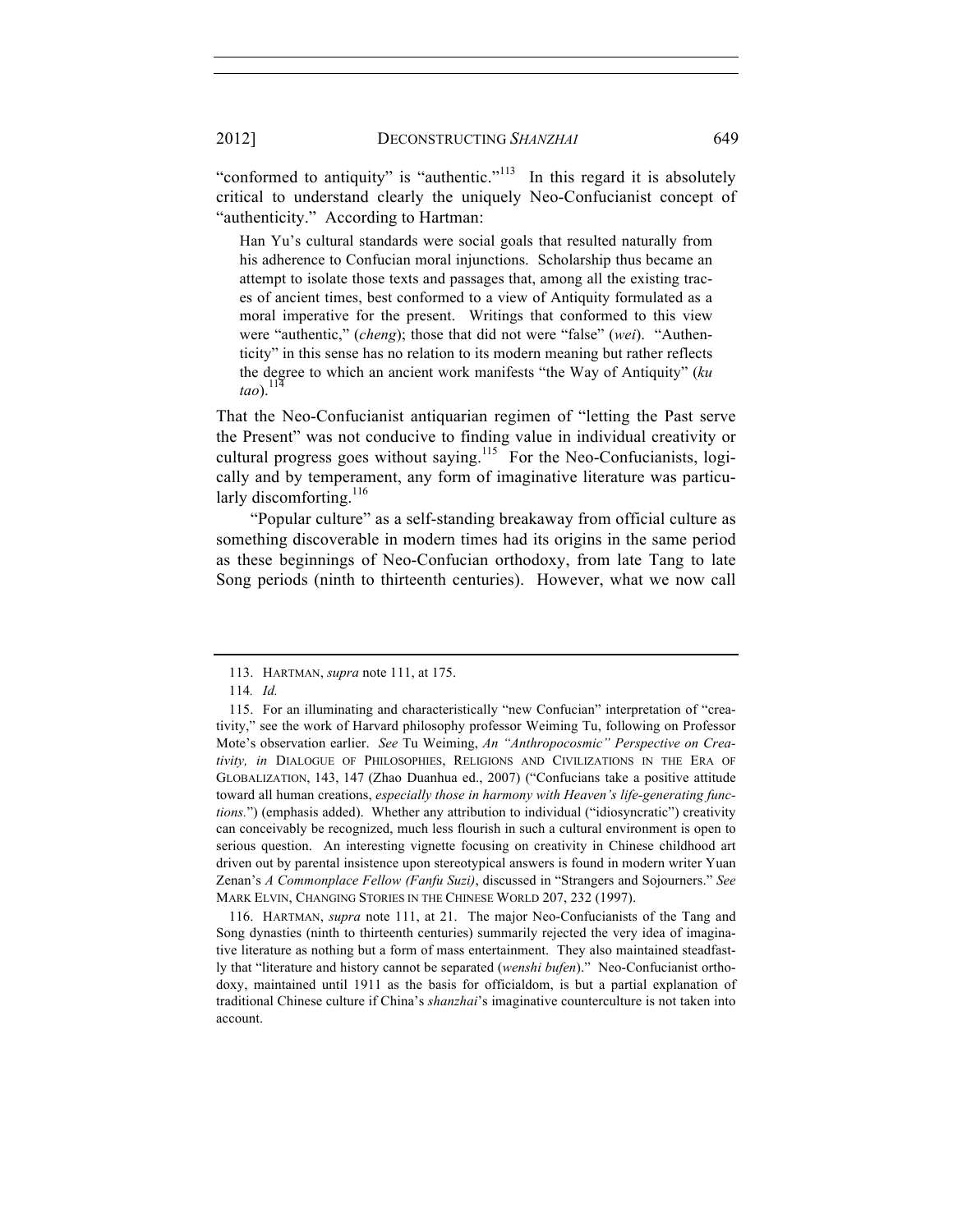"Chinese popular culture" was never recognized by the Chinese scholarelite. $117$ 

In China, as late as the beginning of the [20th] Century, the word "literature" still meant almost exclusively the standard prose and poetry written in the *wen-yan* or literary language that had long since ceased to be used in everyday speech. Fiction and drama, written mainly in the living spoken language, were excluded from the realm of belles-lettres by the arbiters of taste. Although this disparagement of fiction and drama was not something unique to China, that such a tendency should have persisted until so late a date is rather unusual. Two explanations may be ventured. First, according to Confucianism, the dominant school of thought in China for the past twenty centuries or so, the basic function of literature is to be found in cultivating moral character and polishing social behavior. In both these respects, fiction and drama were not only considered to have a negligible positive moral value, but even to exert harmful influences. Second, the traditional civil service examinations tested individuals in the Confucian classics and a few standard prose and poetry works—all written in the literary language. Since these examinations provided a sure, if not the only, way to fame and position, the study and mastery of the literary language became an urgent task for practically all scholars of old China. The literary language thus became a language of prestige. Scholars who had spent years acquiring a mastery of the classical language tended, quite naturally, to look down on any form of literature not written in it, and to view such writings as unorthodox and unfit for a man of culture.<sup>118</sup>

Hartman summarizes the program of the Neo-Confucianists for preservation of the "essence" of Chinese culture as three-fold: the unity of contemporary politics, the unity of the Past and Present in the figure of "the

<sup>117.</sup> For a preliminary study based upon two different orderings of hexagrams in the *Book of Changes*, positing a sharp distinction between the rhetorical methods and goals of imaginative "fiction" for a popular audience, as practiced by Chinese traditional storytellers and writers in the vernacular (the *xiangshu* or "images and numbers" school of interpretation), from "history for the masses," written in classical Chinese and exposited by the major Neo-Confucianist cultural preservationists (the *yili* or "meaning and pattern" school of interpretation), *see* William O. Hennessey, *Classical Sources and Vernacular Resources in Xuanhe Yishi: The Presence of Priority and the Priority of Presence*, *in* 6 CHINESE LITERATURE: ESSAYS, ARTICLES, REVIEWS 33, 43 (1984); *see also* BENT NIELSEN, A COMPANION TO YI JING NUMEROLOGY AND COSMOLOGY: CHINESE STUDIES OF IMAGES AND NUMBERS FROM HAN (202 BCE–220 CE) TO SONG (960−1279 CE), xvii (2003) ("Traditionally, studies of The [Book of] Changes have in China been categorized as belonging to either the meaning and pattern tradition or the image and number tradition. Studies of meaning and pattern are grounded in the text of The Changes whereas studies of image and number take as point of departure the imagery and numerology associated with divination and the hexagrams . . . .").

<sup>118.</sup> JOHN C.Y. WANG, CHIN SHENG-T'AN 13 (1972).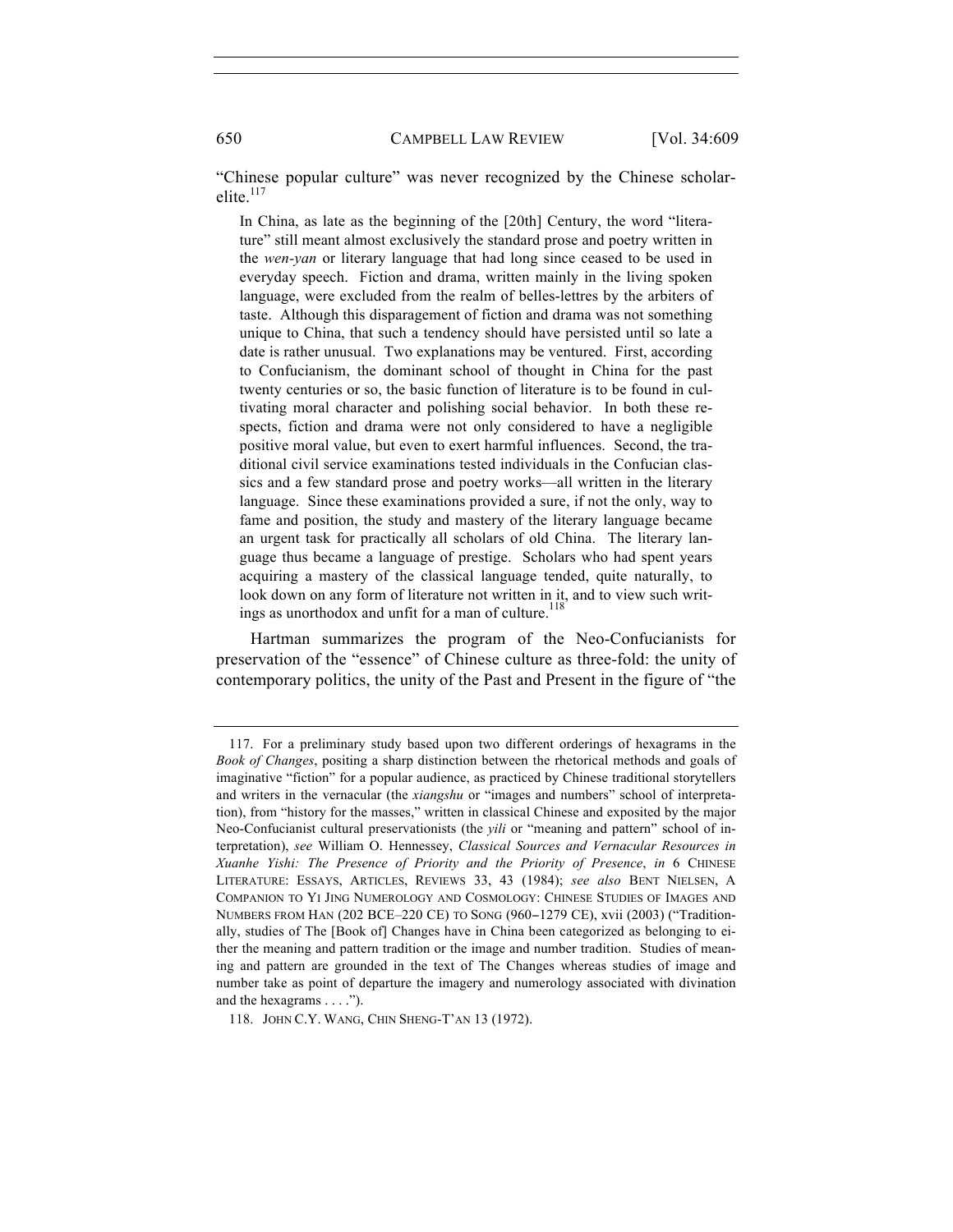Sage", and the unity of contemporary writing style with that of the ancient Masters.<sup>119</sup> In the process of formulating Neo-Confucianist philosophy, Han Yu and his successors studiously, deliberately, and liberally borrowed concepts from both indigenous Daoist and "foreign" Buddhist canons, but

*never* attributed the concepts they adopted from those sources to them.<sup>120</sup> Rather, as Hartman suggests, if a concept was good enough to be adopted from Buddhism into Neo-Confucianist works, it must have been because it was "discovered" to have been essentially "Chinese" (not "Buddhist") in the first place.<sup>121</sup> The Neo-Confucianist practice of quiet appropriation "foreign" philosophical concepts without attributing them to their "foreign" sources (when it served their purposes) was a hallmark practice of later Neo-Confucianists.<sup>122</sup>

What reinforced and elaborated the "shift" from "classical" Confucianism to medieval *Neo*-Confucianism took place on these three fronts and became solidified (and institutionalized) from the ninth to the fourteenth centuries in the flowering of the Neo-Confucianist schools during the Song Dynasty (968–1279). The Neo-Confucianist program served a practical indeed existential—purpose. From the ninth century until the mid-

<sup>119</sup>*. See generally* HARTMAN, *supra* note 111.

<sup>120</sup>*. Id.*

<sup>121</sup>*. Id.*

<sup>122.</sup> BENJAMIN A. ELMAN, A CULTURAL HISTORY OF CIVIL EXAMINATIONS IN LATE IMPERIAL CHINA 504 (2000) (noting the casual unattributed cultural appropriation of concepts from Buddhism and Daoism into the medieval Neo-Confucian canon, but observing that, given their intellectual milieu, it was probably "unwitting"). This "unwitting" cultural habit appears to have become ingrained into a mainstream "copycat culture," upon which the *shanzhai* "copycat counterculture" is a commentary. For a recent hilarious example of the Chinese government CCTV channel's "unwitting" non-attribution of a foreign, fictional source to extol Chinese military achievements, see *China Central Television News Suspected to Have Stolen Fighter Jet Scenes from Top Gun*, MINISTRY OF TOFU, http://www.ministryoftofu.com/2011/01/cctv-news-suspected-stolen-scenes-top-gun-fighterjet-news (last visited June 10, 2012). David Der-wei Wang, aptly applying Gregory Bateson's terminology, calls such amalgamation of fact and fiction "the peculiar doublebind of Chinese literary modernity." DAVID DER-WEI WANG, THE MONSTER THAT IS HISTORY: HISTORY, VIOLENCE, AND FICTIONAL WRITING IN TWENTIETH CENTURY CHINA 3 (2004) ("[N]ever have we seen such a moment as we have seen in modern times, when official history has been so dictated by the ideological and institutional imaginary as to verge on a discourse of make-believe, a discourse often associated with traditional fiction, and fiction so arrested by a desire to reflect the past and future as to appropriate the functions of traditional history with respect to completed fact."). Wang's view is echoed by mainland Chinese novelist Murong Xuecun: "Living in China is like watching a play in a giant theatre. The plots are absurd and the scenarios are unbelievable—so absurd, so unbelievable that they are beyond any writer's imagination." *Murong Xuecun: Caging a Monster*, CHINA DIGITAL TIMES (Nov. 19, 2011, 10:52 PM), http://chinadigitaltimes.net/2011/11/murongxuecun-caging-a-monster.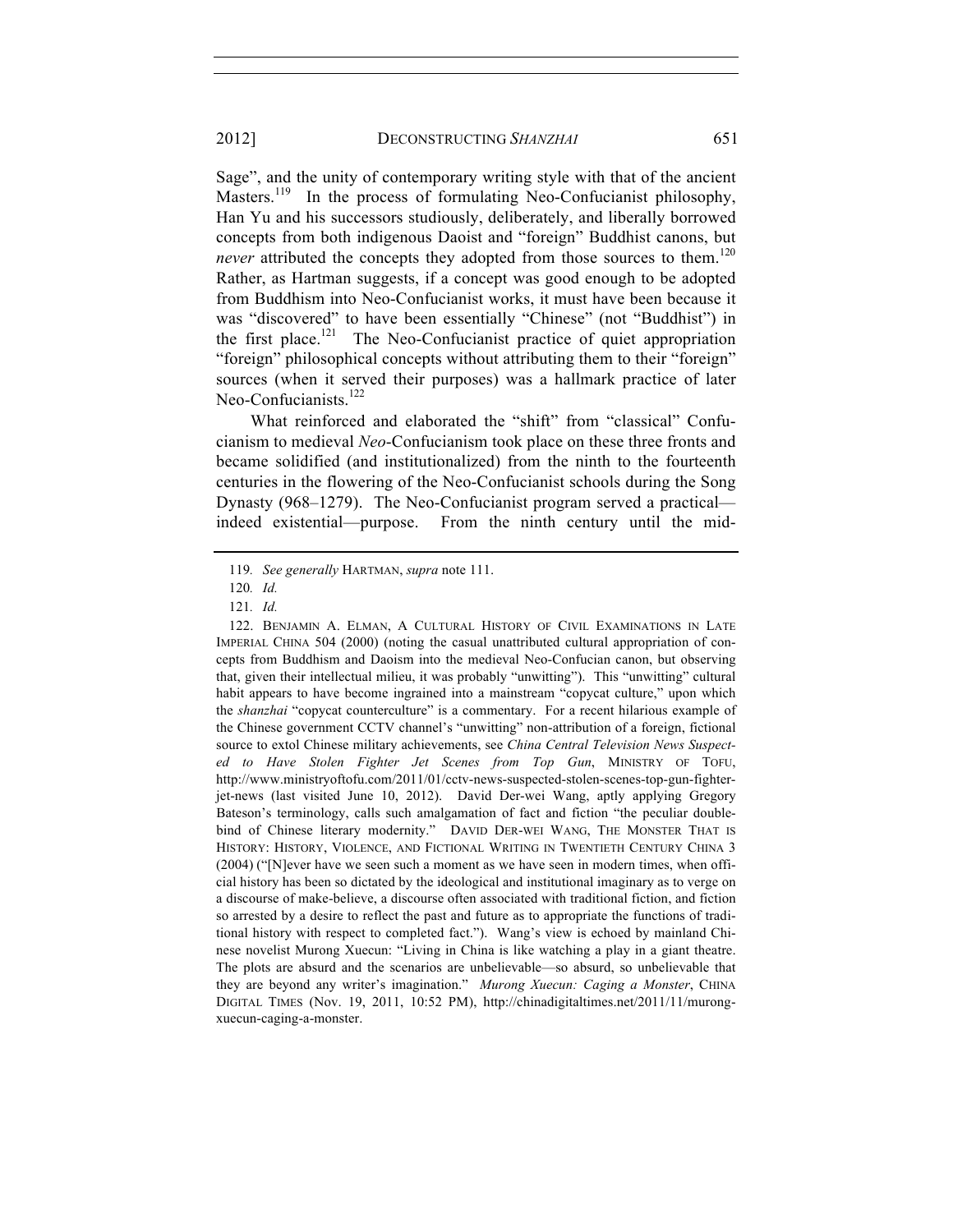### 652 CAMPBELL LAW REVIEW [Vol. 34:609

fourteenth century, the Chinese heartland was successively overrun by nomadic Central Asian tribes. Resisting the "barbarian" challenge to the continuing relevance of Han Chinese civilization following the invasion and occupation of North China by culturally distinct nomadic tribes such as the early Jurchen (Jin Dynasty 1127–1264) and Mongol (Yuan Dynasty 1264– 1368) was central to the Neo-Confucianist program.<sup>123</sup> Neo-Confucian cultural preservation was characterized by quiescence, self-cultivation, obliqueness, and taciturnity rather than direct challenge to or confrontation with "foreign barbarian" control. For the "transmitters" of Neo-Confucianist philosophy during the "barbarian" occupations, preservation of the "special characteristics" of Han Chinese culture (as they defined it) became an end in itself. Public education in "Chinese culture" promoted in the halls of new "learning academies" was the most important part of the Neo-Confucianist program of ideological continuity and control.

When the Han Chinese finally recaptured the heartland and reunified the empire following the defeat of the Mongols, establishing the Han Chinese Ming dynasty in the mid-fourteenth century, the "universal" humanistic values of Neo-Confucian philosophy were transformed into unquestioning official (and imperial) orthodoxy.

[T]he main contribution of Neo-Confucianism to ideological control was not chiefly institutional; it was its philosophical reflections on the purpose, and potential for abuse, of monarchical power. For Neo-Confucian political thinkers, the state was the single most decisive institution to exert shaping influence on the education and ideological consistency of the populace. A Neo-Confucian thinker sees a tension between the state's search for ideological control and conformity and the ultimate goal of an individual's moral cultivation. And yet, they considered that a good Chinese intellectual, defined especially in Neo-Confucian terms, was to, not intensify, but reduce the tension, and effect a harmonious coordination between the two. However, the state, especially after the Ming dynasty, often chose to exploit this stress for harmony, and tried constantly to mobilize all available social institutions, such as schools, clan organizations, and even guilds, to enhance the ideological unity, which could be essential to a stable empire. As a result, imperial ideology was constantly adumbrated to the common-

<sup>123.</sup> The complicated history of successive occupations and rule of the Yellow River valley by "non-Chinese" ethnic groups from the fifth to the twentieth centuries and the related onomastic questions in medieval China of who was considered "Han" or "Chinese" and who was "barbarian" is ably addressed in Mark Elliott, *Hushuo: The Northern Other and the Naming of the Han Chinese*, *in* MULLANEY, *supra* note 112, at 173–90. The most famous of the Neo-Confucianist philosophers, Zhu Xi (1130–1200) was noted for his advice to the Song court: "restore good government and repel the barbarians" (*xiu zhengshi, rang yidi*). *See, e.g.*, Fang Shuzhi, *What is Feudalism?*, http://www.hljswzw.gov.cn/yj/ReadNews.asp?NewsID=372 (in Chinese).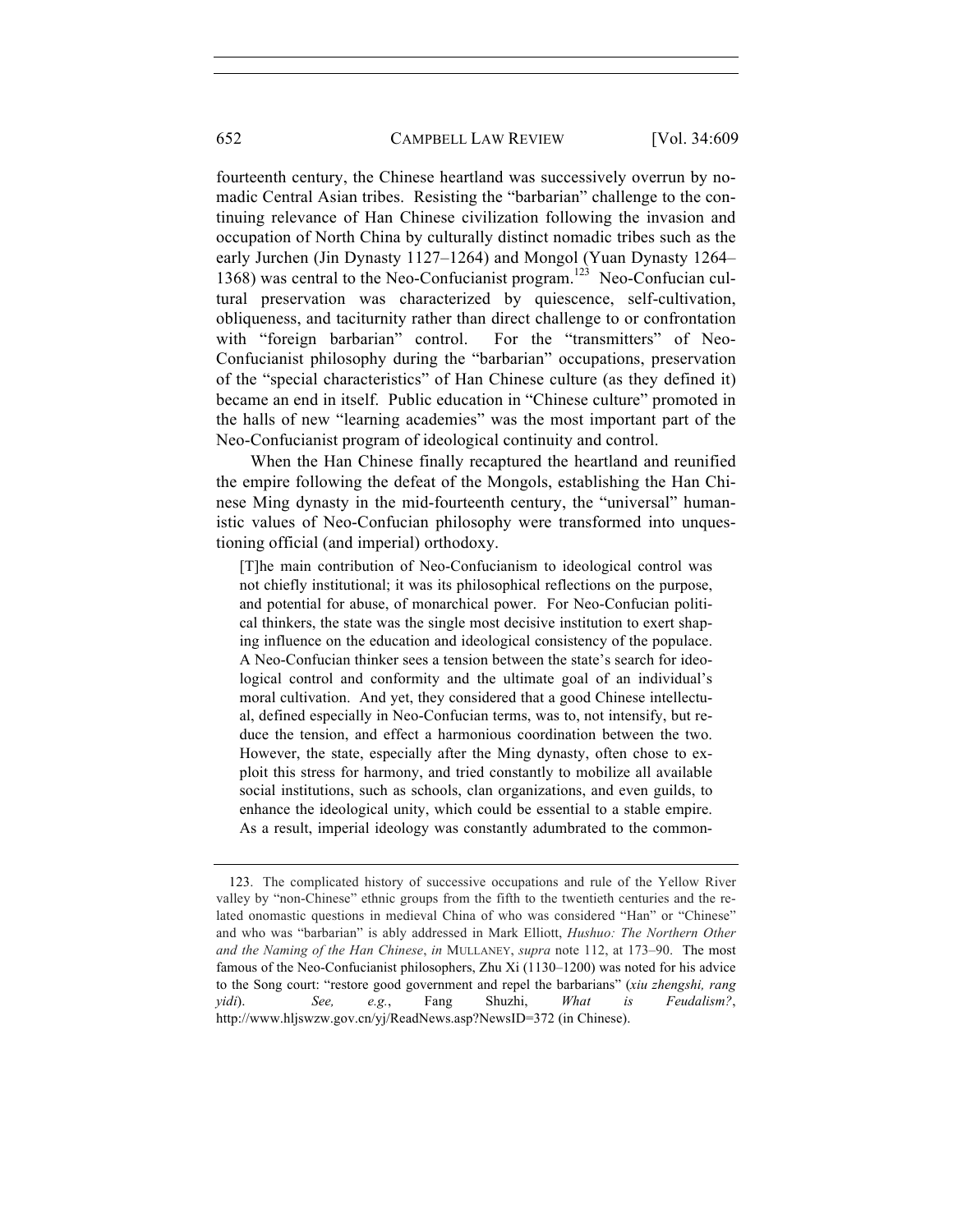ers through these channels. This development was quite unforeseeable when early Neo-Confucian thinkers articulated their ideas. Therefore, the paradox of the Neo-Confucian approach to the education of the Chinese individual was vitiated by their premise that the ruler, if properly guided, should be trusted as the most effective source of moral influence. The development, needless to say, affected Chinese education for many hundreds of years.<sup>124</sup>

A Chinese peasant, the first Emperor of the Ming (or "Bright") dynasty, Zhu Yuanzhang (1328–1398) restored "Chinese culture" to the heartland with a vengeance. "[T]he harsh autocratic practices of traditional Chinese rulers, sometimes known as neo-Confucianism, were more a structural imperative of dynastic rule and a product of Chinese legalism than a result of traditional Confucian thought."<sup>125</sup>

And solidifying this transformation from Confucianism to Neo-Confucianism as a tool of absolute rule, the "Five Social Relations" of classical Confucianist thought became conflated in Neo-Confucian thought into a single rule in mass society: obey your superiors, be they rulers over subjects, fathers over sons, husbands over wives, etc. As Ray Huang notes:

[G]overnment by virtue always implies a form of despotism. When the emperor must maintain a front of moral perfection, it makes the throne a most dangerous seat to occupy, and conversely, any sense of rivalry or challenge to it is inevitably a greater risk. All this underlies the notion that morality is an absolute quality, indivisible and unnegotiable, and its highest perfection in office tolerates no competition.

126. HUANG, *supra* note 46, at 104. In essence, the Ruler was a Sage because he ruled, not a Ruler because he was a Sage. "The ideal Chinese state was one in which social status and moral worth were publicly labeled, and the ruler was the supreme labeling authority." MARK ELVIN, CHANGING STORIES IN THE CHINESE WORLD 30 (1997). Elvin calls this "[the] mania for moralism that gripped the Chinese mind in its Confucian mode, the importance of group approval in giving it effect, and the assumption that it was the state's obligation to define and induce in its subjects a sort of externally supported conscience." *See id.* at 11, 30.

<sup>124.</sup> THOMAS H.C. LEE, GOVERNMENT EDUCATION AND EXAMINATIONS IN SUNG CHINA 26 (1985); ELMAN, *supra* note 122, at 506 (calling the classical essay Ming-Qing examination system a "dual cultural and political litmus test").

<sup>125.</sup> Michael C. Davis, *The Political Economy and Culture of Human Rights in East Asia* 418 (Working Paper Series Oct. 20, 2010), *available at* http://ssrn.com/abstract=1946751 (paraphrasing Wejen Chang, *The Individual and the Authorities in Traditional Chinese Legal Thought* (1995)). That temperament continued unabated during the "barbarian" Qing dynasty (1644–1911) with its Manchu overlords. Describing the fall of the child "Last Emperor" of Qing Dynasty in 1911, Ray Huang notes the significance of the conflation of political order and family order in Neo-Confucian statecraft: "[t]he monarchy had to go . . . because the absoluteness of the throne supported the uncompromising character of China's social order." HUANG, *supra* note 46, at 253.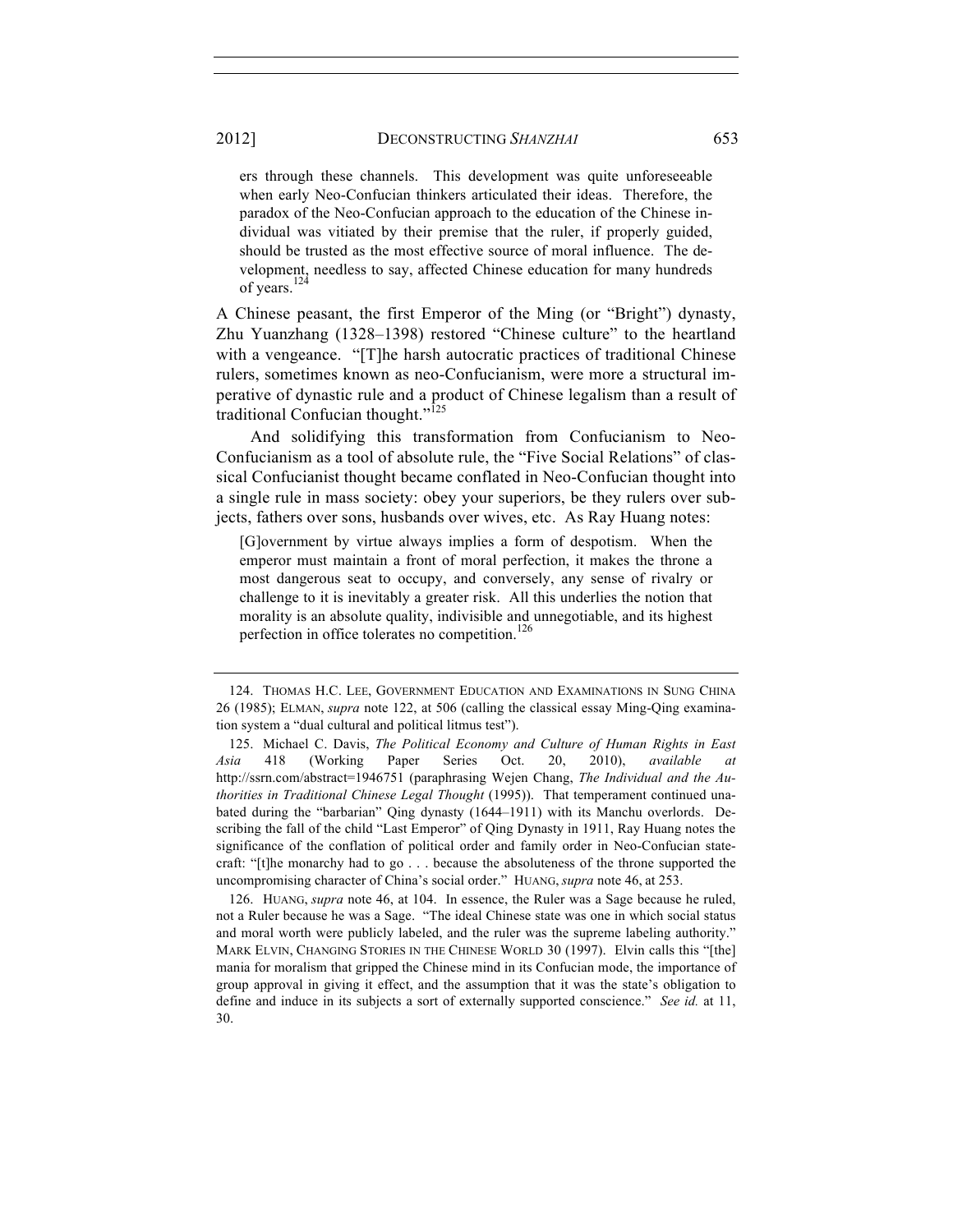All of these tendencies had important ramifications for the "culture of imitation" in imperial China. First, Chinese commoners (*pingmin*) were to be explicitly treated as though they were children by government officials (a common sobriquet for government official was "father and mother of the people (*fumuguan*)"; for commoners, the "ignorant masses (*yumin*)").For example, in response to protests, the Qianlong Emperor is recorded as saying:

County magistrates are the parents of the commoners. Commoners complaining about their magistrate is like children pointing fingers at their parents. I cannot respond to their one-sided complaint favorably, otherwise it will set a malign example for them to blackmail local officials. It is just like a grandfather, despite his love for his grandchildren, should not bestow his grandchildren with excessive love and make them disrespect their father. $^{127}$ 

The "hardening" of Neo-Confucianist official ideology into rigid orthodoxy, paternalism, and official authoritarianism, and unquestioning obedience to the ruler by the subject, the elder by the younger, and the untutored masses by a literate elite, beginning in the Ming period, continued unabated throughout the "Manchu barbarian" Qing dynasty until it was challenged at the beginning of the twentieth century by "Western" ideologies.  $^{128}$  Ray Huang called the Ming dynasty "an introverted and noncompetitive state."<sup>129</sup> In describing the Ming dynasty, he writes:

<sup>127.</sup> HO-FUNG HONG, PROTEST WITH CHINESE CHARACTERISTICS: DEMONSTRATIONS, RIOTS, AND PETITIONS IN THE MID-QING DYNASTY 76 (2011). Professor Hong, who teaches at Johns Hopkins, notes that current Chinese Premier Wen Jiabao, in strikingly similar fashion, likes to refer to himself before the Chinese people as "Grandfather Wen" (*Wen Yeye*). *Confucianism and Political Dissent in China*, THE CHINAHOTLINE, (July 27, 2011, 5:42 AM), http://thechinahotline.wordpress.com/2011/07/27/confucianism-and-political-dissentin-china.

<sup>128.</sup> ELMAN, *supra* note 122, at 64–65. Elman explains:

As in early modern Europe, where stress on order and conformity ensured that rote learning (e.g., the catechism) played a fundamental role in the educational process, late imperial dynastic educators prized orthodoxy and the rote reception of that orthodoxy by insiders and outsiders alike. Repetition as a habit of learning was the key to developing the memory as a pedagogic tool to produce uniformity by education. The inculcation of classical literacy confirmed Han Chinese preeminence over the warrior in the precincts of the bureaucracy and on the higher ground of political ideology and moral truth. As long as their military power was not threatened by such political and social dynamics, the [alien dynasties such as the Mongols and Manchus] begrudgingly granted Han literati the ideological space that guaranteed their complicity in the conquest dynasty.

*Id*. at 65; *see also id*. at 66–125, 437.

<sup>129.</sup> HUANG, *supra* note 46, at 149.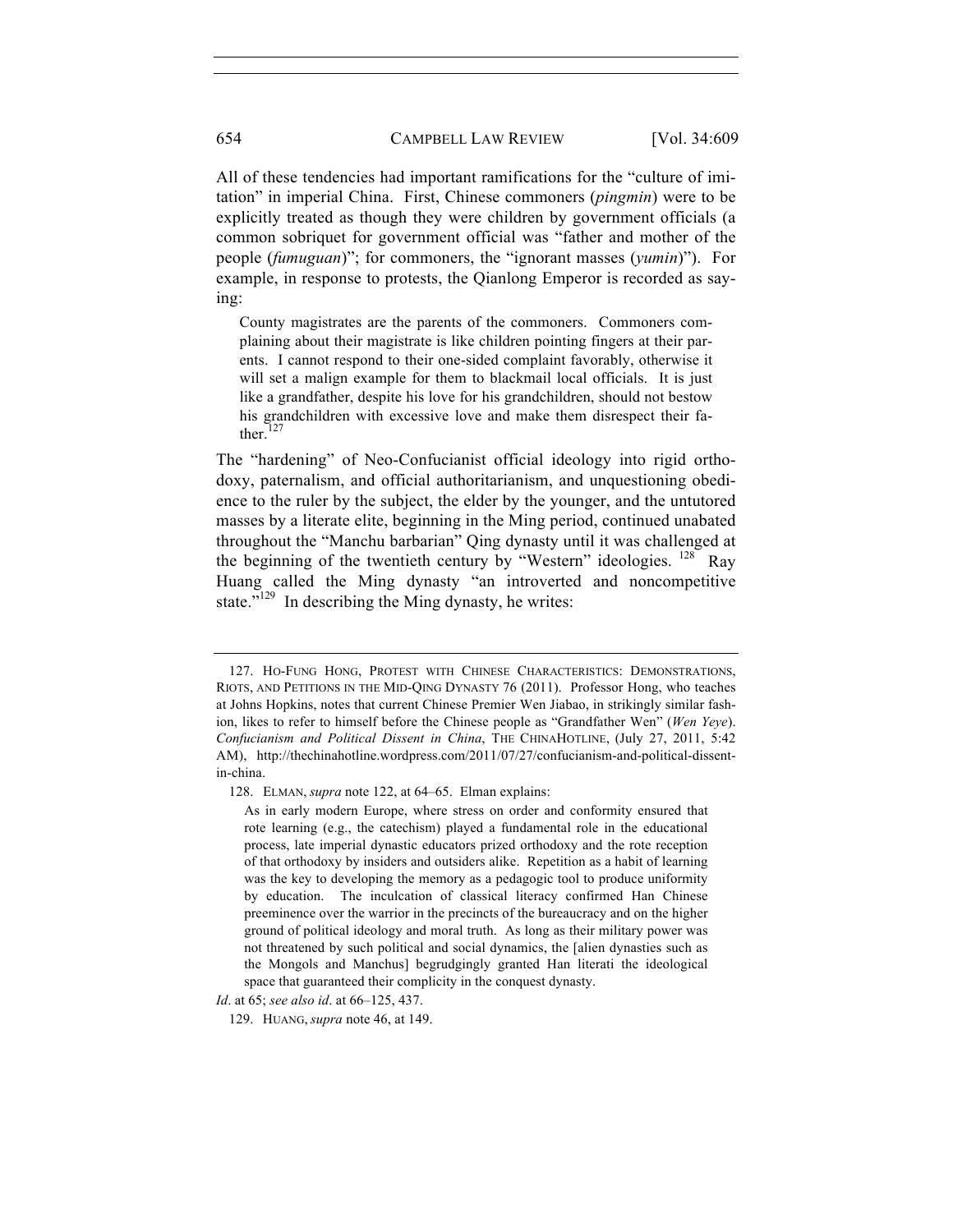Bureaucratism under the Ming . . . appeared to be the most rigid of its kind. The reliance on social values as the basis of governance deepened. That man was superior to woman, the aged superior to the young, the educated elite superior to the illiterate was more than ever held as self-evident as a part of the Natural Law. Since these principles carried neither the weight of economy nor the variance between and among the several geographical sections, their universality strengthened the empire's solidarity. But the reliance on cultural cohesion made the Ming empire static. Its timeless and changeless outlook forbade development in any new direction. Toward the end of the dynasty, genuine clashes of interest could not be stated in explicit terms. Power struggles, even arising from disputes that were technical in nature, had to be disguised as moral issues. $130$ 

Second, with the renewed emphasis on cultural cohesion, imitation as a mode of survival took on a new life. By the fifteenth century, the Antiquarian Movement (*fugu yundong*) of the late Tang dynasty figure Han Yu mentioned earlier was reinstated, albeit in a different, less substantive and much debased "copycat" form. John C.Y. Wang describes the "theory of imitation" of the Ming Antiquarian Movement's founder, Li Meng-yang (1472–1528) as follows:

 The literary world of early Ming times (the fourteenth and fifteenth centuries) had witnessed the rise of a powerful literary movement known in history as the Antiquarian Movement (*fu-ku yun-tung*). As suggested by its name, it was a movement in which the adherents asserted and actually tried to show that the best way to learn how to write an essay or a poem is to go back to the works of antiquity as models.

 Inasmuch as literature, like any other human activity, is tradition-bound and cannot be said to be pure creation, the imitative theory of the Antiquarians is justifiable and even plausible. Indeed, this is exactly the basis on which Li Meng-yang . . . tried to defend his theory of imitation: Words must have methods and rules before they can fit and harmonize with musical laws, just as circles and squares must fit with compasses and rulers. The ancients used rules, which were not invented by them but really created by Nature. Now, when we imitate the ancients, we are not imitating the ancients but really imitating the natural law of things. Li Meng-yang was able to render to the practice of imitation an air of dignity and respectability otherwise impossible.

 However plausible and high-sounding his theory may be, in actual practice Li and his followers produced very little literature of enduring

<sup>130</sup>*. Id*. at 154. For example, the first Ming emperor issued a permanent injunction against expeditions to fifteen states, including Japan, Korea, Vietnam, and Indian Ocean states. *Id*. at 151.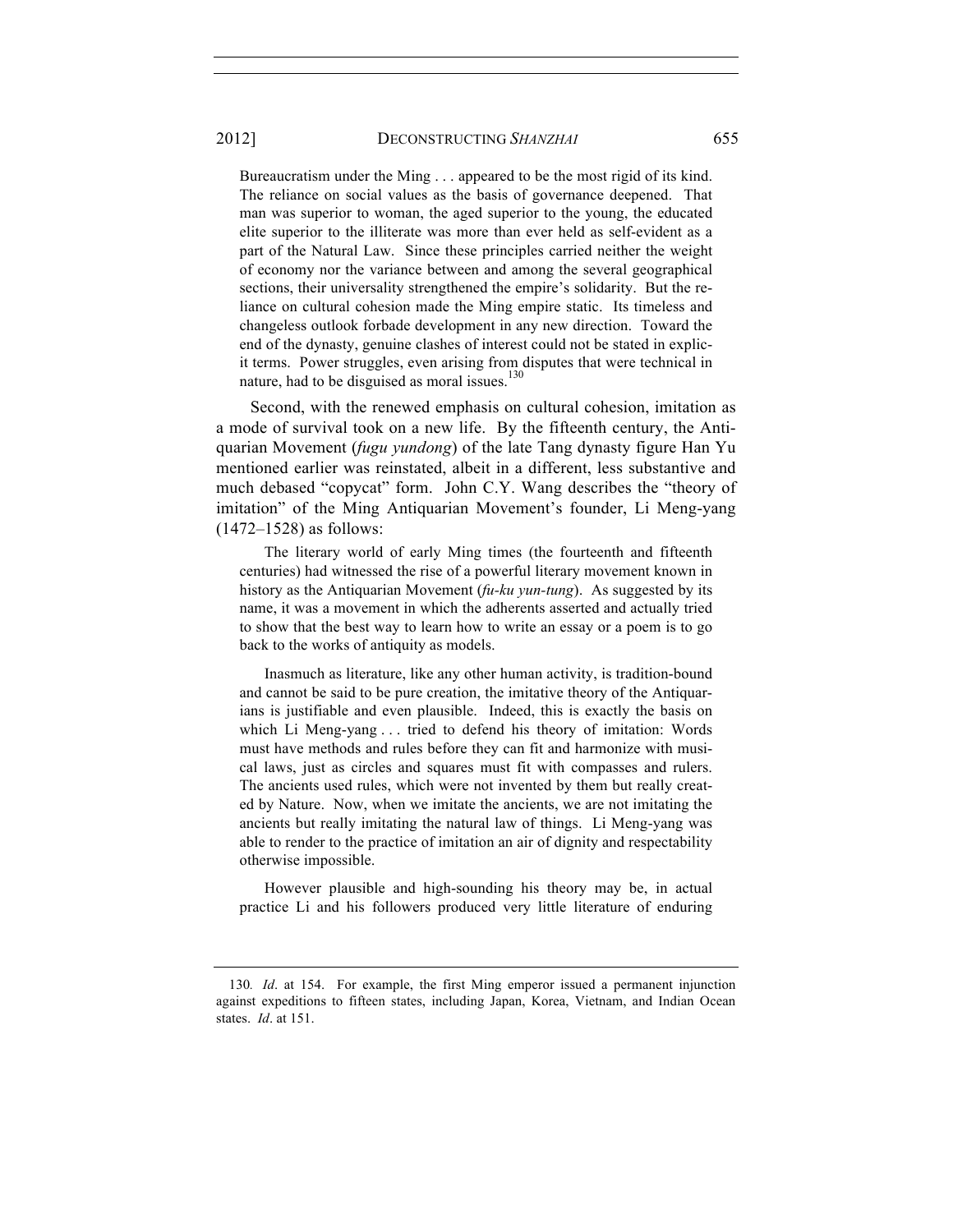quality. Imitation of the "natural laws of things" became in reality wholesale stylistic borrowings from ancient writers.

 Small wonder that in due course a strong reaction set in among men of independent spirit and mind, men who had the audacity to refuse to go along with the fashions of the day.<sup>131</sup>

A rival to the Antiquarian Movement, the Gong-an School arose, led by one of those "men of independent spirit and mind," Yuan Hongdao (1558–1610), vociferously attacks the "slavish copying" that was the practical result of the Ming Antiquarian position:

It was not until recent times that the literati began to outdo each other in promoting the theory of returning to antiquity. If it were just a matter of going back to antiquity, there would be nothing wrong. But what the literati have actually done is to steal from and plagiarize the ancient writers, and to call this going back to antiquity. . . . The talented*, restricted by models*, dare not develop their own talents. The mediocre merely select a few empty sentences and patch them together to form a poem. The intelligent ones are restricted by tradition, while the stupid are contented with the ease of copying. When one man shouts [the slogan of imitation], millions echo him. $132$ 

Ironically, Yuan was also virtually unique for his time as a member of the scholar-elite to publicly recognize the dynamic value of the *shanzhai*  counterculture within vernacular literary works such as *Shuihu Zhuan*, in glowing terms, for Chinese civilization. In one of his poems, Yuan writes:

When I was young I was good at humorous stories, I reveled in the lives of the jesters. Later when I read the *Shui-hu* story, Its writing was still more fascinating and unusual. The Six [Confucian] Classics are no longer the model of style, Even [the Grand Historian] Ssu-ma Ch'ien fails in elegance.<sup>133</sup>

A generation later, an idiosyncratic scholar who had passed the local civil service examination but failed the metropolitan examination, Jin Shengtan (ca. 1610–1661) edited *Shuihu Zhuan* into the work as it is familiarly known today, with a commentary similar to the commentaries to the Confucian classics done by his Neo-Confucian contemporaries, and raised

<sup>131.</sup> WANG, *supra* note 118, at 14–15 (quoting LI K'UNG-T'UNG, *A Letter in Reply to Mr. Chou, in* COLLECTED WORKS OF LI K'UNG-T'UNG, undated woodblock edition in the Hoover Library of Stanford University, 62/13a−b (English translation cited from James Liu, at 80)) (internal quotation marks omitted).

<sup>132</sup>*. Id*. at 18 (quoting *The Prose Works of Yuan Chung-lang*, *in* YUAN CHUNG-LANG CH'UAN-CHI 7) (emphasis added).

<sup>133</sup>*. Id*. at 20 (quoting THE POETICAL WORKS OF YUAN CHUNG-LANG 21).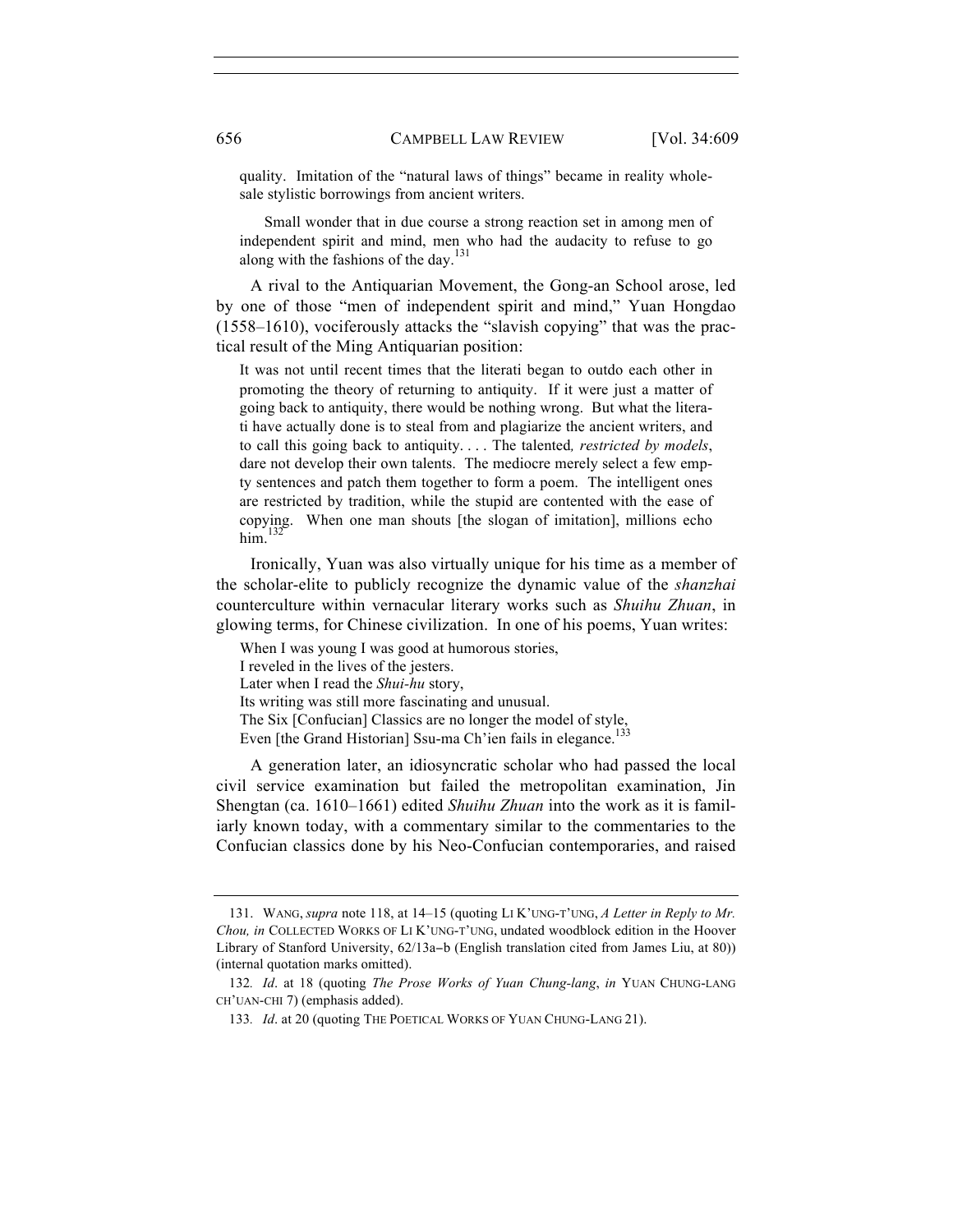the work to the pantheon of Chinese literature with the sobriquet "The Fifth Work of Genius" (diwu caizi shu).<sup>134</sup>

But scholar-intellectuals in the Ming-Qing period willing to risk their career by recognizing the *shanzhai* world of popular literature and popular culture were few and far between. In the Ming-Qing world of Chinese belles-lettres and the civil service examinations that led to political power, wealth, and social prestige, the more derivative the writing, the more it was likely to be welcomed by authorities.<sup>135</sup> The Three "Cardinal Relationships" of Neo-Confucianist ideology had devolved by the late Ming period into one simple "official" moral code rubric used to measure success from the sixteenth until the early twentieth centuries: obey superior authority and mimic the ways and models of your teachers and leaders. Clearly, in the eyes of more "reality-grounded" critics such as Yuan Hongdao, the actual writings of the proponents of the Ming Neo-Confucianist Antiquarian School were nothing but "cut-and-paste" from previous writers. Plagiarism in official society was not always sanctioned with failure; it was often rewarded with success.<sup>136</sup> It was as though there was an invisible osmotic pressure in favor of imitation and against new ideas and individual creativity throughout official Neo-Confucianist China during the entire Ming-Qing

<sup>134.</sup> Jin's first four "works of genius" were from China's rich [non-Confucian] imaginative and lyrical poetic literature. Many of the vernacular novels of the Ming-Qing period were written by scholars who had studied the classics for years but failed to pass the civil service examination. Such works were usually written anonymously or pseudonymously.

<sup>135.</sup> In addition to the culture of derivation and imitation, Elman describes the various forms of cheating, corruption and irregularities among examinees during the civil service examinations. ELMAN, *supra* note 122, at 195–202. In stark contrast to lenient attitudes toward plagiarism, fraudulent use of state authority and legal instruments such as counterfeiting an Imperial order (*zhawei zhishu*) was considered one of the "Ten Abominations (*shi'e*)," subject to the harshest punishment in the Chinese Ming and Qing criminal codes: an irreducible sentence of "death by slicing (*lingchi*)." Mark McNicholas, *Poverty Tales and Statutory Politics in Mid-Qing Fraud Cases*, *in* WRITING AND LAW IN LATE IMPERIAL CHINA: CRIME, CONFLICT AND JUDGMENT 143, 145–46 (Robert E. Hegel & Catherine Carlitz, eds., 2007).

<sup>136.</sup> Allegations of blatant plagiarism among Confucian scholars during the Ming and Qing dynasties were not always well-founded. Due to the intensity with which different scholars all studied the same ancient texts, independently created contemporary scholarly works occasionally resembled one another so completely as to attract charges of slavish plagiarism where it probably did not exist. For a fascinating account by one of the most famous twentieth century Chinese scholars, describing falsified charges of plagiarism against the eminent Qing philologist Dai Zhen (1724–1777), see Hu Shih, *A Note on Ch'uan Tsuwang, Chao I-ch'ing, and Tai Chen: A Study of Independent Convergence in Research As Illustrated in Their Works on The Shui-Ching-Chu, in* EMINENT CHINESE OF THE CH'ING PERIOD 970 (Arthur Hummel ed., 1943).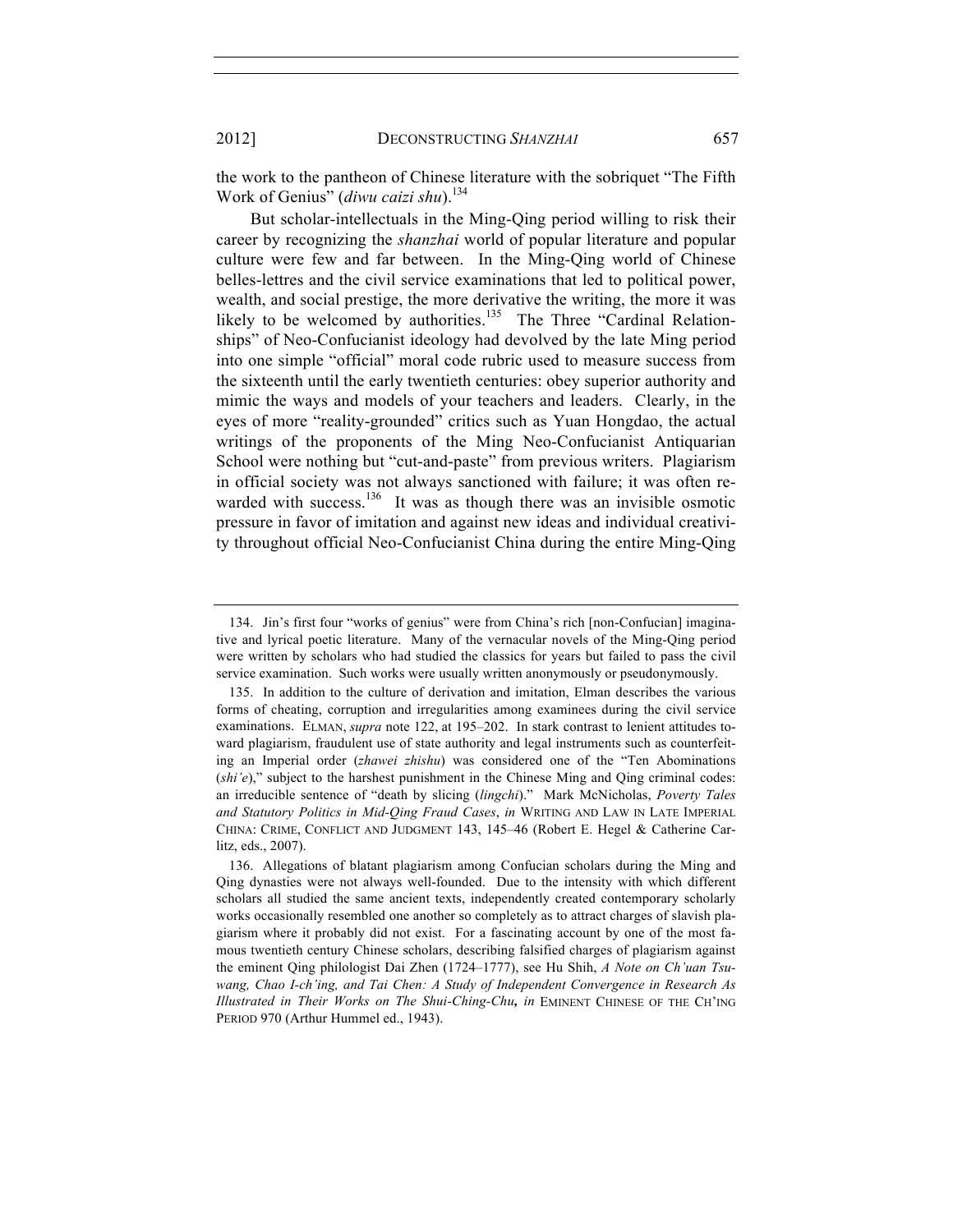period. In popular culture, the virtual worlds of *shanzhai* and *jianghu* were the avenues of escapism, if not escape.

It comes as no surprise, then, that by the time of the abolition of the civil service examination system based on "imitation of the ancients" in 1905 and the collapse of the last imperial dynasty in 1911, China's new generation of public intellectuals, by then versed in the works of nineteenth century Western thinkers like Darwin and Marx, roundly blamed the use of the classical Chinese—as the language—and Neo-Confucian orthodoxy as the culture—of imitation, plagiarism and non-attribution, for China's problems modernizing. As Andrew Jones explains:

China's humiliation at the hands of the imperial powers, and its consequent failure to attain wealth and power in the new world order taking shape in the wake of the Great War came to be seen as a direct result of an irredeemably backward cultural legacy, of a civilization that was not only stagnant but also evolutionarily stunted. The New Culture movement that coalesced around Beijing University in 1917 was an effort to remove the shackles of that traditional culture by enacting a radical rupture with the Chinese past. And one of the most important aspects of this project was to dispense with the classical language, as well as much of the cultural baggage with which it was associated, in order to institute a modern and more adequately transparent representational regime, one predicated on the creation of a new national vernacular.<sup>137</sup>

 The fall of the Qing Dynasty in 1911 witnessed the acceleration of a series of ongoing political, social, and military crises, while the relationship of China and the Human entered another era, marked by the continuing precariousness of both. These unending crises—from the Opium War to the Sino-Japanese War, the Japanese colonization of Taiwan and Korea, the Boxer Rebellion, the Russo-Japanese War, and ultimately the dissolution of the dynastic state—were perhaps most potently symbolized in the writings of Lu Xun, China's great literary modernist. Lu Xun's gory images of flayed bodies, dead infants, and cannibalism rendered vivid the problem of a self-annihilating Chinese body, and body politic.

*Id*. at 14–15. The authors note that according to Dai Jinhua:

[T]he two dominant motifs of Chinese modernity—an antifeudalism directed at China's Confucian past and an anti-imperialism directed at foreign aggressors were hopelessly at odds with one another, with significant implications for the problem of the human. On the one hand, the repudiation of "feudal" Chinese culture (as it was problematically characterized in terms of European history) demanded a rejection of Confucian humanism in order to construct a modern China that, in turn, was build on a conflicted desire for westernization. On the other

<sup>137.</sup> ANDREW F. JONES, DEVELOPMENTAL FAIRY TALES: EVOLUTIONARY THINKING AND MODERN CHINESE CULTURE 105−06 (2011); *see also* David L. Eng, Teemu Ruskola, & Shuang Shen, *Introduction: China and the Human*, 29 SOCIAL TEXT 109, 1 (2012), *available at* http://papers.ssrn.com/sol3/papers.cfm?abstract\_id=1997463. Eng, Ruskola, and Shen note that: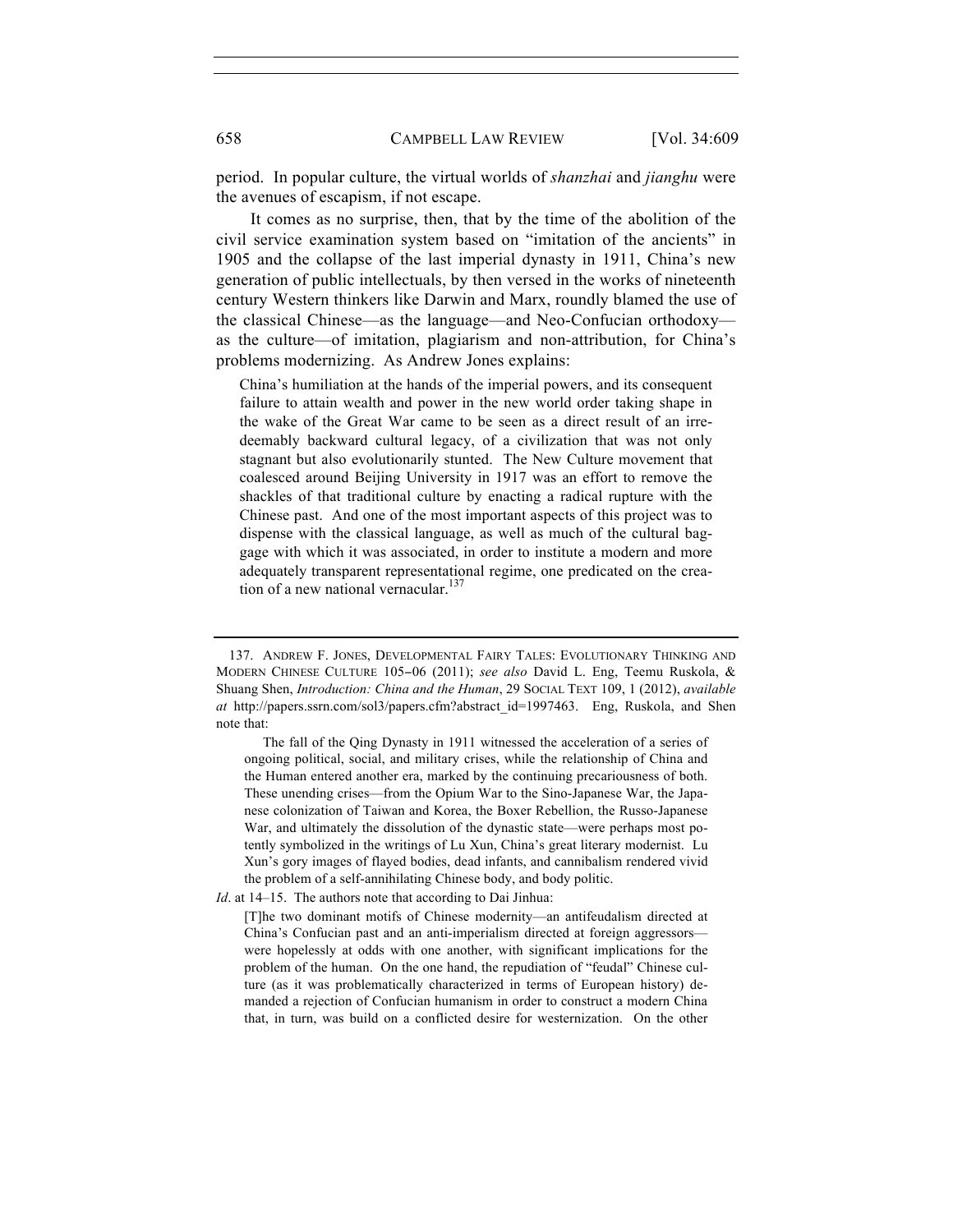The emblematic *ur-text* of the "New Culture" period is Lu Xun's 1918 short story *Diary of a Madman*, which, as Andrew Jones remarks, has been "celebrated ever since as a herald of Chinese literary modernity."<sup>138</sup> Jones also notes that:

As has often been remarked, the text [of *Diary of a Madman*] spectacularly enacts its own rupture with the past by way of an ingenious framing device. A preface constructed of the characteristic circumlocutions of classical Chinese informs us of the provenance of the diary we are about to read and the circumstances under which the narrator encountered it and came to copy it down. What follows is a shockingly direct, first-person, vernacular text that, in detailing the persecution complex of a man who suspects that those who surround him are secretly conspiring to kill and eat him, functions as an allegorical denunciation of what the text identifies as the "cannibalism" of Confucian culture and society.

What is less often noted is that this lunacy is represented as a process of pedagogy in reverse, of unlearning the lessons of the Confucian canon.<sup>139</sup>

Over the entire course of the twentieth century since Lu Xun's time, Confucianist (or rather more correctly Neo-Confucianist) attitudes toward social order, "socially acceptable behavior", and political ideology (all of

138. JONES, *supra* note 137, at 106. The title of Professor Alford's book, mentioned *supra* note 4, is taken from the lines of another of Lu Xun's short stories, *Kong Yiji*.

139*. Id*. Jones here quotes one of the most famous "paranoia" passages in Lu Xun's *Madman* story:

You have to really research something before you can understand it. I seemed to dimly remember that from ancient times on, people have eaten people, so I began to read through a history book to find such instances. There were no dates in the history, but scrawled this way and that across every page were the words BENEVOLENCE, RIGHTEOUSNESS, and MORALITY. Since I couldn't sleep anyway, I read that history very carefully for most of the night, and finally I began to make sense out of what was written between the lines; the whole volume was filled with a single phrase: Eat people!

*Id*. at 106−07 (quoting LU XUN, DIARY OF A MADMAN AND OTHER STORIES 32 (1990)). Jones praises Lu Xun's "narrative duplicity" as a framing device of the highest order. The term "Neo-Confucianist" in Chinese is *daoxue*, ("Tao Learning") alternately translated (as mentioned above) as "affected morality." It is a standard strategy for Neo-Confucianist writers to assert that challenges to their legitimacy are not directed at them personally as individuals, but rather general attacks on "Chinese culture." Elman refers to Neo-Confucianism as "Tao Learning." ELMAN, *supra* note 122 (occurring throughout the book).

hand, the new Republic's anti-imperialism implied a repudiation of Western modernity. In other words . . . the modernization of China entailed the impossible task of "negating both the West and its own past.

*Id*. at 15 (quoting Sakai, *supra* note 54, at 443 ("Asia modernizes itself by negating both the West and its own past. Where there was no resistance to, or negation of, the West there could be no prospect of modernity for the Rest of the world.")).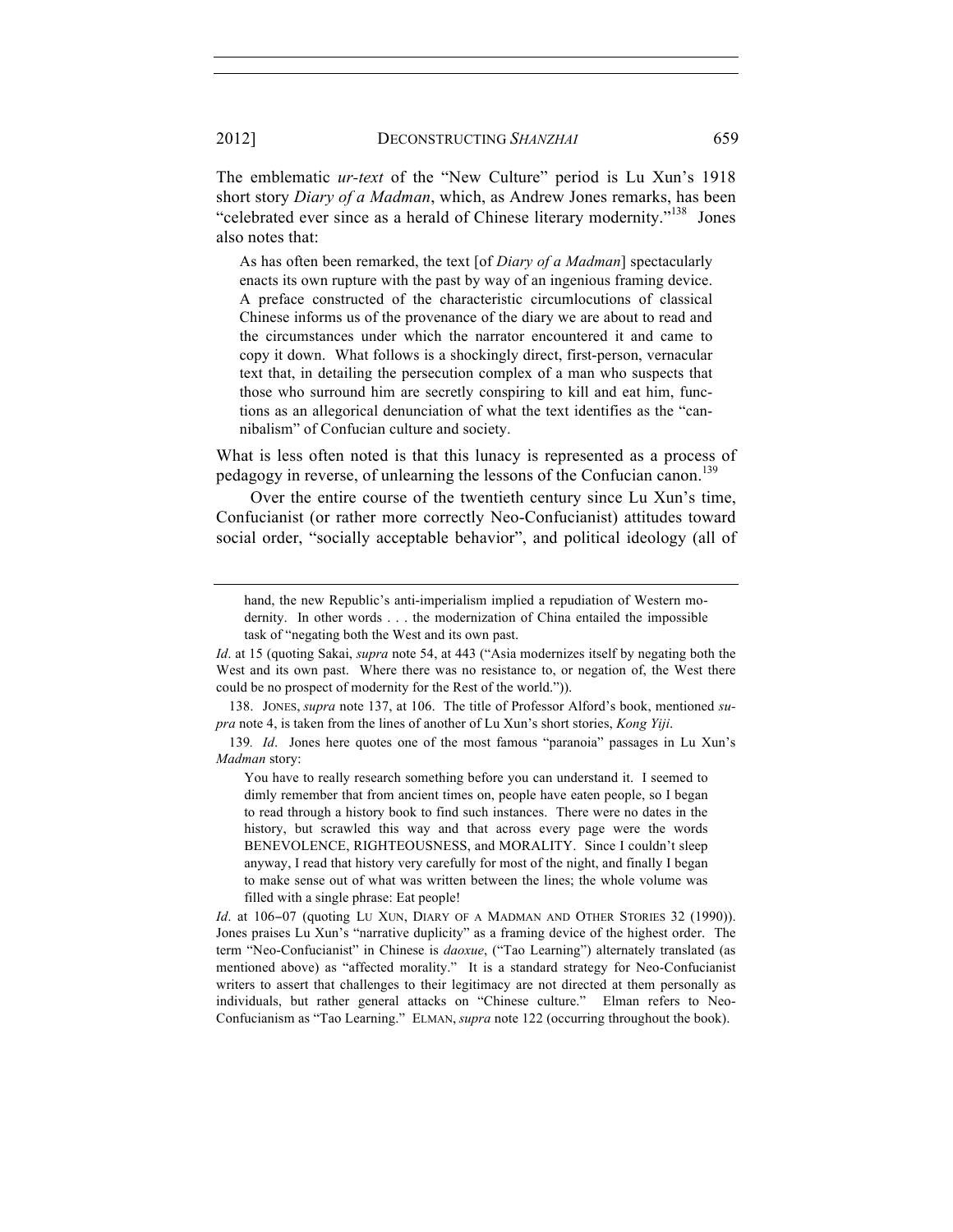### 660 CAMPBELL LAW REVIEW [Vol. 34:609

which are code words for "do as we, your leaders, say, because we know what is best for you") have proven to be a sort of recessive gene in Chinese cultural history, going latent for several generations only to reappear quite recently. The "public face" of Chinese culture as appropriated (or more correctly, misappropriated) by the Neo-Confucians refuses to admit that *shanzhai* is inextricably part and parcel of what it means to be Chinese. The early twentieth century New Culture Movement's efforts to eradicate the Neo-Confucianist "culture of imitation" root and branch were followed by one political upheaval after another, such that a half century later the country experienced the parallel "Criticize Confucius" and "Criticize the *108* (*shanzhai) Heroes*" campaigns of the latter days of the Great Proletarian Cultural Revolution in 1974.<sup>140</sup> Claims that the New Culture Movement's embrace of Darwinism and Marxism effectively substituted "westernization" for "modernization" in China are not unfounded.

Whether a Neo-Confucian Restoration as official political ideology can be forestalled or thwarted in now net-savvy China in the twenty-first century at the same time the nation is able to preserve what is the best of "humanist" Confucian values as merely one rich component of China's cultural heritage is a question highly relevant to the reemergence and continued significance of *shanzhai*—the abrupt removal of the Confucius Memorial from the center of Beijing is certainly a hopeful sign. *Shanzhai is* Chinese culture, but it is not Confucian. However loudly its proponents proclaim that "Chinese culture is Confucianism" and "Confucianism is Chinese culture," the modern *shanzhai* phenomenon as a social fact is a direct repudiation of those assertions.

# V. DAILY LIFE IN THE MODERN *SHANZHAI:*  "IMITATING IMITATION" AND "GRASSROOTS INNOVATION"

There is a widespread perception, particularly among foreigners, that China's *shanzhai* counterculture among ordinary Chinese people is about industrial-scale counterfeiting and piracy. That perception is totally inaccurate. In fact, those activities are more likely a consequence of widespread corruption and impunity among local (and some national) government officials and their cronies and lack of effective law enforcement against those with connections in political power. They give *shanzhai* a

<sup>140.</sup> The use of the term "Confucianism" is a late development. On the collapse of the Chinese official examination system in 1905 and the concurrent "invention" of "Confucianism" by late nineteenth century Chinese intellectuals, particularly Kang Youwei (1858– 1927), see ELMAN, *supra* note 122, at 585–625 and works cited therein. *See also id.* at 594 (discussing Kang's "cultural compensation" of "unilaterally declaring [Confucianism's] eternal moral superiority as a reward for its historical failure").